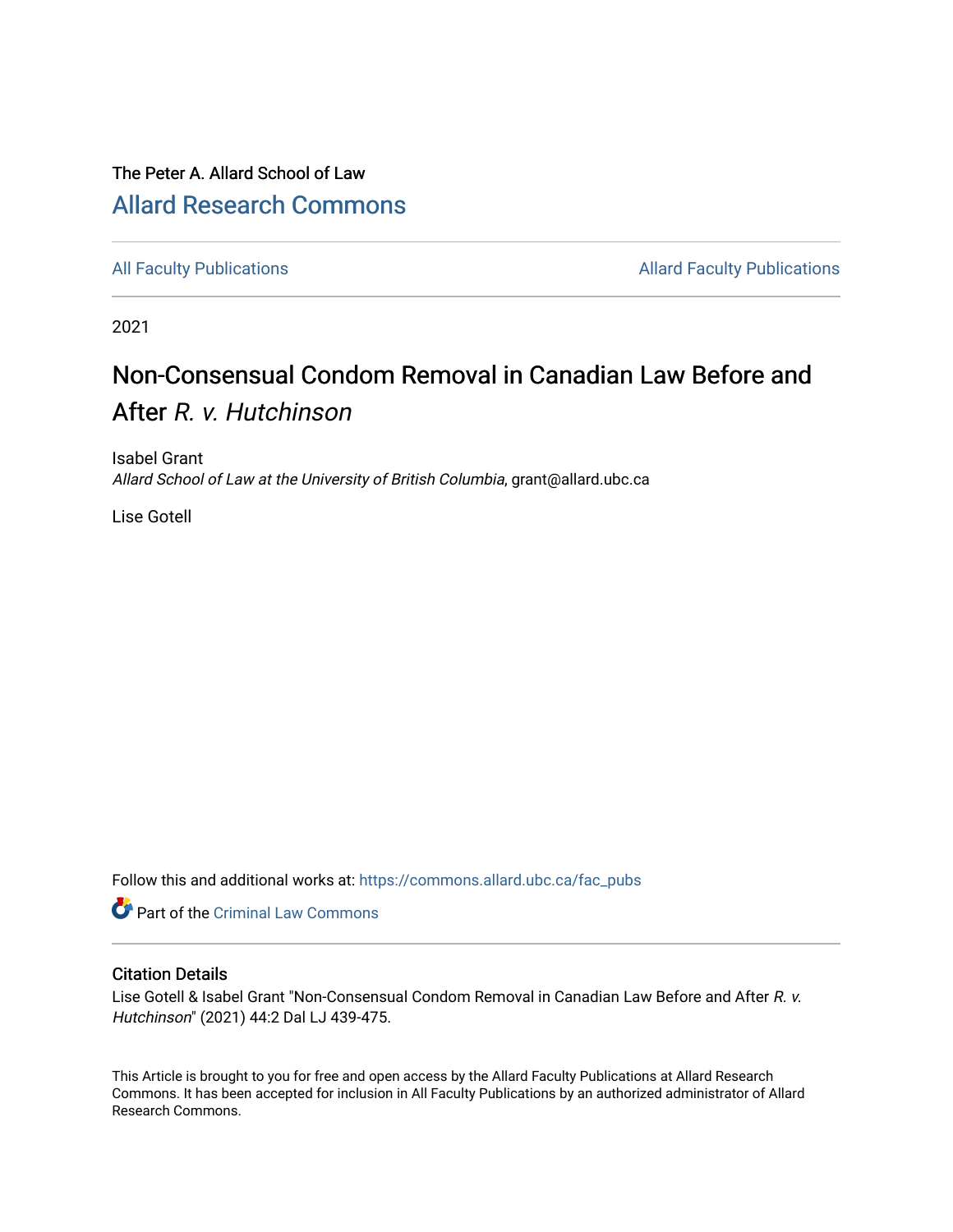Lise Gotell\* Non-Consensual Condom Removal in Isabel Grant\*\* Canadian Law Before and After *R. v. Hutchinson*

*This paper examines the phenomenon of non-consensual condom removal (NCCR) and its relationship to sexual assault in Canada. Using empirical studies and the insights of feminist theory, we explore the nature of the harms caused by NCCR and contend that this pervasive practice constitutes sexual assault. We then critique the decision of* R v Hutchinson*, which held that condom sabotage does not negate subjective consent, ignoring the dignitary harms of NCCR. While lower court decisions before* Hutchinson *recognized that consent to sex with a condom does not include consent to sex without, courts after Hutchinson have struggled to distinguish the decision in ways that lack coherence or have simply ignored the decision altogether. After briefly examining legislative amendments in other jurisdictions, we argue for a return to the fundamental finding in* R v Ewanchuk that *how sexual activity is carried out, including whether a condom is used, must be part of the subjective consent inquiry.*

*Dans cet article, nous examinons le phénomène du retrait non consensuel du condom (RNC) et son lien avec les agressions sexuelles au Canada. À l'aide d'études empiriques et de la théorie féministe, nous explorons la nature des préjudices causés par le retrait non consensuel du condom et soutenons que cette pratique omniprésente constitue une agression sexuelle. Nous critiquons ensuite la décision rendue dans l'affaire* R. c. Hutchinson*, selon laquelle le sabotage du préservatif n'annule pas le consentement subjectif, ignorant ainsi les atteintes à*  la dignité causées par le RNC. Alors que les décisions des tribunaux inférieurs *rendues avant l'arrêt* Hutchinson *reconnaissaient que le consentement à des relations sexuelles avec un préservatif n'inclut pas le consentement à des relations sexuelles sans préservatif, les tribunaux après l'arrêt Hutchinson se sont efforcés de distinguer la décision de manière peu cohérente ou ont tout simplement ignoré la décision. Après avoir examiné brièvement les modifications législatives apportées dans d'autres juridictions, nous plaidons en faveur d'un retour à la conclusion fondamentale de l'arrêt* R c. Ewanchuk *selon laquelle la façon dont*  l'activité sexuelle est menée, y compris l'utilisation d'un préservatif, doit faire partie *de l'enquête sur le consentement subjectif.*

<sup>\*</sup> Landrex Distinguished Professor, Women's and Gender Studies, University of Alberta.

<sup>\*\*</sup> Professor, Peter A. Allard School of Law, University of British Columbia. The authors would like to thank Claire Qui and Deborah Trotchine for their diligent research assistance on this paper. We are also grateful to Elizabeth Sheehy for her insightful feedback on an earlier draft, and for the helpful suggestions of the anonymous reviewers.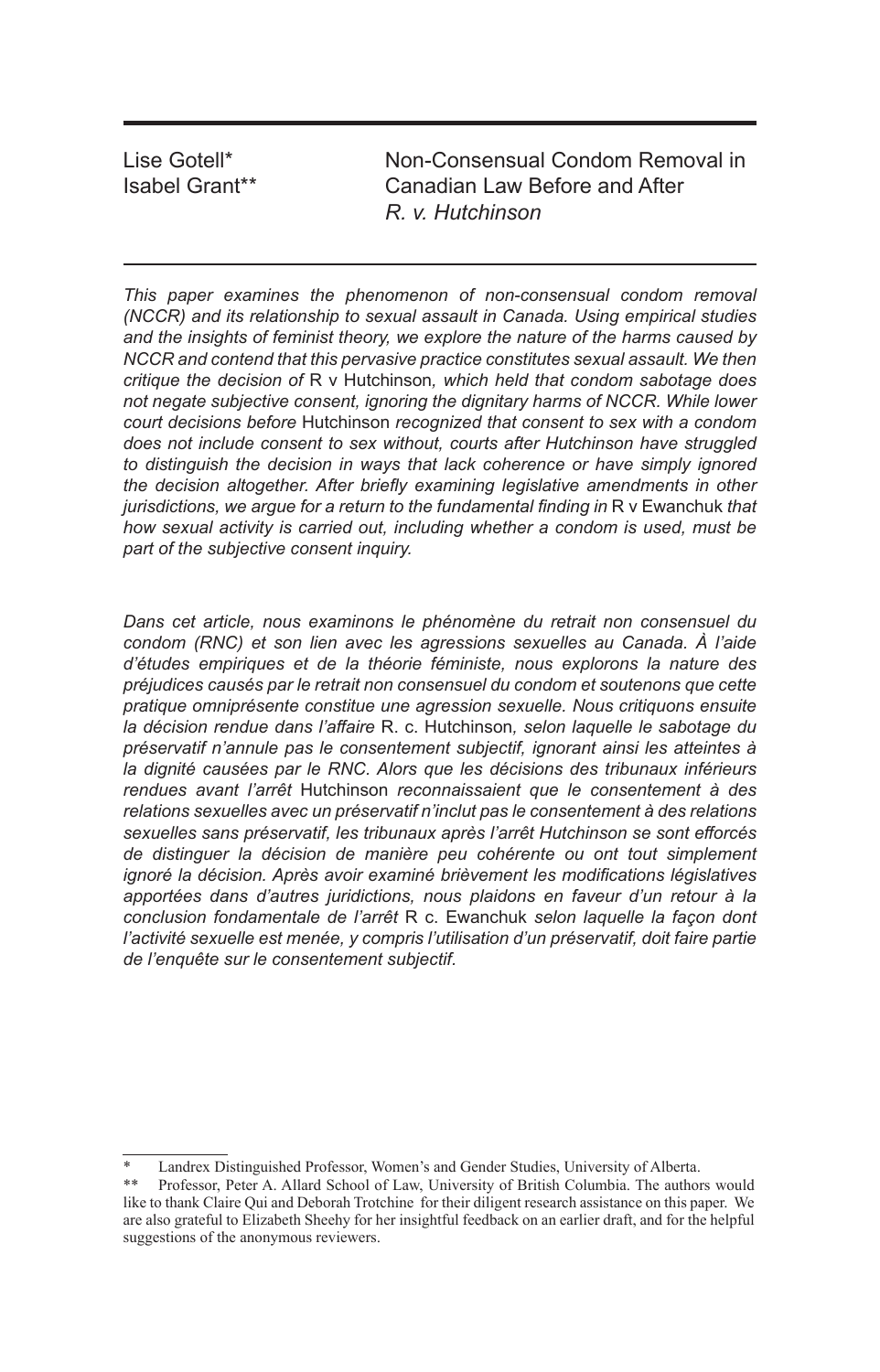#### 440 The Dalhousie Law Journal

*Introduction*

- I. *Non-consensual condom removal: Undermining of women's sexual agency*
- II. *The Canadian legal framework—*R v Hutchinson: *Limiting the scope of consent*
- II. *Case law survey*
- IV. *Pre-*Hutchinson *decisions involving NCCR*
- V. *Post-*Hutchinson *decisions involving NCCR*
- VI. *Legislative options*

*Conclusion*

"*It is true that dignitary harms, because nonmaterial, are ephemeral to the legal mind*."1

#### *Introduction*

Non-consensual condom removal (NCCR)—the removal of a condom before or during sexual intercourse without one's partner's consent—is located at the intersections of sexual autonomy, sexual consent, and sexual violence.2 NCCR can occur either through deception, when a sexual partner is tricked into believing her partner is wearing a condom, through condom tampering, or through outright refusal to wear a condom despite a partner's expressed wishes. NCCR is a pervasive practice that undermines women's reproductive rights, sexual agency, and equality.<sup>3</sup>

<sup>1.</sup> Catharine A MacKinnon, *Toward a Feminist Theory of the State*, 1st ed (Cambridge: Harvard University Press, 1989) at 173.

<sup>2.</sup> See generally Sumayya Ebrahim, "I'm Not Sure This Is Rape, But: An Exposition of the Stealthing Trend" (2019) 9:2 SAGE Open 1; Alexandra Brodsky, "Rape-adjacent: Imagining Legal Responses to Non-consensual Condom Removal" (2017) 32:2 Colum J Gender & L 183.

<sup>3.</sup> See Konrad Czechowski et al, "'That's Not What Was Originally Agreed To': Perceptions, Outcomes, and Legal Contextualization of Non-consensual Condom Removal in a Canadian Sample" (2019) 14:7 PloS One 1 at 21. While we recognize that not only women experience NCCR, this article uses gendered language to reflect the reality that all the complainants in the case law are women and all the accused are men, highlighting the gendered nature of this practice.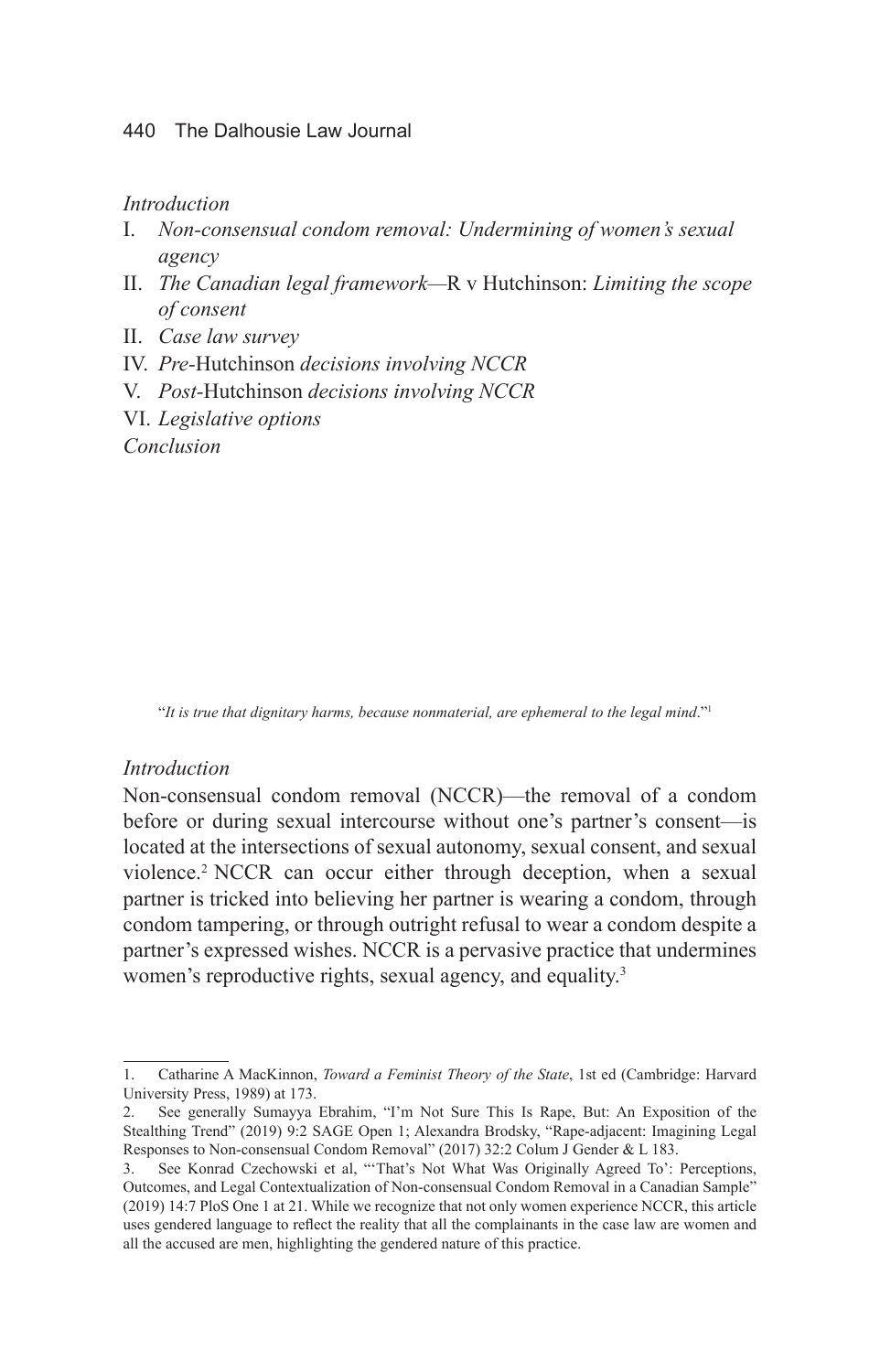#### Non-Consensual Condon Removal in Canadian Law 441 Before and After *R. v. Hutchinson*

The Supreme Court of Canada in *R v Hutchinson*<sup>4</sup> held that condom deception could constitute fraud under section 265(3)(c) vitiating an otherwise valid consent but only where there was a significant risk of serious bodily harm to the complainant. The accused in *Hutchinson* had poked holes in condoms in order to impregnate his sexual partner against her wishes.<sup>5</sup> The majority decision in *Hutchinson* is about the definition of "the sexual activity in question" under section 273.1 of the *Criminal*  Code:<sup>6</sup> that is, about exactly what one consents to in consenting to sex.<sup>7</sup> While upholding the accused's conviction for sexual assault, the majority decision constructed condom use as "collateral" to the consent inquiry,<sup>8</sup> determining that where NCCR involves deception, it can be criminalized through fraud vitiating an otherwise valid consent.

It is important to distinguish between factors that negate consent directly and factors that only vitiate an otherwise valid consent. By including condom deception within the doctrine of fraud vitiating consent, the Court maintained that condom use does not go to the definition of consent itself but simply vitiates it for public policy reasons. This distinction between negating consent and vitiation is important because where there is no deception or no significant risk of serious bodily harm, both required to establish fraud vitiating consent, there will be no path to establishing sexual assault. Instead, the complainant is told she consented to sexual activity she never agreed to participate in. As we demonstrate, a large majority of reported cases involve condom refusal, not condom deception, thus ruling out the fraud path to conviction. *R v Kirkpatrick*,<sup>9</sup> a case involving condom refusal was heard by the Supreme Court of Canada in November 2021. Interveners and the Crown asked the Court to retreat from its position in *Hutchinson* that condom use is collateral to consent.<sup>10</sup>

In this paper, we argue that NCCR, whether deceptive or overt, must be understood as directly negating subjective consent to sexual intercourse. Any other approach ignores both the non-physical, dignitary harms of NCCR, and the degree to which it perpetuates the objectification

<sup>4.</sup> 2014 SCC 19 [*Hutchinson* SCC].

<sup>5.</sup> See *ibid* at para 2.

<sup>6.</sup> RSC 1985, c C-46 [*Criminal Code*].

<sup>7.</sup> See *supra* note 4 at paras 14-15.

<sup>8.</sup> *Ibid* at paras 27-28.

<sup>9.</sup> SCC File No 39287.

<sup>10.</sup> See e.g. SCC File No 39287 (Factum of the Intervener, Barbra Schlifer Commemorative Clinic) at para 3, online (pdf): <scc-csc.ca/WebDocuments-DocumentsWeb/39287/FM090\_Intervener Barbra-Schlifer-Commemorative-Clinic.pdf>. This was also the position taken in Lise Gotell  $\overline{\&}$ Isabel Grant, "Does 'No, Not Without a Condom' Mean 'Yes, Even Without a Condom'?: The Fallout from *R v Hutchinson*" (2020) 43:2 Dal LJ 767, commenting on *R v Kirkpatrick,* 2020 BCCA 136 [*Kirkpatrick*].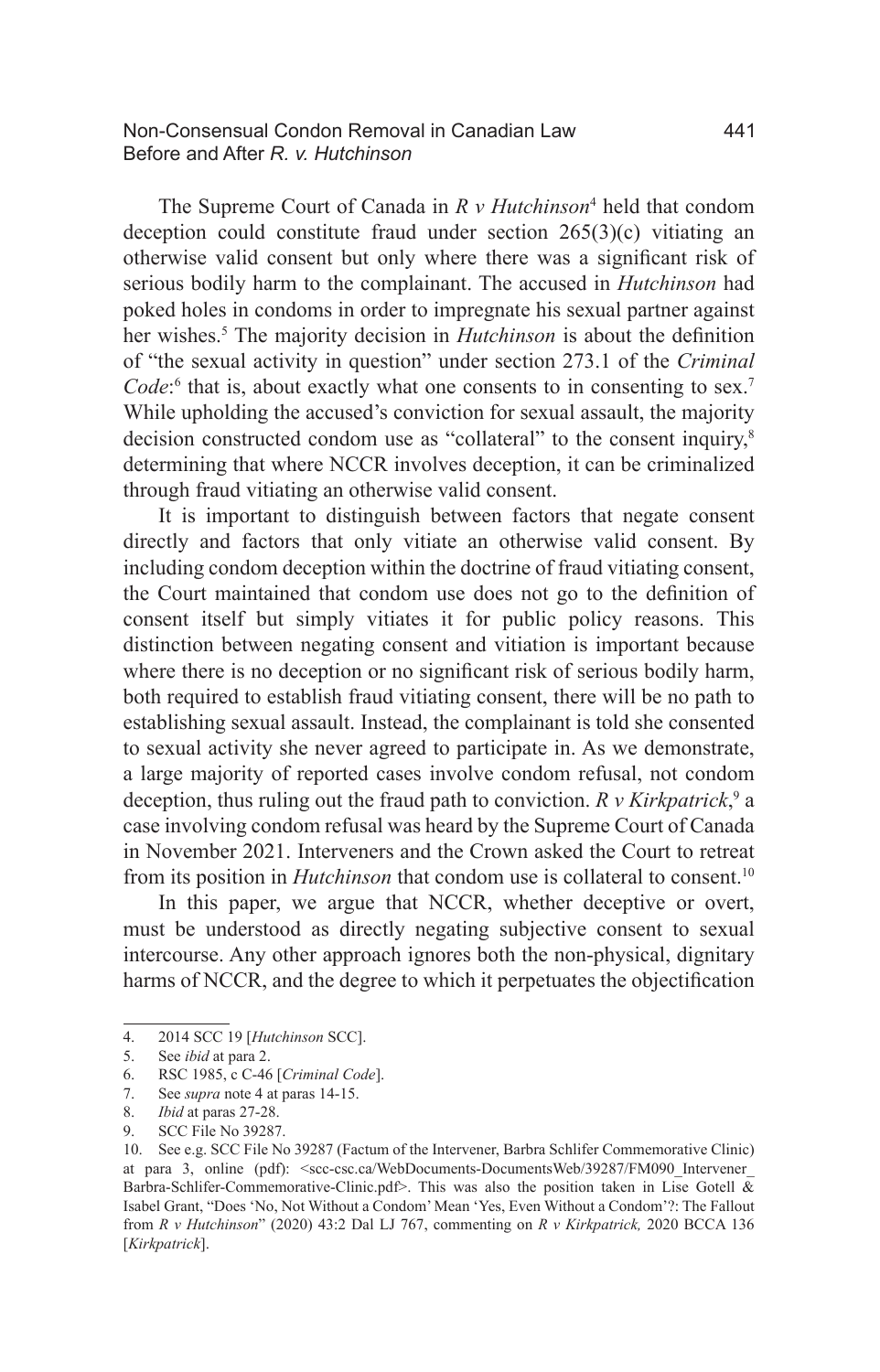#### 442 The Dalhousie Law Journal

and substantive inequality of women. Our case law analysis reveals that prior to *Hutchinson*, courts took this approach and understood NCCR as negating consent. Since *Hutchinson*, however, the case law has been contradictory—some courts squeeze NCCR into the sexual fraud framework, while others struggle to differentiate *Hutchinson*, and still others ignore the decision altogether. By narrowly constructing the harm of NCCR as its "physical" or "bodily" consequences, the *Hutchinson*  majority approach inhibits legal recognition of how NCCR is experienced as harmful and degrading because it transgresses the limits of consent to the sexual activity in question. Agreeing to sex with a condom is a specific form of sexual activity and consenting to protected sex should never be viewed as implying agreement to unprotected penetration. As we emphasize, whether a condom is used is a vital part of how the sexual activity is carried out, and insistence on condom use is a mechanism for setting limits on the degree of intimacy of a sexual encounter.

In the first section of this paper, we respond to recent claims in the literature that NCCR is nothing more than a media-generated moral panic. Using empirical studies and the insights of feminist theory, we explore the harms caused by NCCR and contend that this pervasive practice demands legal regulation. As we emphasize, the transgression of sexual boundaries becomes eroticized through NCCR, survivors are objectified and degraded, and this in turn reinforces systemic inequality. We then set out the legal landscape on consent and interrogate the Supreme Court of Canada decision in *Hutchinson*. We discuss why the majority, influenced by case law on HIV nondisclosure, might have taken such a narrow approach. Next, we examine cases decided both before and after *Hutchinson* in which complainants consented to sexual penetration with a condom, but not without, in order to illustrate the confusing legacy left by the *Hutchinson* decision. Many of these cases demonstrate the abuse of power inherent in removing a condom against the wishes of a sexual partner. While most judges appear to intuitively recognize the criminality in NCCR, some struggle with the doctrinal distinctions left by *Hutchinson*  that suggest that only deceptive forms of condom removal that raise a significant risk of serious bodily harm will constitute sexual assault. Finally, we conclude with some thoughts on law reform and on how, as feminist legal scholars committed to substantive equality, we need to take up the challenge of forging a more principled basis for defining the scope of consent to sexual activity in a manner that includes how the sexual activity is carried out.<sup>11</sup>

<sup>11.</sup> This paper does not address other birth-control deceptions that are not directly part of how the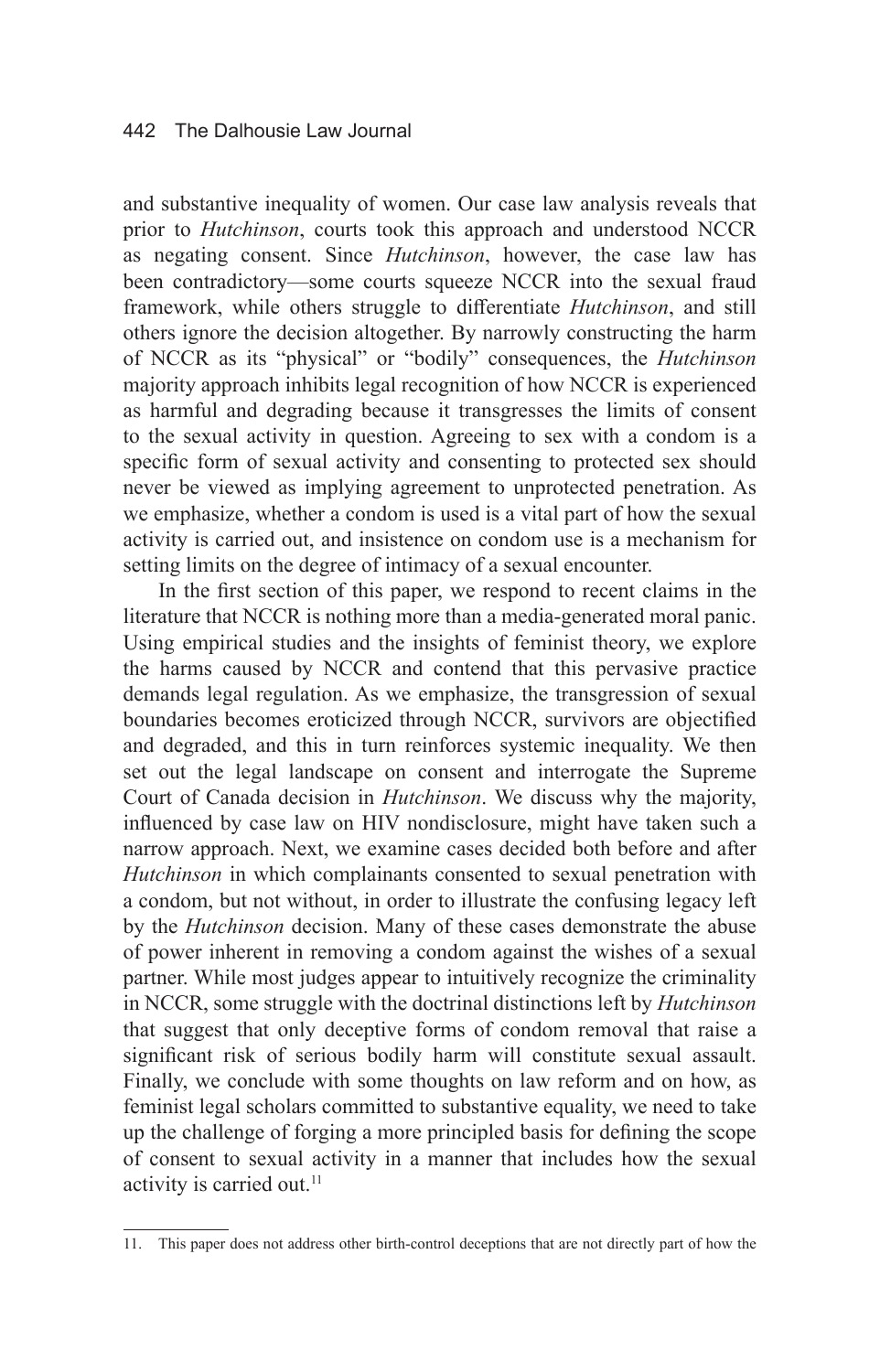#### Non-Consensual Condon Removal in Canadian Law 443 Before and After *R. v. Hutchinson*

## I. *Non-consensual condom removal: Undermining of women's sexual agency*

The issue of NCCR entered popular culture with the publication of Alexandra Brodsky's widely cited 2017 article on "stealthing" in which she considered legal responses to deceptive condom removal during intercourse.12 Brodsky's interrogation of stealthing as a consent violation and as an expression of gender-based violence has generated intense scholarly interest on the question of whether NCCR should be subject to legal regulation. Academic responses have varied widely, with some scholars seeing the potential criminalization of NCCR as nothing more than a moral panic that demonstrates the dangerous excesses of "carceral feminism," while others see the violation of condom use as negating consent and therefore as rape or sexual assault.<sup>13</sup> Aya Gruber, in a book that charts how feminist-inspired criminal law reforms have fuelled American mass incarceration, sees the recent focus on NCCR as part of an effort to close "loopholes" in "feminist crime control regimes."14 Masculinities scholar Ashley Thomson goes further, insisting the "meteoric rise of interest in stealthing" is nothing more than media-generated panic that bolsters a neoliberal agenda focused on punishment.15 In a more journalistic account, Judith Levine responds to recent law reform efforts in several US states, asserting that the impetus to criminalize NCCR stokes the "sex offender regime" that drives the prison-industrial-complex.16

This moral panic position rests upon an insistence that claims about NCCR have been grossly exaggerated. Addressing the rising concern about deceptive forms of condom removal, Thomson contends that there is no "objective social reality to speak of in the stealthing panic," arguing that Brodsky offers no empirical support for her conclusions about the ubiquity of this practice or the men perpetrating it.<sup>17</sup> She is particularly

12. See generally Brodsky, *supra* note 2.

sexual activity takes place. Lying about a vasectomy, for example, might constitute fraud negating an otherwise valid consent where there is a significant risk of serious bodily harm (such as an unwanted pregnancy), but does not go directly to how the sexual activity is carried out. Lying about being on the birth-control pill, by contrast, does not go to how the sexual activity is carried out and does not create a significant risk of serious bodily harm and thus could not lead to a sexual assault conviction.

<sup>13.</sup> See e.g. Amanda Clough, "Conditional Consent and Purposeful Deception" (2018) 82:2 J Crim L 178; Joseph J Fischel, *Screw Consent: A Better Politics of Sexual Justice*, 1st ed (Berkeley: University of California Press, 2019).

<sup>14.</sup> Aya Gruber, *The Feminist War on Crime: The Unexpected Role of Women's Liberation in Mass Incarceration*, 1st ed (Oakland: University of California Press, 2020) at 170.

<sup>15.</sup> Ashley Thomson, "The Stealthing Panic: Gendered Neoliberalism in Online Media" (2019) 64 Austl Humanities Rev 24 at 26.

<sup>16.</sup> See Judith Levine, "Is Stealthing a Sex Crime?" (21 June 2017), online: *Boston Review <*bostonreview.net/gender-sexuality/judith-levine-stealthing-sex-crime>.

<sup>17.</sup> Thomson, *supra* note 15 at 30.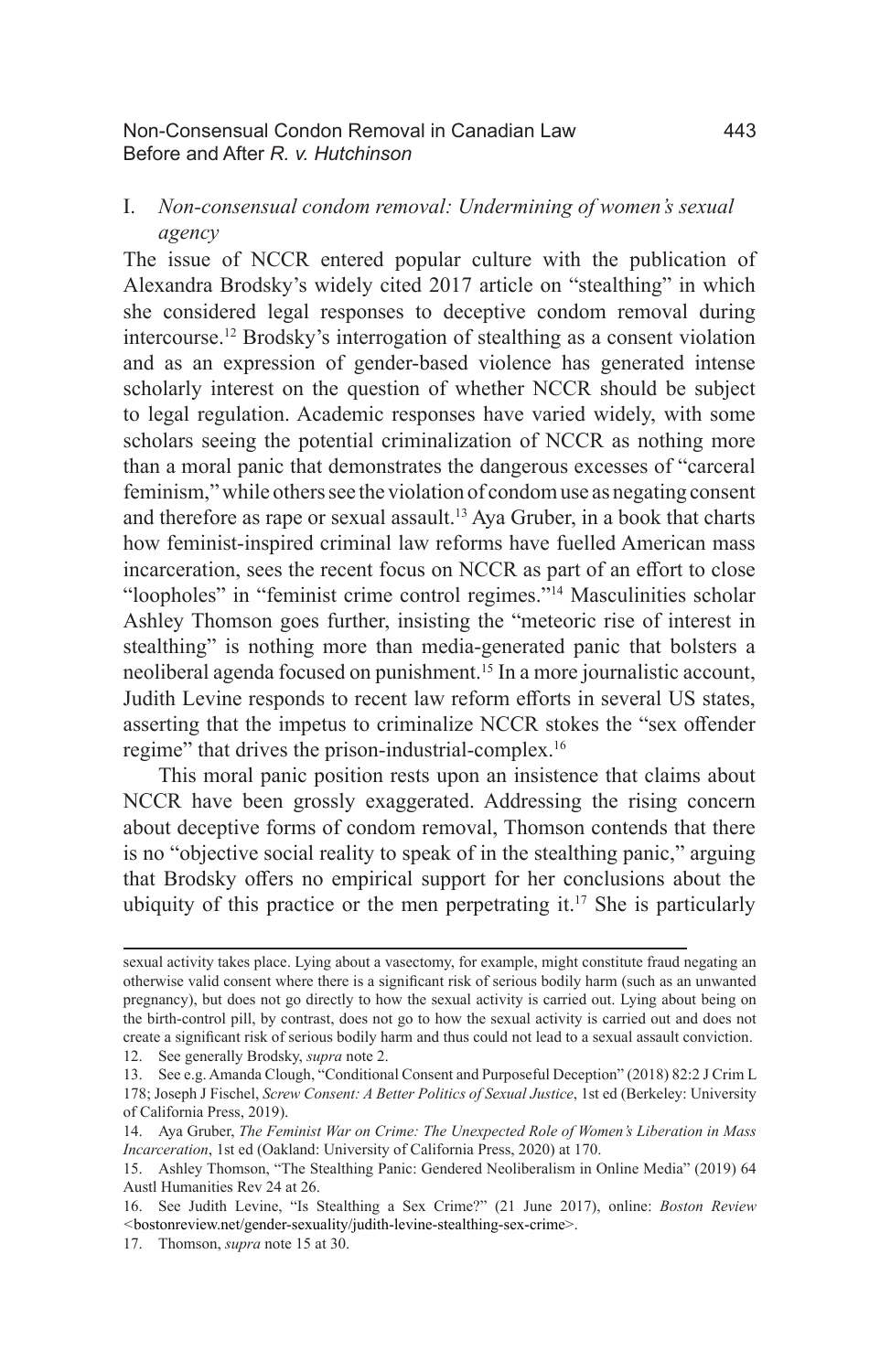critical of how Brodsky based her conclusions on qualitative interviews with a small number of women, and of how the problem of stealthing has, in turn, been spun by journalists and bloggers intent on increasing their own media presence.

In arguing that its prevalence has been inflated by feminists, Thomson ignores a robust empirical literature on NCCR. Kelly Cue Davis and her colleagues have been engaged in quantitative analysis of the phenomenon of coercive condom use resistance for the past decade.<sup>18</sup> Their work, involving large scale surveys, focus groups, and experimental research, has found that nearly a third of young men who primarily date women admitted to engaging in condom removal without their partner's consent, either through coercion, deception (including stealthing), or aggression.<sup>19</sup> Rosie L Latimer et al administered a questionnaire to more than 1000 people attending a sexual health clinic in Melbourne and found that nearly one third of women and nearly one fifth of men who had had penetrative sex with men reported experiencing NCCR (defined in this study as "the removal of a condom during sex by a sexual partner when consent has been given for sex with a condom only").<sup>20</sup> Allira Boadle et al conducted an online survey of young Australian women who had had sex with men and found that nearly ten per cent had experienced "a male sexual partner deliberately removing a condom during sexual intercourse without their knowledge or consent."21 Konrad Czechowski et al administered a survey to nearly 600 Canadian university students and found that of

<sup>18.</sup> *Condom use resistance* includes what researchers label as non-coercive tactics (including seduction, physical sensation arguments, emotional manipulation, relationship-based reasoning, risk reassurance and sex withholding), as well as coercive tactics (condom sabotage, deception, and physical threats or force). As Davis and her colleagues have found, condom use resistance is widespread among young men, with almost 80% reporting that they engage in some form of condom use resistance. See e.g. Kelly Cue Davis et al, "A Qualitative Examination of Men's Condom Use Attitudes and Resistance: 'It's Just Part of the Game'" (2014) 43:3 Archives of Sexual Behaviour 631 [Cue Davis et al, "A Qualitative Examination"]; Kelly Cue Davis et al, "Men's Coercive Condom Use Resistance: The Roles of Sexual Aggression History, Alcohol Intoxication, and Partner Condom Negotiation" (2018) 24:11 Violence Against Women 1349; Kelly Cue Davis et al, "Young Women's Experiences with Coercive and Noncoercive Condom Use Resistance: Examination of an Understudied Sexual Risk Behaviour" (2019) 29:3 Women's Health Issues 231 [Cue Davis et al, "Young Women's Experiences"]; Kelly Cue Davis, "'Stealthing': Factors Associated with Young Men's Nonconsensual Condom Removal" (2019) 38:11 Health Psychology 997 [Cue Davis, "Stealthing: Factors Associated"].

<sup>19.</sup> See Cue Davis et al, "A Qualitative Examination," *supra* note 18 at 633; Kelly Cue Davis & Patricia Logan-Greene, "Young Men's Aggressive Tactics to Avoid Condom Use" (2012) 36:4 Social Work Research 223 at 228.

<sup>20.</sup> Rosie L Latimer et al, "Non-Consensual Condom Removal, Reported by Patients at a Sexual Health Clinic in Melbourne, Australia" (2018) 13:12 PloS One 1 at 1.

<sup>21.</sup> Allira Boadle, Catherine Gierer & Simone Buzwell, "Young Women Subjected to Nonconsensual Condom Removal: Prevalence, Risk Factors, and Sexual Self-Perceptions" (2020) 27:10 Violence Against Women 1696 at 1706.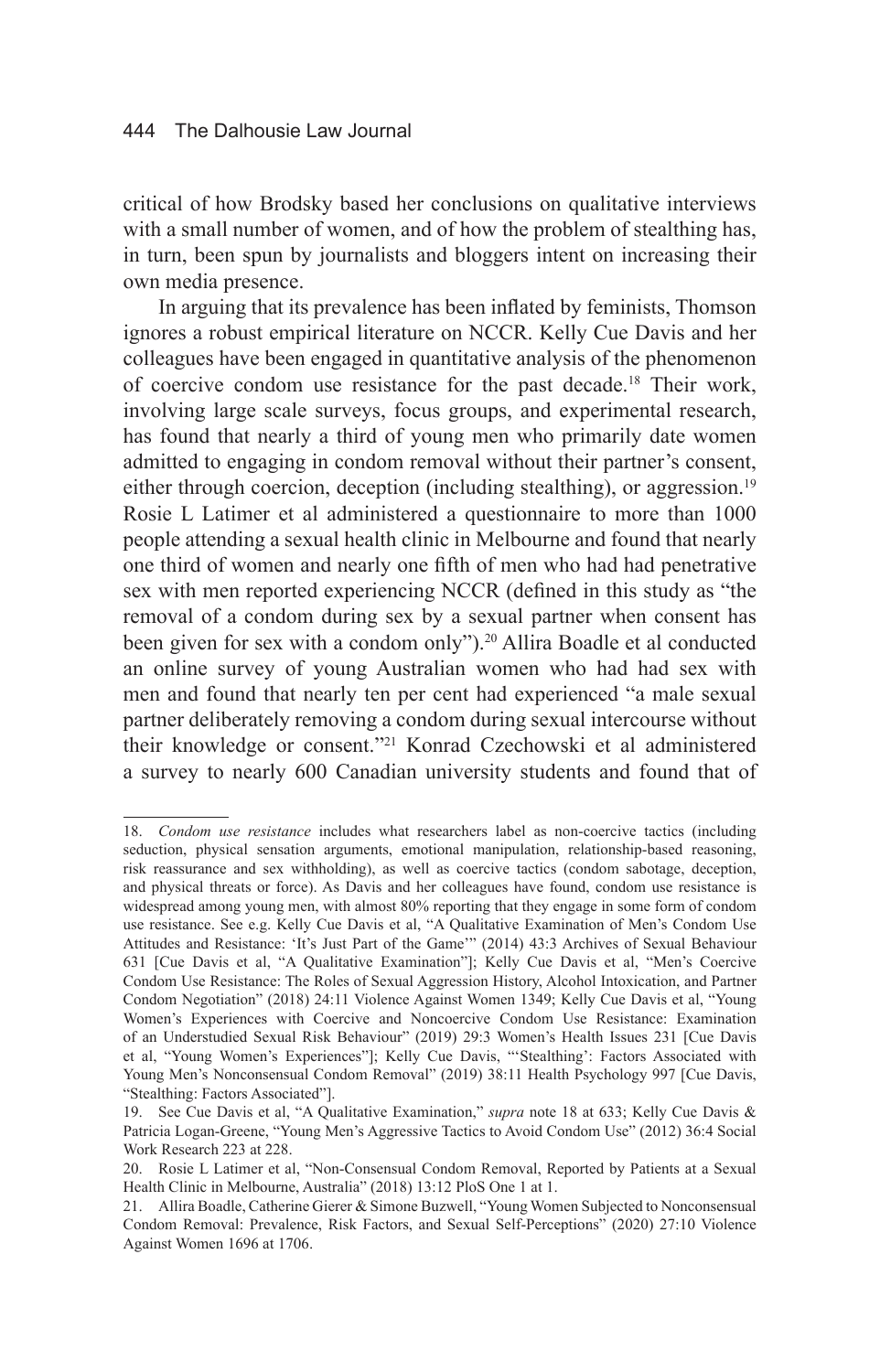#### Non-Consensual Condon Removal in Canadian Law 445 Before and After *R. v. Hutchinson*

the 334 participants who had had penetrative sex with men, 18.7% had experienced the removal of a condom before or during sexual intercourse either without their consent or without their knowledge.<sup>22</sup> A growing body of empirical research, then, clearly points to the pervasiveness of NCCR.23 Brodsky's work on deceptive forms of NCCR may well have gone viral because it helped women put a name to a widespread experience.

Just as the moral panic position ignores empirical evidence about the widespread nature of NCCR, so too does it minimize the connections between this set of practices and gender inequality. In part, this minimization is accomplished by reducing the complex dynamics involved in NCCR to the realm of the physical. There is a tendency to view motivations of perpetrators as narrowly tied to the pursuit of sexual pleasure, while ignoring the complex subjective and collective harms caused by NCCR that include—but extend beyond—the physical risks of pregnancy or sexually transmitted infections [STIs]. This restricted definition of harm weaves through the arguments of the proponents of the moral panic thesis, just as it defines the Canadian legal approach to NCCR post–*Hutchinson.*  As Levine asks, for example, is the "usurpation of consent" involved in NCCR enough to warrant legal intervention when "no sexually transmitted infection is contracted and no one gets pregnant"?<sup>24</sup>

It is critical to displace this myopic emphasis on physical pleasure and bodily harm and to instead focus on the connections between power, control, and the contravention of sexual boundaries on the one hand, and NCCR on the other. By requiring that one's sexual partner wear a condom, a woman is not just seeking to protect herself from the physical consequences of sexual penetration; she is also setting limits on the intimacy of a sexual encounter—on *how* the sexual activity occurs. In their study of women's negotiation of condom use with men, Nicola Gavey et al demonstrated how the insistence on condoms is a mechanism of controlling both the course and outcomes of heterosexual encounters.25 Because NCCR represents a deliberate transgression of women's sexual boundaries, it should be understood as a practice of masculine dominance over female sexuality and reproduction.<sup>26</sup> As Cue Davis underscores, hegemonic gender norms including an emphasis on dominance, power, and control—can socialize

<sup>22.</sup> Czechowski et al, *supra* note 3 at 16.

<sup>23.</sup> See also Ebrahim, *supra* note 2 at 3.

<sup>24.</sup> Levine, *supra* note 16.

<sup>25.</sup> See Nicola Gavey, Kathryn McPhillips & Marion Doherty, "'If It's Not On, It's Not On': Or Is It? Discursive Constraints on Women's Condom Use" (2001) 15:6 Gender & Society 917 at 931.

<sup>26.</sup> See generally Ebrahim, *supra* note 2; Brodsky, *supra* note 2; Cue Davis et al, "Young Women's Experiences," *supra* note 18; Boadle, Gierer & Buzwell, *supra* note 21.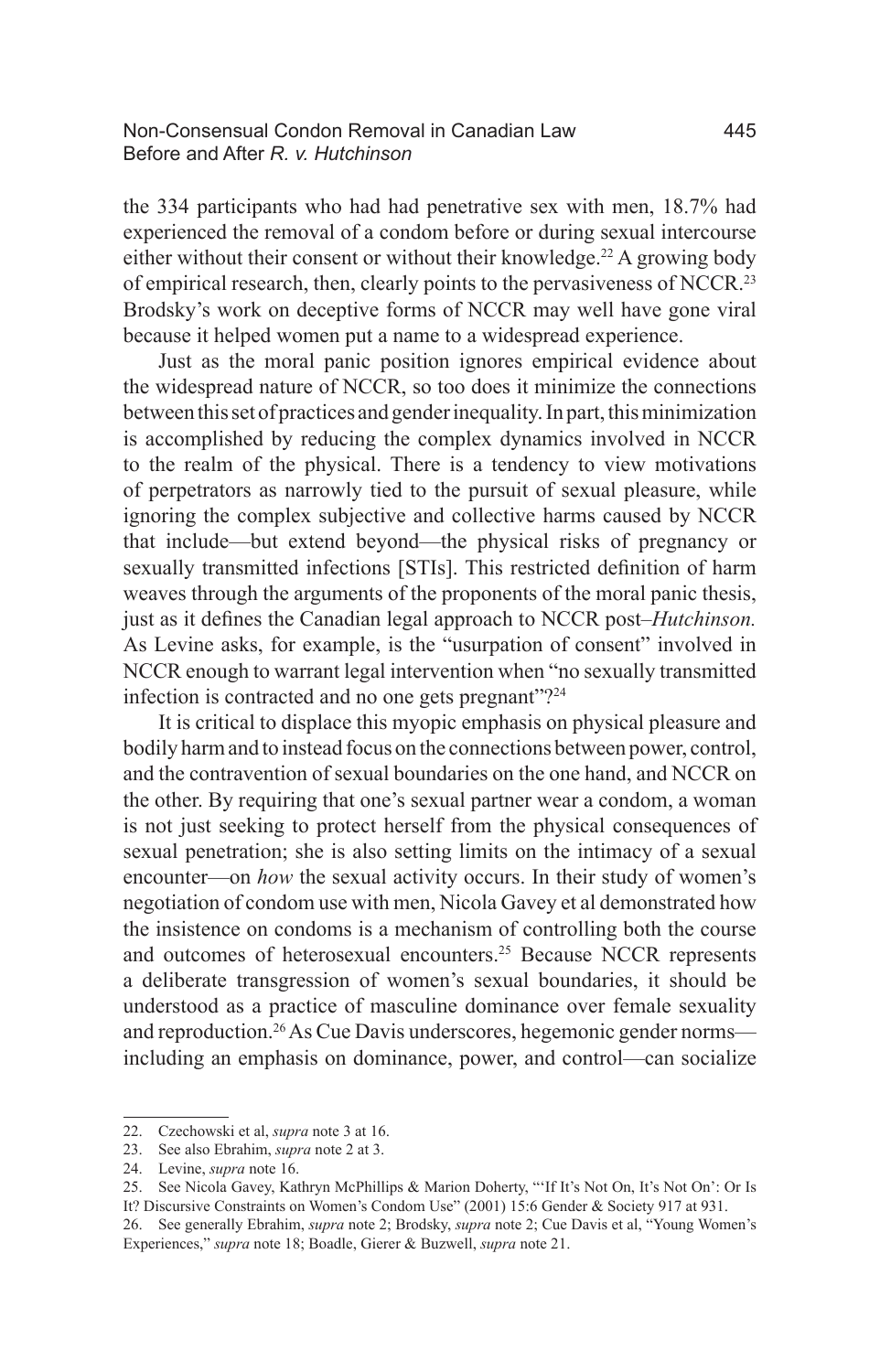men in ways that increase their risk of perpetrating NCCR.<sup>27</sup> Easy access to pornography, where NCCR is portrayed as a tactic of male conquest, has also been found to be a contributing factor.<sup>28</sup> Having a sexual assault perpetration history is also predictive of an intention to engage in NCCR, and men who hold misogynist beliefs have much higher likelihoods of engaging in it.<sup>29</sup>

Brodsky's work also draws attention to the motivations behind deceptive forms of NCCR, describing online communities where men share their stealthing practices and rationalize their behaviour through misogynist discourses, like their "'right' to spread [their] seed."30 Brodsky highlights the close connections between online stealthing proponents and the pickup artist community, a subgroup of the men's rights movement advocating sexual conquest through strategies such as deception and manipulation. This seduction paradigm is rooted in an increasingly dominant form of heterosexual masculinity in which masculine status is based upon getting women sexually and being chosen for sex.<sup>31</sup> Overcoming women's resistance through manipulation and deception is made into a contest of masculinity. It is not simply that men who engage in NCCR disregard their victims' reproductive rights and sexual agency, but they may in fact be aroused by it.<sup>32</sup> Exemplifying Catharine MacKinnon's theoretical arguments about the eroticization of domination, it is the transgression of boundaries through NCCR that makes perpetrators feel aroused, powerful, and masculine.<sup>33</sup>

Dominant discourses of heterosexual masculinity—emphasizing power, control, and objectification—are also in evidence in how women subjectively experience NCCR, as well as the systemic, collective implications of this set of practices. Czechowski et al asked their survey participants a series of open-ended questions about whether they felt NCCR was wrong, and on what basis. Nearly all of the 432 women participants felt it was wrong. While many women participants described the harms in terms of potential outcomes, such as the physical risks of pregnancy (36.6%) or STIs (35%), the majority conceptualized NCCR as a consent violation (61.3%) ("participants expressed that consent to sex

<sup>27.</sup> See Cue Davis, "Stealthing: Factors Associated," *supra* note 18 at 997.

<sup>28.</sup> See e.g. Marwa Ahmad et al, "'You Do It without Their Knowledge.' Assessing Knowledge and Perception of *Stealthing* Among College Students" (2020) 17:10 Intl J Environmental Research & Public Health at 6.

<sup>29.</sup> See Cue Davis, "Stealthing: Factors Associated," *supra* note 18 at 997.

<sup>30.</sup> Brodsky, *supra* note 2 at 189. See also Gotell & Grant, *supra* note 10 at 787.

<sup>31.</sup> See Ben A McJunkin, "Deconstructing Rape by Fraud" (2014) 28:1 Colum J Gender & L 1 at 26.

<sup>32.</sup> See Ebrahim, *supra* note 2 at 6.

<sup>33.</sup> See generally MacKinnon, *supra* note 1.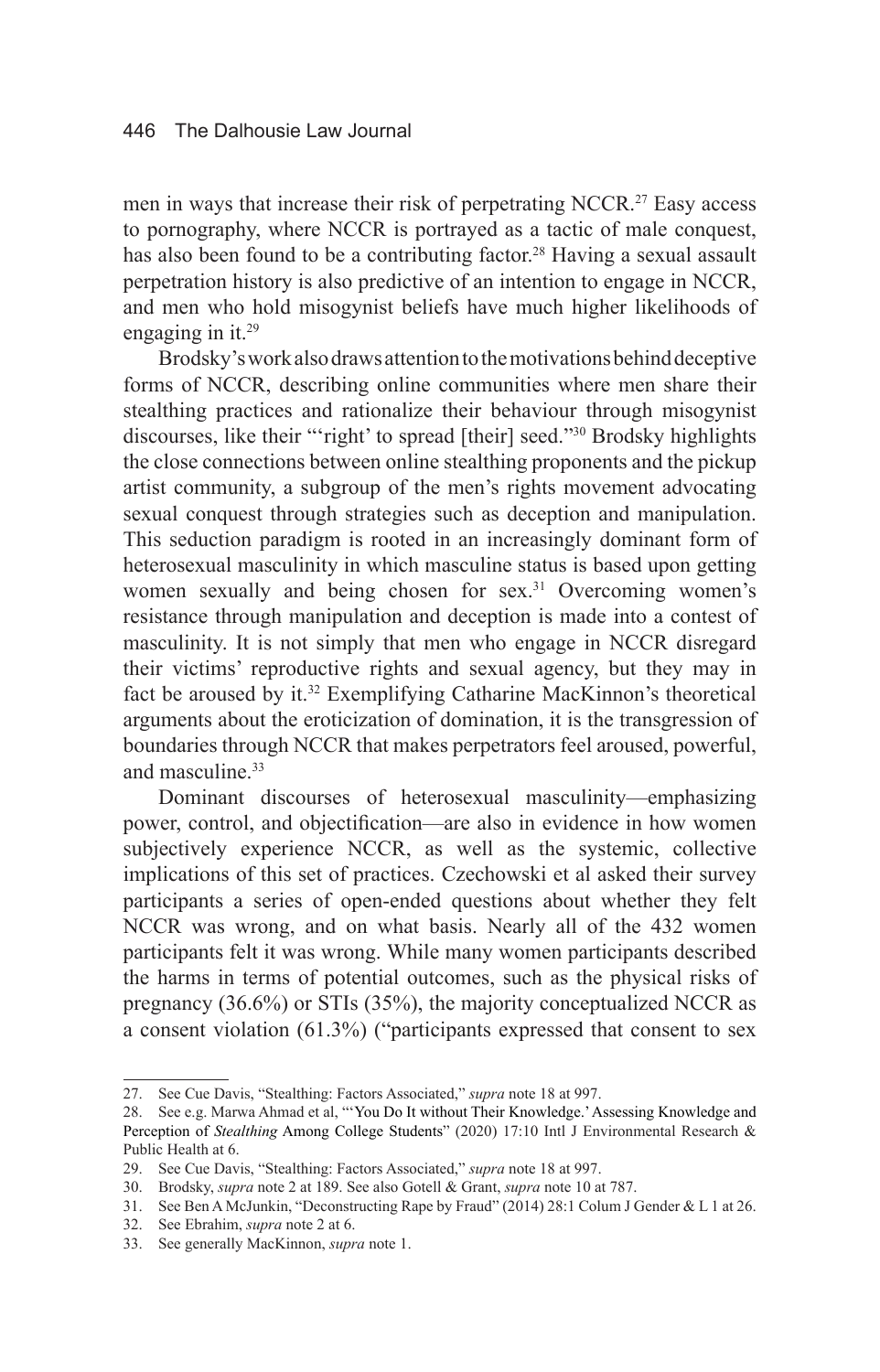with a condom is separate from consent without a condom, since '[their] answer to having sex could change whether or not [there] is protection'").<sup>34</sup> A minority (15.3%) also saw it as a betrayal of trust, and some (5.5%) explicitly labelled it as "sexual violence."35 The women in Brodsky's article experienced deceptive condom removal as a "disempowering, demeaning violation of a sexual agreement" and conceptualized NCCR as an act of control.36 Boadle et al found that NCCR undermines women's sexual agency; survivors were less confident to refuse sexual advances and felt less in control of themselves sexually. As these researchers contend, "women who experienced NCCR developed negative self-perceptions about their sexual agency after being exposed to a sexual encounter that violated their bodily autonomy."<sup>37</sup> As these studies emphasize, women view NCCR as a violation of sexual boundaries that negates their consent, causing complex forms of harm, whether or not their partners use deception, and whether or not they experience a risk of pregnancy or STIs.

These damaging experiences of disempowerment and violation are reinforced by the uncertainty regarding the legality of what has occurred. Even as attitudes around sexual assault shift in the #MeToo era, the myth of "real rape" as violent stranger rape continues to hold sway, shaping perceptions of experiences of NCCR, as well as the responses of criminal justice actors.<sup>38</sup> There are very high rates of "unacknowledged rape" in circumstances that depart from this stereotype.39 As Breanna Chesser and April Zahra have argued in their discussion of legal responses to NCCR, "where a complainant's account deviates from the stereotypical incidence of sexual assault, offences are left largely unreported."40 The lack of clarity in the law about whether condom refusal, removal, deception, and sabotage negate consent to the sexual activity in question no doubt deters survivors from coming forward to make police reports.<sup>41</sup> Just as concerning, and

<sup>34.</sup> Czechowski et al, *supra* note 3 at 12.

<sup>35.</sup> *Ibid* at 11-13.

<sup>36.</sup> Brodsky, *supra* note 2 at 186.

<sup>37.</sup> Boadle, Gierner & Buzwell, *supra* note 21 at 1708.

<sup>38.</sup> See generally Elaine Craig, "Feminism, Public Dialogue and Sexual Assault Law" in Fiona MacDonald & Alexandra Dobrowolsky, eds, *Turbulent Times, Transformational Possibilities?: Gender and Politics Today and Tomorrow* (Toronto: University of Toronto Press, 2020) 100.

<sup>39.</sup> See Holly Johnson, "Limits of a Criminal Justice Response: Trends in Police and Court Processing of Sexual Assault" in Elizabeth A Sheehy, ed, *Sexual Assault in Canada: Law, Legal Practice and Women's Activism* (Ottawa: University of Ottawa Press, 2012) 613 at 613; Sylvie Lévesque & Catherine Rousseau, "Young Women's Acknowledgment of Reproductive Coercion: A Qualitative Analysis" (2021) 36:15–16 J Interpersonal Violence NP8200 at NP8204.

<sup>40.</sup> Brianna Chesser & April Zahra, "Stealthing: A Criminal Offence?" (2019) 31:2 Current Issues in Crim Justice 217 at 219.

<sup>41.</sup> As American researchers Laura C Wilson and Katherine E Miller have found in their metaanalysis of the prevalence of unacknowledged rape, as many as 60% of women who report having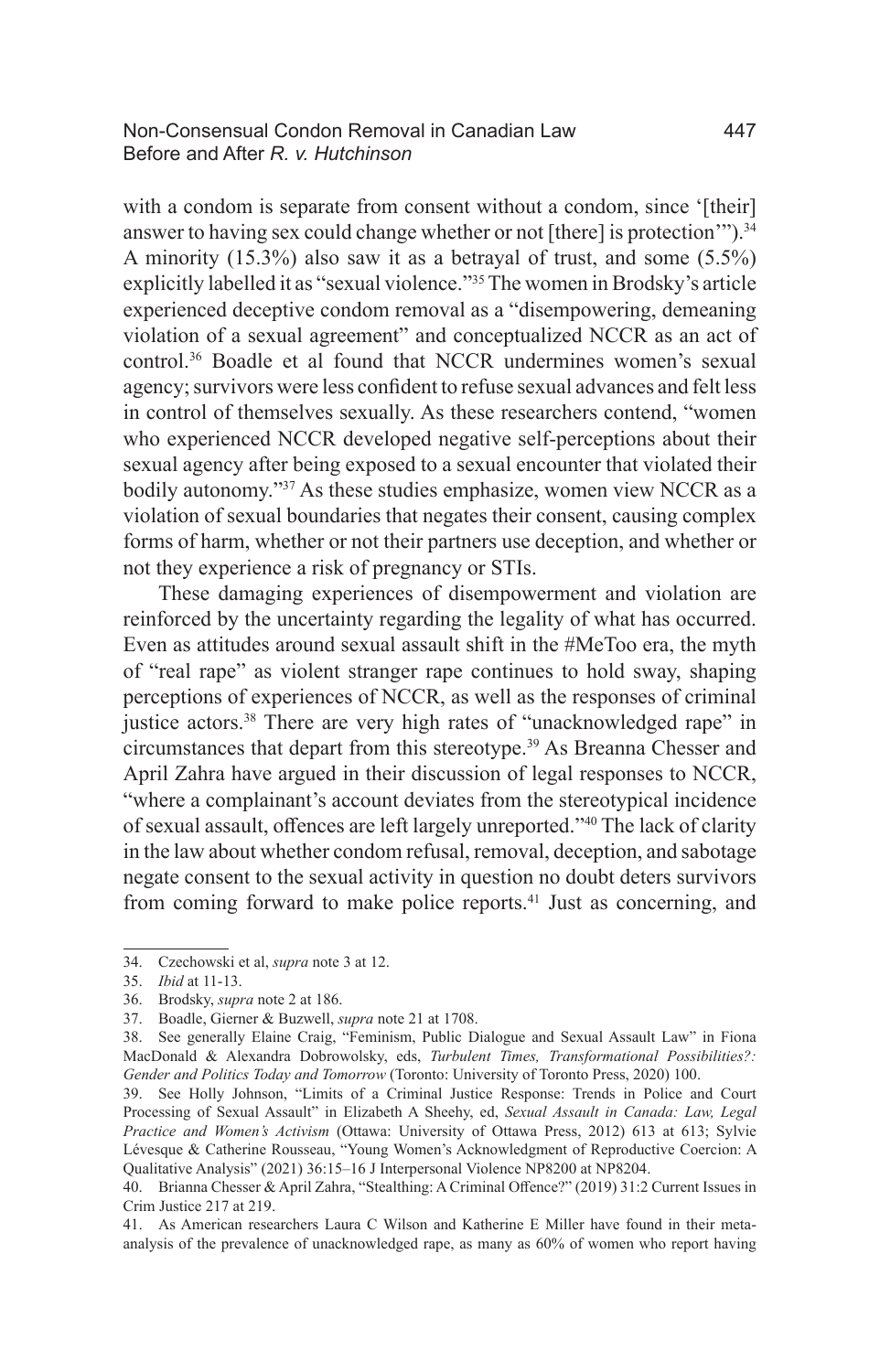because law plays such a powerful role in shaping "attitudes, beliefs, and behavior through its messages and lessons," the uncertain legal status of NCCR represents a failure to harness law's expressive role.<sup>42</sup> As Danielle Citron argues, when public sentiment about a specific behaviour is unclear, the law can play a role in shifting behaviours, and, by recognizing forms of harm, the law can ideally restore some of the agency that sexual victimization took away.43

Because the purpose of sexual assault law is to protect sexual integrity, it is important for us to consider the harms of NCCR from the perspective of survivors. But it is also important to interrogate the obvious connections between individual violations and substantive inequality. A liberal, individualized conceptualization of autonomy can limit our ability to fully appreciate the harms of NCCR, or of sexual violence more generally.44 Overriding a woman's insistence on condom use reinforces sexual inequality at a systemic level. As Sharon Marcus contends, we need to pay attention to the interplay between social structures that inscribe "misogynist inequalities [upon gendered bodies] which enable rape to occur."<sup>45</sup> Despite increasing representations of women as sexually empowered, aggression and deception remain deeply entrenched in heteropatriarchal sexual scripts, with normative hetero-sex still depicted as something that men do to women.<sup>46</sup> NCCR denies the survivor of her status as subject, constructing her sexuality as an instrument of the perpetrator's purposes. The harms of NCCR (like the harms of sexual assault more

experiences that meet the legal definition of rape do not label their experiences as rape; they "instead use more benign labels such as 'bad sex' or 'miscommunication'": Laura C Wilson & Katherine E Miller, "Meta-Analysis of the Prevalence of Unacknowledged Rape" (2016) 17:2 Trauma, Violence & Abuse 149 at 149. While most survivors describe that they experienced NCCR as non-consensual sex, many are reluctant to reach the logical conclusion that non-consensual sex is a form of "sexual assault" or "rape" because of the consequences of defining oneself as a victim and stereotypes around what is a "real" rape. In qualitative research with women who had experienced reproductive coercion and NCCR, Sylvie Lévesque and Catherine Rousseau found that survivors were reluctant to label their experiences as sexual aggression even though they described their experience as non-consensual. A number of factors impeded this acknowledgement, including assuming responsibility, downplaying the incident, being in an intimate relationship marked by violence, and having difficulty self-identifying as a victim. The women interviewed by Lévesque and Rousseau who had experienced NCCR blamed themselves, believing that "they should have made it clearer that they had not consented, even though they had repeatedly said that they wanted to use a condom." Lévesque & Rousseau, *supra* note 39 at NP8213.

<sup>42.</sup> Danielle Keats Citron, "Sexual Privacy" (2019) 128:7 Yale LJ 1870 at 1945.

<sup>43.</sup> See generally *ibid*.

<sup>44.</sup> See Ebrahim, *supra* note 2 at 4.

<sup>45.</sup> Sharon Marcus, "Fighting Bodies, Fighting Words: A Theory and Politics of Rape Prevention" in Judith Butler & Joan Wallach Scott, eds, *Feminists Theorize the Political* (New York: Routledge, 1992) 385 at 391.

<sup>46.</sup> See e.g. Kristen N Jozkowski & Zoë D Peterson, "College Students and Sexual Consent: Unique Insights" (2013) 50:6 J Sex Research 517 at 519.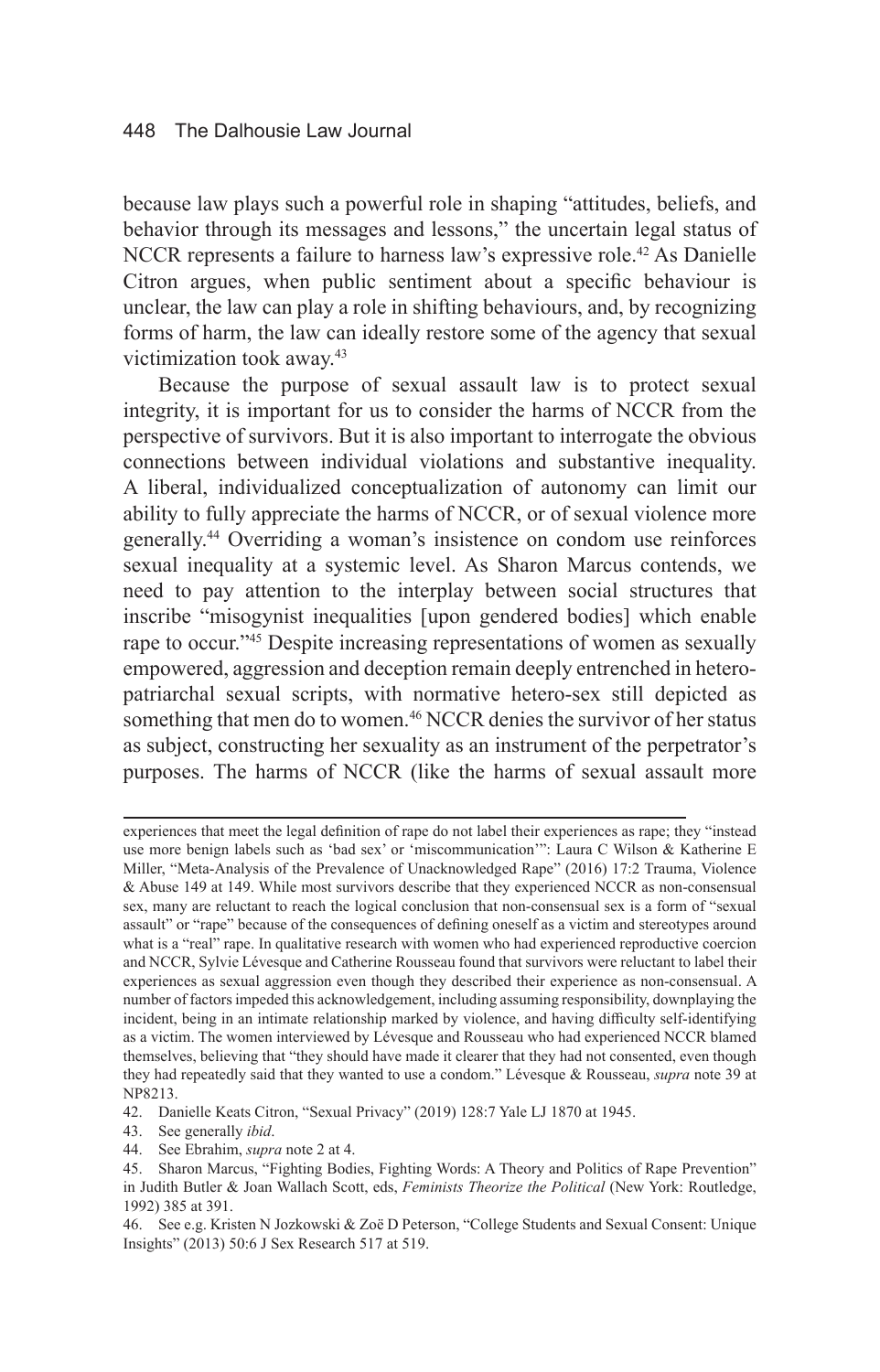#### Non-Consensual Condon Removal in Canadian Law 449 Before and After *R. v. Hutchinson*

generally) are located in its particular violation of the subjective bodily integrity of the survivor, whose personhood is denied, in *addition* to the increased physical risk to which she is subjected.<sup>47</sup> The objectification inherent in NCCR reinforces male-dominated heterosexuality by denying women their status as sexual subjects who can choose what sexual activity in which to engage. Individual experiences of NCCR shore up their social function and vice versa, as the two levels of effect are intricately related.

Those who advance the moral panic position ignore these systemic harms and obfuscate the connections between NCCR and women's inequality. While acknowledging that NCCR may be an ethical wrong, Thomson locates calls for legal regulation within the punitive logic of "gendered neoliberalism."48 She castigates those feminists who insist upon the recognition of NCCR as a legal wrong as "carceral." Decrying feminist participation in punitive logics, Levine contends that sex is inevitably a "risky business" and implies that individual responsibility and riskmanagement should be the preferred responses of potential victims to the moral harms caused by NCCR.49

Both Levine and Thomson are contributing to an important debate about the limits of criminalization and the implications for stigmatized communities, such as people who are HIV positive. However, taken to their logical end, such critiques veer towards the decriminalization of sexual violence, because NCCR is no different than other consent violations. We do not require a risk of pregnancy or an STI to recognize the harm of sexual assault in other contexts. By trivializing the experience of NCCR, these critics embed a troubling form of sexual libertarianism that characterizes the critiques of the carceral feminism thesis more generally. This is a postfeminist form of anti-statism, in which state regulation of sexual harm is condemned as schoolmarmish.<sup>50</sup> The carceral feminism critique paints an inaccurate picture of the state as a monolithic instrument captured by governance feminists.51 Not only does this overstate the contemporary power of feminism in contexts of neoliberalism and rising right-wing populism, but this position also risks re-privatizing and depoliticizing the gendered problem of sexual violence. The carceral feminism critique also

<sup>47.</sup> See Ann J Cahill, *Rethinking Rape, 1st ed* (New York: Cornell University Press, 2001) at 142.

<sup>48.</sup> See Thomson, *supra* note 15 at 25.

<sup>49.</sup> See Levine, *supra* note 16.

<sup>50.</sup> See generally Lise Gotell, "Reassessing the Place of Criminal Law Reform in the Struggle Against Sexual Violence: A Critique of the Critique of Carceral Feminism" in Anastasia Powell, Nicola Henry & Asher Flynn, eds, *Rape Justice: Beyond the Criminal Law* (Basingstoke: Palgrave Macmillan, 2015) 53.

<sup>51.</sup> See *ibid.*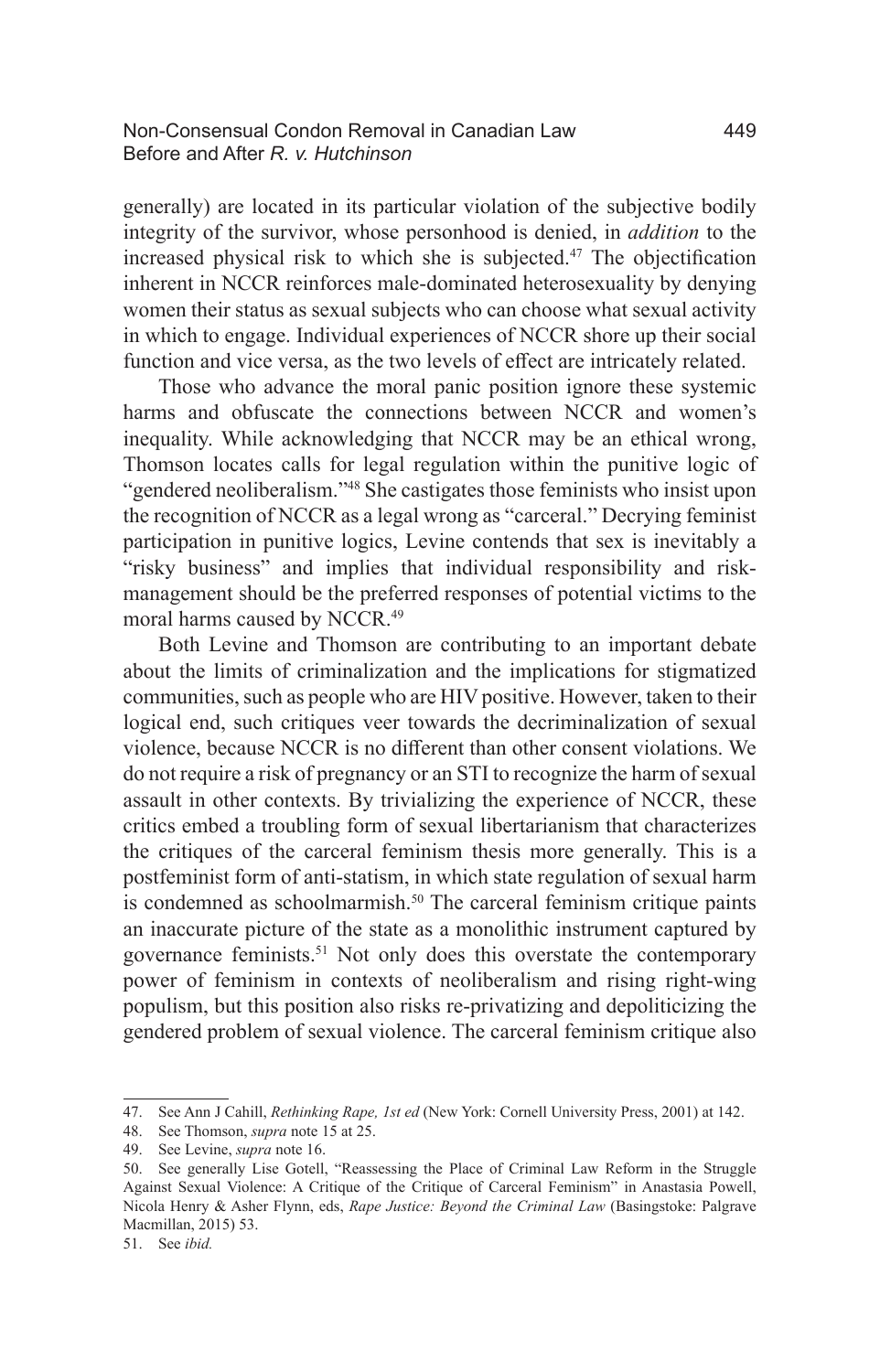misrepresents the feminist criminal law reform agenda, an agenda that, at least in Canada, has never been primarily focused on punishment. Instead, as Lise Gotell has demonstrated, Canadian feminist engagement with criminal law has been largely directed at survivor-centered outcomes, including the extent to which law reflects and condemns women's experiences of sexual violence, while attempting to prevent legal revictimization of survivors.<sup>52</sup>

Given its serious bodily, dignitary, and collective harms, there is a clear case for recognizing NCCR as sexual assault within Canadian law, whether or not there is a risk of unwanted pregnancy or an STI and whether or not the circumstances involve deception. The majority decision in *Hutchinson* works against this recognition by removing NCCR from the scope of consent and treating it instead as something that can vitiate an otherwise valid consent. NCCR will only be criminalized where there is deception and where complainants face a significant risk of unwanted pregnancy or an STI, thereby minimizing the non-bodily harms of condom sabotage and obscuring the serious impacts for women's agency, equality, and sense of safety in the world.

# II. *The Canadian legal framework—*R v Hutchinson: *Limiting the scope of consent*

By the end of the twentieth century, Canadian feminists could claim credit for fundamental changes to the *Criminal Code* provisions on sexual assault, with new evidentiary restrictions on sexual history (section 276), strict limitations on the disclosure of complainants' confidential records (section 278.1–278.9) and, most crucially, the codification of a strong framework for consent.<sup>53</sup> From the foundation established through these amendments,

<sup>52.</sup> See *ibid.* See also Wendy Larcombe, "Falling Rape Conviction Rates: (Some) Feminist Aims and Measures for Rape Law" (2011) 19:1 Fem Leg Stud 27.

<sup>53.</sup> See *Criminal Code*, *supra* note 6, s 273.1(1). The enumerated examples where no consent is obtained can be found at ss  $273.1(2)(a)$ –(e):

For the purpose of [this section], no consent is obtained if (a) the agreement is expressed by the words or conduct of a person other than the complainant; […] (b) the complainant is incapable of consenting to the activity[ $\dots$ ]; (c) the accused induces the complainant to engage in the activity by abusing a position of trust, power or authority; (d) the complainant expresses, by words or conduct, a lack of agreement to engage in the activity; or (e) the complainant, having consented to engage in sexual activity, expresses, by words or conduct, a lack of agreement to continue to engage in the activity.

Section 273.2 provides that

<sup>[</sup>i]t is not a defence […] that the accused believed that the complainant consented […] where (a) the accused's belief arose from (i) the accused's self-induced intoxication [or] (ii) the accused's recklessness or wilful blindness, or […] (b) the accused did not take reasonable steps, in the circumstances known to the accused at the time, to ascertain that the complainant was consenting.

Most recently, s 273.2(c) has limited the defence of honest but mistaken belief in consent to circumstances where there is evidence "that the complainant's voluntary agreement to the activity was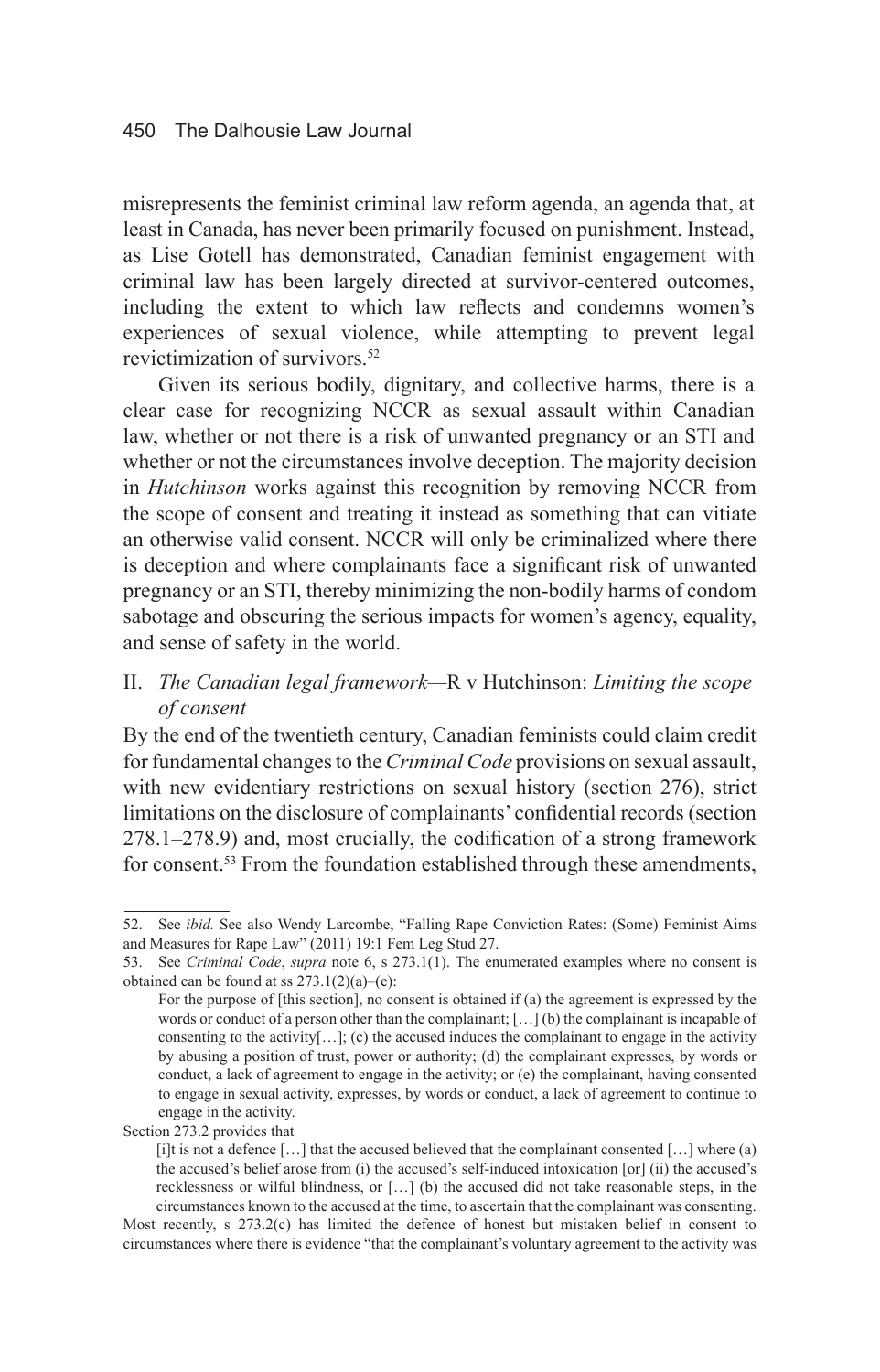the starting point of sexual assault trials has shifted away from the assumption that women exist in a state of perpetual consent, towards the requirement that there be some positive evidence of agreement. Canada has moved further in the direction of an affirmative consent standard than many other jurisdictions. 54

In *R v Ewanchuk*,<sup>55</sup> the Supreme Court established a standard for consent that approaches "only yes means yes" by unanimously ruling that consent cannot be implied, and that silence, passivity, or ambiguous conduct cannot be taken as indications of consent.<sup>56</sup> The Court defined the *actus reus* of sexual assault as non-consensual sexual touching, where consent is determined from the subjective perspective of the complainant at the time of the sexual contact and depends on whether she wanted the sexual activity to take place.<sup>57</sup> Steps to re-establish agreement are needed after someone has withdrawn consent.<sup>58</sup> Subsequent decisions have reinforced an affirmative consent standard by requiring that consent must be specific to the sexual activity in question<sup>59</sup> and by holding that an accused must have taken active and positive steps to secure agreement in order to raise the defence of mistaken belief.<sup>60</sup> As the Supreme Court confirmed in *R v Goldfinch*, "[t]oday, not only does no mean no, but only yes means yes. Nothing less than positive affirmation is required."<sup>61</sup> In *R v JA,* the Court determined that there can be no advance consent to sexual contact that takes place during unconsciousness, emphasizing that consent must be ongoing during each moment of a sexual encounter and "must be specifically directed to each and every sexual act...'at the time it occur[s]."<sup>62</sup>

The majority decision in *Hutchinson*, which raises the fundamental question of what you consent to when you agree to engage in sexual activity, represents a significant retreat from these hard-fought-for advances in the law of consent and a retreat from a truly subjective approach to consent which focuses on the complainant's perspective. Defence lawyers

61. *Goldfinch, supra* note 59 at para 44.

affirmatively expressed by words or actively expressed by conduct."

<sup>54.</sup> See Craig, *supra* note 38 at 102; Lise Gotell, "Canadian Sexual Assault Law: Neoliberalism and the Erosion of Feminist-Inspired Law Reforms" in Clare McGlynn & Vanessa E Munro, eds, *Rethinking Rape Law: International and Comparative Perspectives* (London: Routledge-Cavendish, 2010) 209 at 209.

<sup>55.</sup> [1999] 1 SCR 330, 169 DLR (4th) 193 [*Ewanchuk*].

<sup>56.</sup> See *ibid* at para 51.

<sup>57.</sup> See *ibid* at para 49.

<sup>58.</sup> See *ibid* at para 52.

<sup>59.</sup> See e.g. *R v Goldfinch*, 2019 SCC 38 [*Goldfinch*]; *R v JA*, 2011 SCC 28 [*JA*].

<sup>60.</sup> See e.g. *R v Gagnon*, 2018 SCC 41; *R v Barton*, 2019 SCC 33 [*Barton*].

<sup>62.</sup> *JA, supra* note 59 at para 34, citing Ewanchuk, *supra* note 55 at para 26.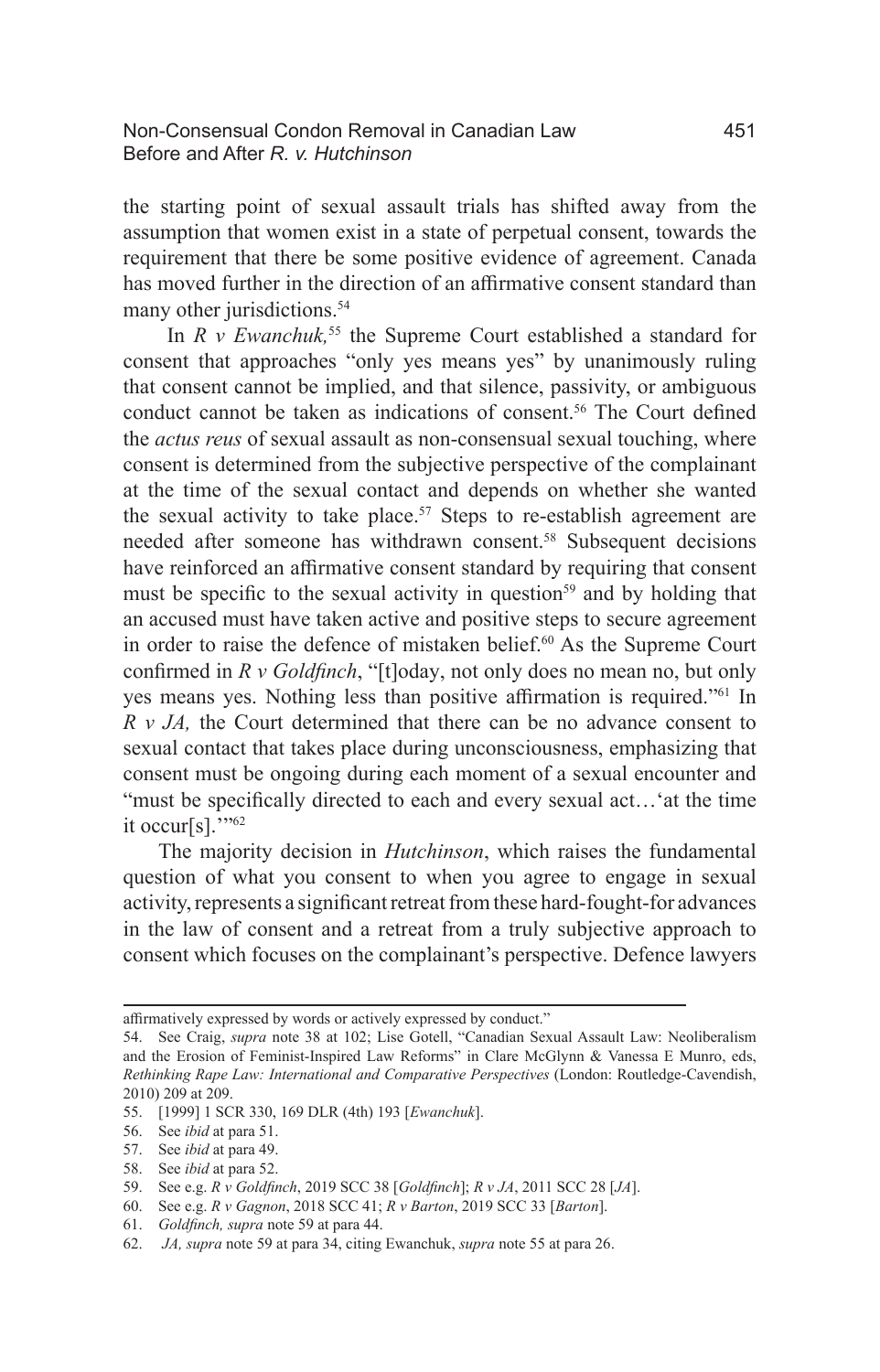#### 452 The Dalhousie Law Journal

and some judges have voiced concerns that affirmative consent imposes unrealistic requirements on sexual interactions, reflecting underlying fears about over-criminalizing behaviours that were previously seen as merely immoral.<sup>63</sup> Such concerns about over-criminalization were at the heart of the *Hutchinson* appeal, which was decided under the shadow of the Supreme Court's harshly punitive approach to HIV non-disclosure.<sup>64</sup> In *R v Cuerrier*, 65 a case that began at the height of the HIV/AIDS pandemic, the Court determined that HIV non-disclosure even without transmission could be prosecuted as a form of aggravated assault or aggravated sexual assault.<sup>66</sup> This decision extended the common law of fraud beyond deceptions about the sexual nature of the act and the identity of the sexual partner to include deceptions that create "a significant risk of serious bodily harm," vitiating the complainant's consent under section  $265(3)(c)$ of the *Criminal Code*. <sup>67</sup> In an effort to clearly demarcate what deceptions should be subject to criminalization, the *Cuerrier* majority conflated sexual

Because of criticisms of this harshly punitive approach, the Director of Public Prosecutions has issued a prosecutorial directive restricting HIV prosecutions. See Public Prosecution Service of Canada, *Public Prosecution Service of Canada Deskbook* (Ottawa: Attorney General of Canada, 2018), part V, s 5.12. As Grant explains,

The directive indicates that federal prosecutions will not be initiated where the person living with HIV has maintained a suppressed viral load, and that prosecutors will "generally not prosecute" where a person used a condom, engaged only in oral sex, or was taking treatment as prescribed, unless other risk factors were present: Grant, "The Complex Legacy," *supra* note 64 at 48.

It is noteworthy that the federal government only prosecutes *Criminal Code* offences in the Territories. See *ibid* at 48, nn 12-14.

The Women's Legal Education and Action Fund (2019) has issued a position paper recommending that HIV non-disclosure be removed from sexual offences and that a new summary conviction offence be created that would restrict criminalization to intentional or reckless transmission. See LEAF (Women's Legal Education and Action Fund), "A Feminist Approach to Law Reform on HIV Non-Disclosure" (January 2019), online (pdf): <leaf.ca/wp-content/uploads/2019/01/2019-01-08-LEAF-HIV-ND-Position-Paper-FINAL.pdf>.

<sup>63.</sup> See Lise Gotell, "Thinly Construing the Nature of the Act Legally Consented To: The Corrosive Implications of *R v Hutchinson* for the Law of Consent" (2020) 53:1 UBC L Rev 53 at 63-64. *See also Craig, supra* note 38.

<sup>64.</sup> See Isabel Grant, "The Complex Legacy of *R v Cuerrier:* HIV Nondisclosure Prosecutions and Their Impact on Sexual Assault Law" (2020) 58:1 Alta L Rev 45 at 63 [Grant, "The Complex Legacy"].

<sup>65.</sup> [1998] 2 SCR 371, 162 DLR (4th) 513 [*Cuerrier*].

<sup>66.</sup> See *ibid* at para 128.

<sup>67.</sup> See *ibid* at paras 6-7. More recently in *R v Mabior,* 2012 SCC 47 [*Mabior*], the Court responded to criticisms of the overbreadth of the significant risk test, which has resulted in people with HIV being convicted of aggravated sexual assault in circumstances where possibility of transmission was infinitesimal. In *Mabior*, the significant risk test was framed as requiring that the Crown establish a "realistic possibility of transmission"; this realistic possibility would be negated if the accused could establish they had a low viral load at the time in question and if a condom was used: see *ibid* at paras 93-94. Critics argue that the *Mabior* decision expanded the criminalization of people with HIV because it required both condom use and antiretroviral compliance in order to escape criminalization for HIV non-disclosure. See generally Isabel Grant, "The Over-Criminalization of Persons with HIV" (2013) 63:3 UTLJ 475.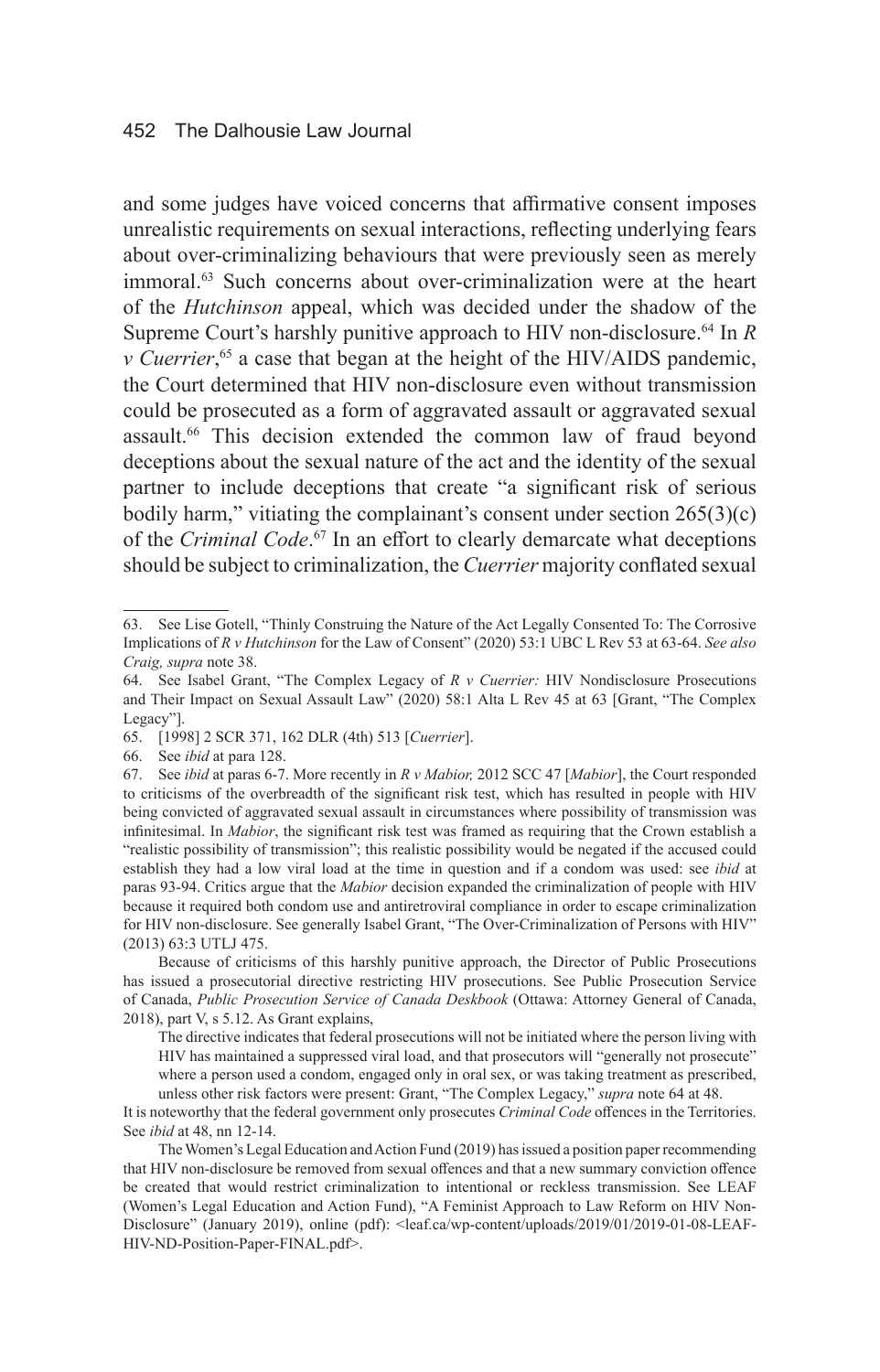#### Non-Consensual Condon Removal in Canadian Law 453 Before and After *R. v. Hutchinson*

fraud with a risk of serious bodily harm. The legal approach developed in *Cuerrier* has resulted in both the over-criminalization of HIV nondisclosure and a restricted interpretation of the doctrine of fraud vitiating consent in other circumstances.68 The concern in *Hutchinson* was that a broad reading of voluntary agreement to the sexual activity in question might include whether someone was HIV-positive, which would eliminate the restrictions on HIV non-disclosure prosecutions developed through the fraud route.

*Hutchinson* raised the issue of sexual fraud outside of the HIV context for the first time at the Supreme Court and revealed the limits of the HIVdriven conception of fraud. The complainant in *Hutchinson* had been in a relationship with the accused, during which time she insisted that he wear condoms during intercourse.<sup>69</sup> The accused, who was trying to keep the complainant in a failing relationship, secretly poked holes in the condoms they were using. After discovering that she was pregnant, and after terminating the relationship, the complainant underwent an abortion and experienced significant complications.70 She became aware that the accused had sabotaged the condoms only afterwards, through a series of harassing text messages and phone calls.<sup>71</sup> Hutchinson's act of condom sabotage is an example of reproductive coercion—restricting reproductive decision-making through power and control tactics. Hutchinson believed he could maintain control over his sexual partner by forcing her to become pregnant. As a recent systematic review has found, reproductive coercion is strongly associated with domestic violence.<sup>72</sup>

In the majority opinion in *Hutchinson*, these connections were completely absent in reasons that decontextualized the complainant's choice to engage in sexual intercourse only with a condom and constructed her repeated refusals to participate in unprotected sex as irrelevant to the consent inquiry. The majority recognized that the risk of an unwanted pregnancy is a risk of bodily harm, yet it failed to link the deception to whether the complainant subjectively consented. This decontextualized

<sup>68.</sup> We believe this approach has resulted in over-criminalization because the law criminalizes people who do not disclose their HIV status even where they use a condom **or** have a low viral load. In other words, the law criminalizes individuals where there is almost no risk of transmitting HIV. See Grant, "The Complex Legacy," *supra* note 64 at 63.

<sup>69.</sup> *See R v Hutchinson*, 2013 NSCA 1 at paras 1-2 [*Hutchinson* CA].

<sup>70.</sup> See *ibid* at para 8.

<sup>71.</sup> See *ibid* at para 6.

<sup>72.</sup> See Karen Trister Grace & Jocelyn C Anderson, "Reproductive Coercion: A Systematic Review" (2018) 19:4 Trauma Violence Abuse 371 at 383. See also Elizabeth Miller et al, "Reproductive Coercion: Connecting the Dots Between Partner Violence and Unintended Pregnancy" (2010) 81:6 Contraception 457; Leah A Plunkett, "Contraceptive Sabotage" (2014) 28:1 Colum J Gender & L 97.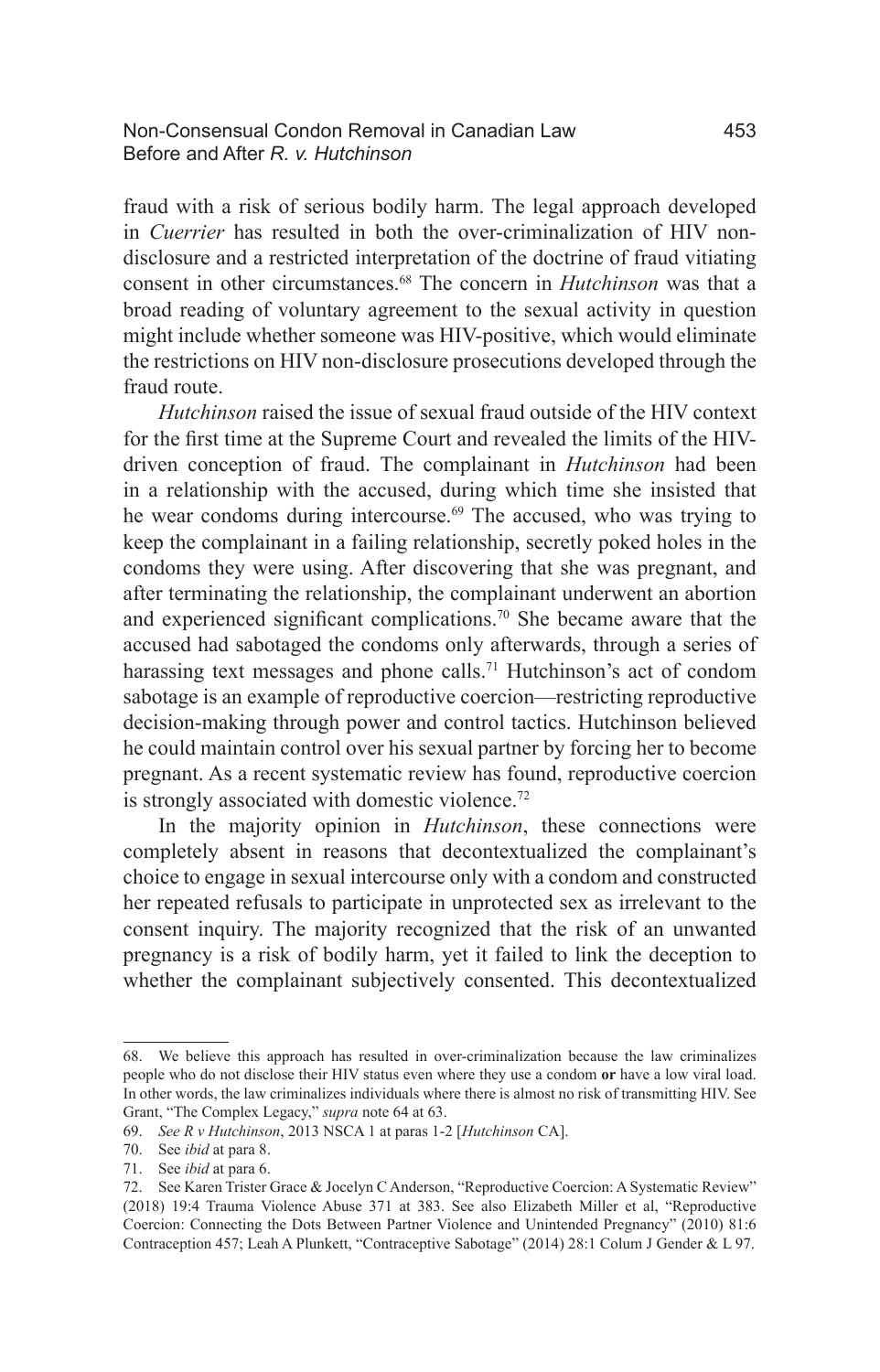framing fails to acknowledge the accused's actions as intimate partner violence, constructing sexual assault as nothing more than people deciding to start or stop sexual activity, informed by narrow liberal construction of sexual autonomy that is abstracted from conditions of inequality.73 This framing obscures how the accused's abuse limited the complainant's choice to engage in the sexual activity in the first place.

The central issue in *Hutchinson* was how to define voluntary agreement to "the *sexual activity in question*" under section 273.1(1) of the *Criminal Code*. Was "the sexual activity in question" in *Hutchinson* simply vaginal intercourse, or was it vaginal intercourse with a condom? The majority, per Chief Justice McLachlin and Justice Cromwell, determined that the sexual activity in question does not include whether a condom was used, holding that the complainant had subjectively consented, but that her consent had been vitiated by fraud.74 The concurring minority, per Justices Abella and Moldaver, concluded that the complainant had not consented to unprotected sex and there was no need to consider fraud vitiating consent.75

The majority opinion was a clear departure from *Ewanchuk*, although purporting to uphold that decision. In *Ewanchuk*, the Court had emphasized that the objective of sexual assault law lies in "[h]aving control over who touches one's body *and how*," which "lies at the core of human dignity and autonomy."76 In *JA*, the majority used the example of condom use when arguing that "the unconscious partner cannot meaningfully control *how* her person is being touched, leaving her open to abuse."77 In *Hutchinson*, the majority removed the "how" of the sexual touching from the consent inquiry.78 As a result, the purpose of sexual assault law comes to be defined through a superficial construction of sexual autonomy as the decision to engage in a type of sexual activity,<sup>79</sup> abstracted from the very real distinction between sex with a condom and without, all in the name of restraint in criminal law.80 The doctrinal approach to HIV non-disclosure drove the majority's decision in *Hutchinson*, with the majority holding that

<sup>73.</sup> See further Janine Benedet, "Marital Rape, Polygamy, and Prostitution: Trading Sex Equality for Agency and Choice" (2013) 18:2 Rev Const Stud 161 at 174 (discussing a narrow liberal concept of autonomy).

<sup>74.</sup> See *Hutchinson* SCC, *supra* note 4 at para 6.

<sup>75.</sup> See *Hutchinson* SCC, *supra* note 4 at para 79.

<sup>76.</sup> *Ewanchuk, supra* note 55 at para 28 (emphasis added).

<sup>77.</sup> *JA, supra* note 59 at para 60 (emphasis added).

<sup>78.</sup> See further Grant, "The Complex Legacy," *supra* note 64 at 69 (demonstrating that the *Hutchinson* majority actually took the word "how" out of its description of the passage from *Ewanchuk*).

<sup>79.</sup> See *Hutchinson* SCC, *supra* note 4 at para 22.

<sup>80.</sup> See *ibid* at para 19.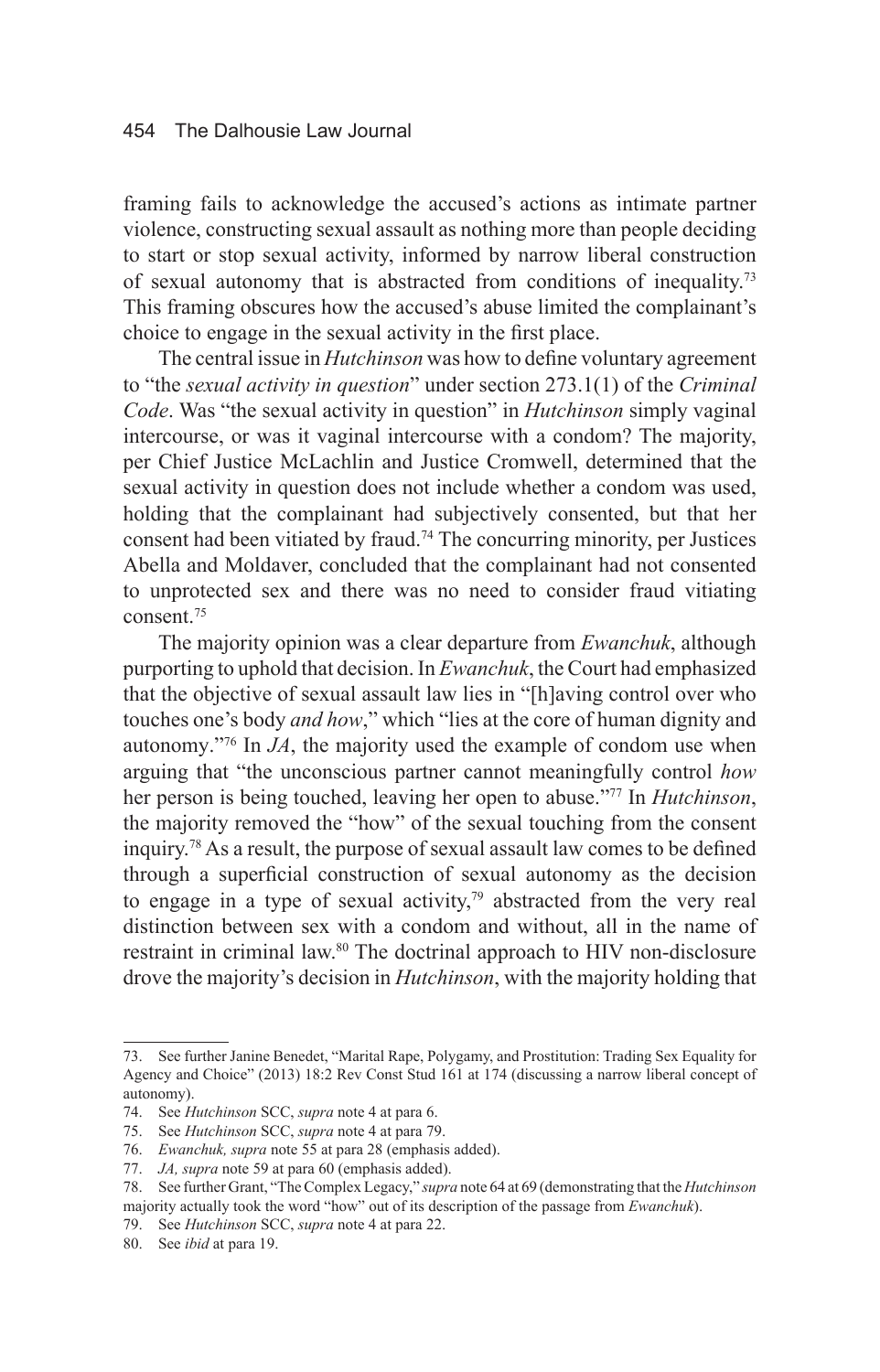consistency and certainty in the law required all deceptions to be treated in the same way under section  $265(3)(c).$ <sup>81</sup>

The majority thus posited a two-step approach to consent with only agreement to the "physical sexual act" (divorced from its context), the sexual nature of the touching, and the identity of the person doing the touching being relevant to the consent inquiry.<sup>82</sup> The sexual act is understood to encompass activities such as "kissing, petting, oral sex, intercourse, or the use of sex toys," but to exclude "the conditions or qualities of the physical act."<sup>83</sup> Implausibly, for the many people who make condom use an integral part of their sexual practices, this restricted understanding of sexual activity means that the scope of consent includes agreeing to intercourse, but not agreeing only to intercourse with a condom. "Effective condom use," according to the majority decision, "is a method of contraception and protection against sexually transmitted disease; it is not a sex act."84 The second step looks to factors that might vitiate an otherwise valid consent, which the Court describes in its later decision in *R v GF* as "policy considerations."85

The majority decision rests on an impoverished conception of sexual autonomy divorced from any recognition of the inequality women have historically faced around control of their reproduction and sexuality. Women are made individually responsible for monitoring any risks or threats not encompassed within the narrow definition of "sexual activity in question," as these are placed outside the scope of consent, and beyond criminal legal regulation when there is no deception or significant risk of serious bodily harm. By contrast, the concurring opinion in *Hutchison* characterized "the complainant's right to determine how he or she is sexually touched" as a "hard-fought legislative protection," in a manner that gestures towards the systemic consequences of NCCR for gender equality.86 The majority's approach is flawed, the minority contended, because it suggests that only condom sabotage that could result in pregnancy (or where the accused had an STI) would constitute fraud vitiating consent, thereby failing to uphold a complainant's "legal right" to insist on condom use for whatever reason she chooses.87 Sexual assault must be defined as sexual touching

<sup>81.</sup> *See ibid* at para 38.

<sup>82.</sup> See *ibid* at para 54, affirming Farrar JA's interpretation of the "sexual activity in question" in *Hutchinson* CA, *supra* note 69.

<sup>83.</sup> *Ibid* at paras 54-55.

<sup>84.</sup> See *ibid* at para 64.

<sup>85.</sup> *R v GF,* 2021 SCC 20 at para 36 [*GF*].

<sup>86.</sup> *Hutchinson* SCC, *supra* note 4 at para 102.

<sup>87.</sup> See *ibid* at para 98.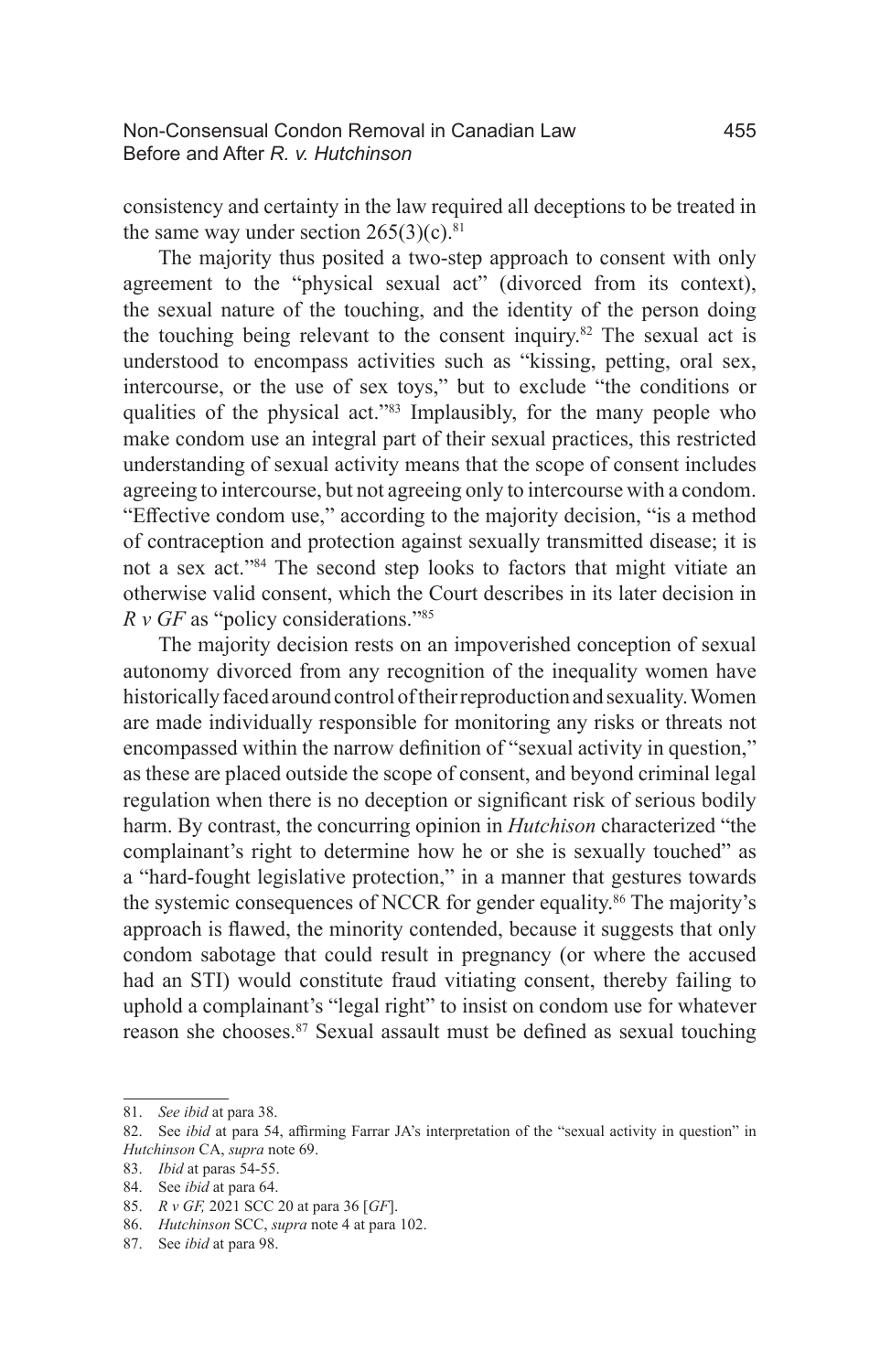#### 456 The Dalhousie Law Journal

in a manner that is contrary to the complainant's wishes.<sup>88</sup> The minority stopped short of adopting a fully conditional concept of consent that would allow the complainant to put any conditions on her consent based on what matters to her, an approach that might include other aspects of a sexual agreement beyond how the sexual touching occurs.<sup>89</sup> Instead, the minority emphasized that the scope of consent must include the *how* of the sexual touching, and that being touched by a penis sheathed in a condom is a different sexual activity than being touched by an unsheathed penis.<sup>90</sup>

By narrowing the scope of consent and reinforcing the myth of "real rape" as defined by physical violence, the *Hutchinson* majority decision represents a backwards shift in Canadian law.<sup>91</sup> The effect of this decision is to shift the focus of NCCR cases from the analysis of subjective consent, where it belongs, to the analysis of vitiating factors.

The Supreme Court of Canada has further complicated the relationship between fraud and consent in the 2021 decision in *GF.*92 There, the Court doubled down on the two-step approach to consent from *Hutchinson*. The first step is whether the complainant gave what is referred to in *GF* as to as "subjective consent." The second step is whether that subjective consent is effective "as a matter of law" or whether it is vitiated for some policy reason.93*Hutchinson* had the effect of shifting most of the conceptual limits on consent to the second step, suggesting that all the factors in section 273.1(2) that put constraints on consent act to vitiate consent rather than to negate it from the outset.<sup>94</sup>

<sup>88.</sup> See *ibid* at para 102.

<sup>89.</sup> See generally Clough, *supra* note 13; Fischel, *supra* note 13 (for a discussion of the conditional model of consent).

<sup>90.</sup> The approach taken by the minority is similar to the decision of the British High Court of Justice in *Assange v Swedish Prosecution Authority*, [2011] EWHC 2489 (finding an absence of consent as a result of the accused's NCCR when the complainant had specified that she was only agreeing to protected intercourse).

<sup>91.</sup> This artificially narrow conception of the scope of consent has even led the Criminal Lawyers' Association of Ontario (CLA) to rely on *Hutchinson* to make the outlandish argument that the degree of force with which the sexual activity is accomplished is also not included within the definition of consent. While this argument was ultimately not addressed by the Supreme Court in *Barton*, one can see the dangerous potential of a position that lets men unilaterally decide how much force to use during sexual activity. See generally *Barton*, *supra* note 60. The CLA factum stated at para 8:

The Court of Appeal said the jury ought to have considered whether [the victim] subjectively consented to "sexual activity that involved the degree of force required" to cause her injuries. This reasoning is inconsistent with *Hutchinson*. Consent to the "sexual activity in question" under s. 273.1 only requires agreement to the basic physical act, not the precise manner in which the act is carried out: *R v Barton*, 2019 SCC 33 (Factum of the Criminal Lawyers' Association of Ontario).

<sup>92.</sup> *Supra* note 85.

<sup>93.</sup> See *ibid* at para 33.

<sup>94.</sup> See *supra* note 53 for the relevant *Criminal Code* provisions.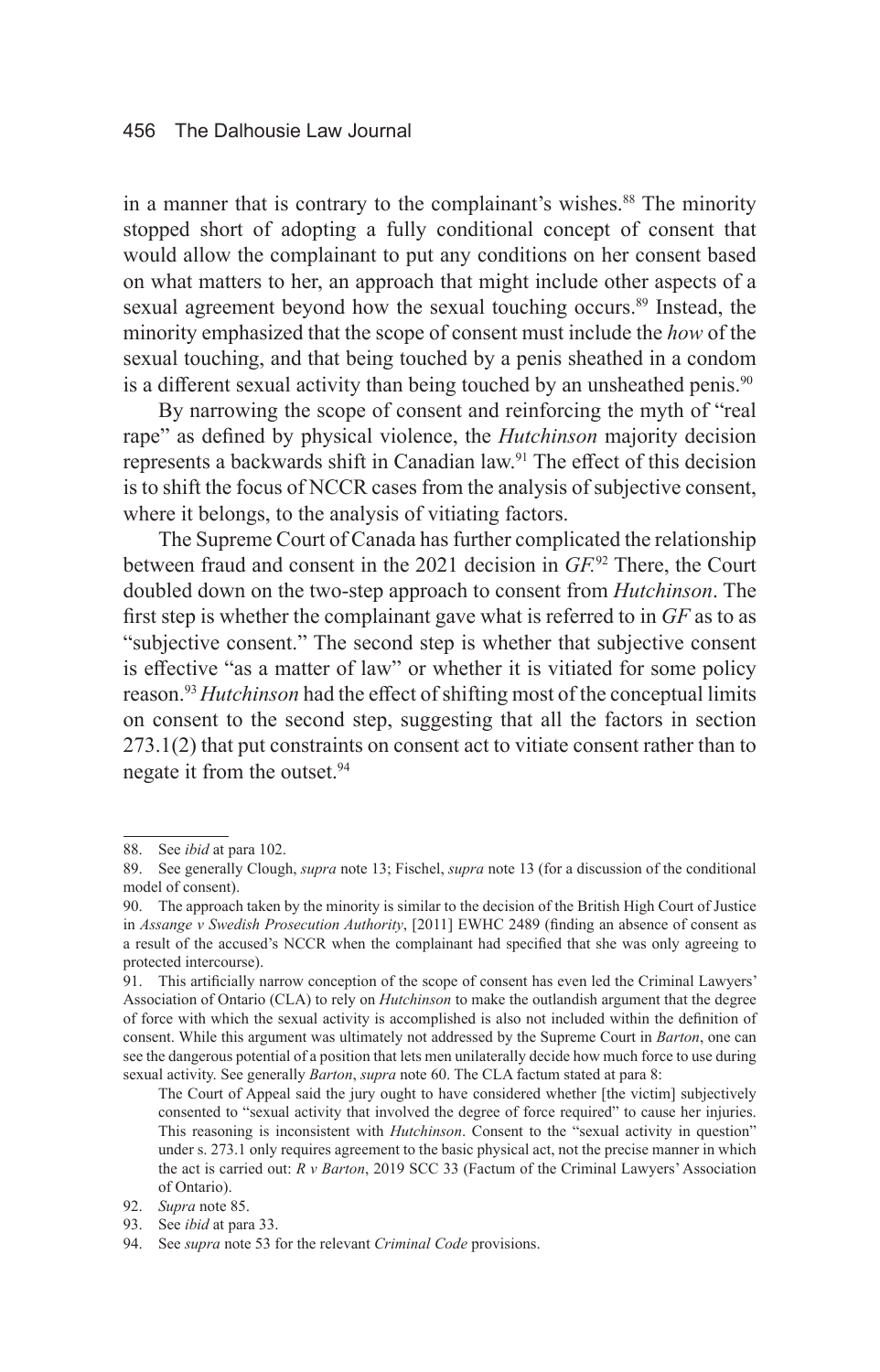#### Non-Consensual Condon Removal in Canadian Law 457 Before and After *R. v. Hutchinson*

The *GF* Court did limit *Hutchinson* by clarifying that capacity to consent in section 273.1(2) is a precondition to consent, not something that vitiates an otherwise valid consent: no capacity, no consent.<sup>95</sup> However, all the factors listed in section 265(3), including fraud and whether the complainant was faced with force or threats of force, only vitiate consent. In other words, subjective consent is present and the threat of force is a policy reason for vitiating that subjective consent. Of the list of factors limiting consent in section 273.1(2), only the abuse of trust, power, or authority is said to vitiate consent rather than negating it from the outset. While this reasoning limits *Hutchinson* somewhat, it still narrows what is left of subjective consent. It is also inconsistent with decades of sexual assault case law. Someone who submits to sexual activity because of "threats or fear of the application of force to the complainant" (which the *GF* majority labelled as vitiating under section 265(3)(b)) is not subjectively consenting; she is acquiescing to protect herself from violence. *Ewanchuk* made clear that such submission is not consent. While the *GF* majority says that a complainant can refuse consent at step one "for whatever reason,"96 in fact those reasons are limited to a narrow set of factors the Court has decided are valid reasons for refusing consent—and whether a condom is used is not one of them.

As we demonstrate below, the Court's narrowing of the scope of subjective consent has left a confusing legacy for the analysis of whether condom use is within the scope of what a woman subjectively consents to when she consents to sexual activity. In our view, overriding someone's insistence on condom use, whether through deceit or outright refusal, must be viewed as a violation of subjective consent. A conception of sexual autonomy tied to the value of equality demands nothing less.

#### III. *Case law survey*

We examined cases decided since 1999 (when *Ewanchuk* established an affirmative consent standard) in which complainants specifically agreed to sexual activity with a condom, but not without. We searched *LexisNexis Quicklaw* and *CanLII* using the following terms: "condom" AND "consent" AND "sexual assault."<sup>97</sup> This search produced a large number of results that did not involve NCCR because reference to condoms is ubiquitous in sexual assault decisions. Judicial considerations of condom use outside

<sup>95.</sup> See *GF, supra* note 85 at para 43.

<sup>96.</sup> *Ibid* at para 33.

<sup>97.</sup> Narrower searches, for example, <"conditional consent" AND condom AND "sexual assault,"> or <"condom removal" AND "sexual assault"> failed to identify decisions that involved circumstances of NCCR.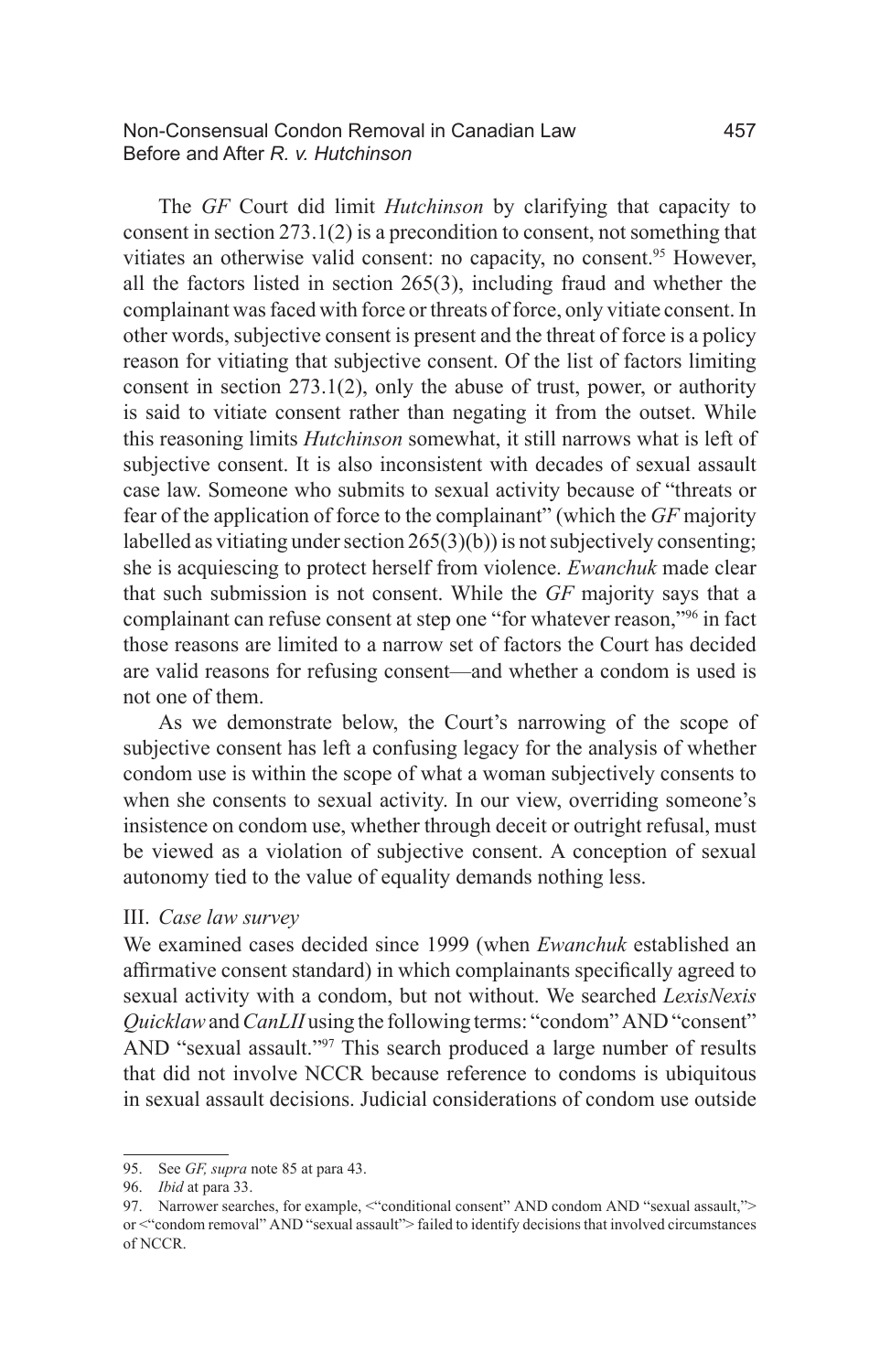of the specific circumstances of NCCR demonstrate that Canadian judges appreciate differences between sex with a condom and sex without a condom. These differences are viewed as being consequential to the riskiness of sex, and unprotected penetration is understood as intensifying the harmfulness of sexual assault. Judicial recognition of a distinction between protected and unprotected sex sits at odds with the majority decision in *Hutchinson*, which positioned condom use as outside the scope of consent to sexual activity.

Judicial analysis of condom use and consent arises in cases around the assessment of DNA evidence and in other circumstances beyond the scope of our NCCR inquiry. For example, the search produced cases in which the complainant's capacity to consent was at issue, and where her demand that the accused wear a condom was used to argue that she had an "appreciation of the nature and quality of the sexual activity and an understanding that she could agree or decline to engage in, or to continue, the sexual activity."98 Conversely, in some decisions, the complainant's inability to assess the risk of sex without a condom was treated as evidence that she was incapable of consent.99 Insistence on condom use might also be used to argue a mistaken belief in consent on the basis that the complainant had asked the accused to wear a condom in the course of a sexual assault. In *R v Terkelsen*, a conversation about condom use was portrayed as a marker of responsible sexual behaviour, not as an indicator of agreement to the sexual activity that followed:

I must recognize that in our modern society the fact that a young woman asks or asked about condoms is perfectly normal behaviour….[It] displays a mature approach to the prospect of intimate contact between two strangers. Any number of public health advertisements would counsel the same approach. Safe sex practices are taught in school. There is really nothing significant about the complainant initiating this discussion or addressing the subject.<sup>100</sup>

HIV nondisclosure prosecutions also consider whether a condom was used because of the impact on the significance of the risk.<sup>101</sup> Finally, the failure to wear a condom in the course of a sexual assault frequently appears in sentencing decisions where it is treated as an aggravating factor.<sup>102</sup>

<sup>98.</sup> See *R v Percy*, 2018 NSPC 57 at para 106 [*Percy*].

<sup>99.</sup> See *R v Cubillan*, 2015 ONSC 969 at para 36 [*Cubillan*].

<sup>100.</sup> *R v Terkelsen*, 2016 ONCJ 702 at para 130.

<sup>101.</sup> See e.g. *R v NG*, 2020 ONCA 494. See also Grant, "The Complex Legacy," *supra* note 64 at 57- 58, 62.

<sup>102.</sup> See e.g. *R v Owolabi Adejojo*, 2019 QCCQ 1555 at para 120; *R v Bohorquez and Siddiqi*, 2019 ONSC 1643 at para 97; *R v BZ*, 2019 ONSC 2375 at para 25; *R v Ignacio*, 2019 ONSC 2832 at para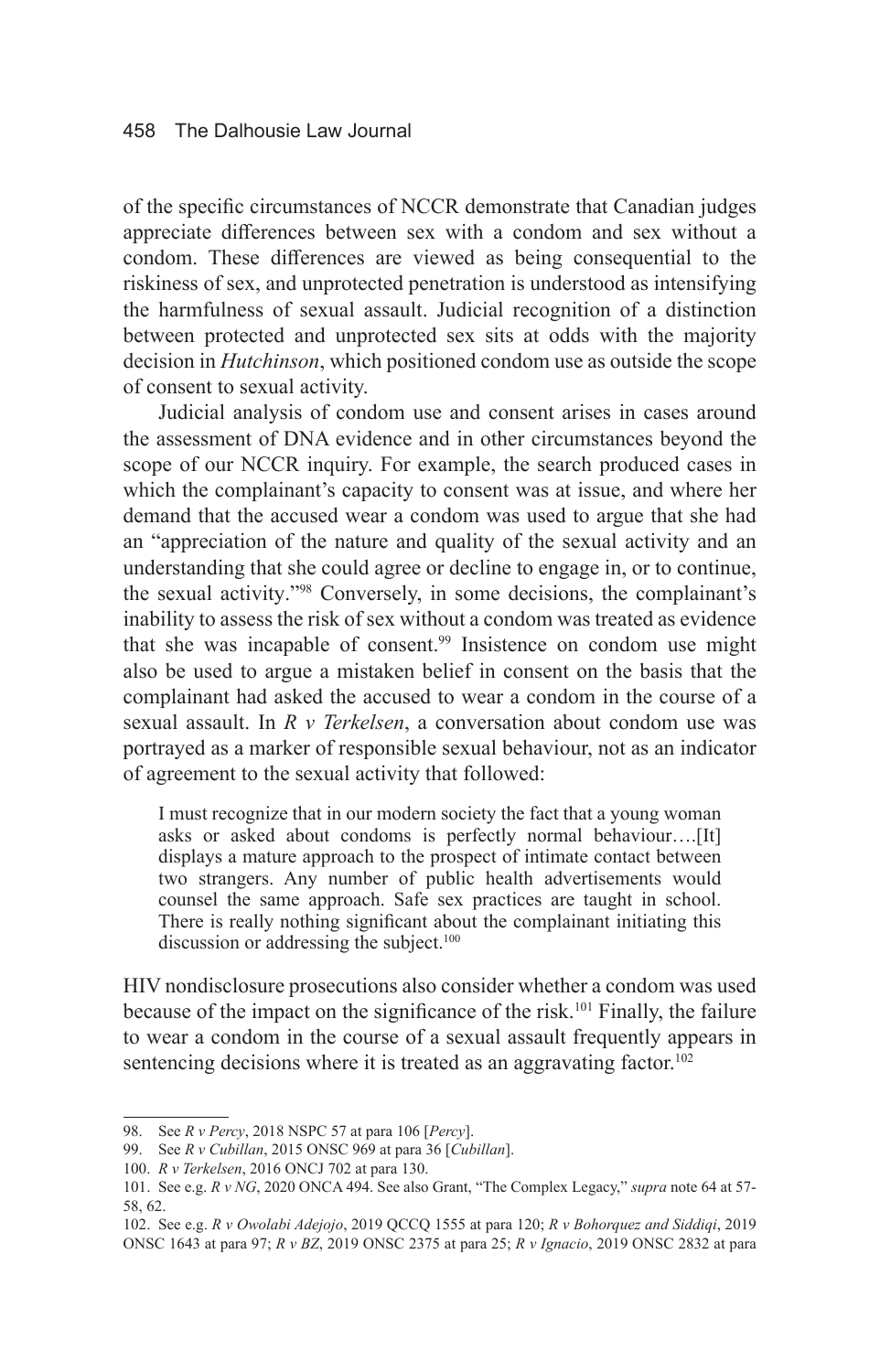#### Non-Consensual Condon Removal in Canadian Law 459 Before and After *R. v. Hutchinson*

Our case law review of NCCR demonstrates, prior to *Hutchinson,*  judges were clear that whether a condom was used was relevant to consent. After *Hutchinson*, there are conflicting decisions. Several judges have actively resisted following *Hutchinson* either by simply not citing it or by attempting to distinguish it. *Hutchinson*, which positioned condom use as collateral to consent to sexual activity, is the outlier.

We found only 19 reported sexual assault cases in which a complainant claimed that her consent to sexual activity was premised on condom use (although in some of these cases there was a basis to find no consent even with a condom).<sup>103</sup> A large majority of these cases were decided post-*Hutchinson* (15), with most decided after 2016. While the empirical research demonstrates that NCCR is also experienced by men who have penetrative sex with men,<sup>104</sup> none of the reported cases involved male complainants. All of the accused were men, and all of the complainants were women. Young women, in particular, are known to be at greater risk of NCCR,<sup>105</sup> and where age is reported in the decisions (13 cases), all but one of the complainants and accused were under 30. The largest group of cases (seven) involved people intentionally meeting up for casual sexual encounters, often (five) after connecting on internet dating apps. As Boadle et al found, participating in casual sex, or what is known as "hookup culture," appears to be a "risk factor" for NCCR.<sup>106</sup> Two cases involved complainants who agreed to exchange sex for money but only if a condom was worn.<sup>107</sup> While NCCR includes deceptive and overt tactics,

<sup>23;</sup> *R v McCaw*, 2019 ONSC 3906 at para 58; *R v Razak*, 2019 BCSC 1677 at para 77; *R v Russ*, 2019 BCSC 229 at para 32; *R v Solorzano Sanclemente*, 2019 ONSC 695 at para 49.

<sup>103.</sup> The pre-*Hutchinson* cases are as follows: *R v Watson*, 2007 CanLII 26 (Ont SC) [*Watson*]; *R v Perkins*, 2007 ONCA 585 [*Perkins*]; *R v Changoo*, 2009 ONCJ 220 [*Changoo*]; *R v Poirier*, [2014] ABCA 59 [*Poirier*]. The post-Hutchinson cases are: *R v Dadmand*, 2016 BCSC 1565 [*Dadmand*]; *R v SY*, 2017 ONCJ 798 [*SY*]; *R v DG*, 2018 ONCJ 727 [*DG*]; *R v Landry*, 2019 ONSC 3700 [*Landry*]; *R v BL*, 2021 ONCA 373 [*BL*]; *R v Lupi*, 2019 ONSC 3713 [*Lupi*]; *R v Rivera*, 2019 ONSC 3918 ; *R v Ukpebor*, 2019 ABQB 261 [*Ukepbor*]; *R v Ljiljanic*, 2019 ONSC 6316; *R v BAS*, 2020 BCSC 657; *R v Ma*, 2020 ONCA 358 [*Ma*]; *R v Tso*, 2020 BCCA 358 [*Tso*]; *Kirkpatrick, supra* note 10; *R v Kraft*, 2021 ONSC 1970; *R v IAD*, 2021 ONCA 110 [*IAD*]. While these cases involve NCCR, they were not all decided on this basis. *Watson* involved an unsuccessful defence application to exclude evidence on the basis of unreasonable search and seizure in the context of a man charged with sexual assault causing bodily harm. The complainant was involved in the sex trade and refused consent when the accused refused to wear a condom. *DG* and *Ukepbor* were decided on the basis of credibility and failure to prove the allegations beyond a reasonable doubt. *Landry* was decided on the basis of no consent to intercourse.

<sup>104.</sup> See e.g. Czeckowski et al, *supra* note 3 at 2; Latimer et al, *supra* note 20 at 5.

<sup>105.</sup> See Boadle, Gierer & Buzwell, *supra* note 21 at 1697.

<sup>106.</sup> See *ibid* at 1699.

<sup>107.</sup> See *Watson*, *supra* note 103; *Ma*, *supra* note 103.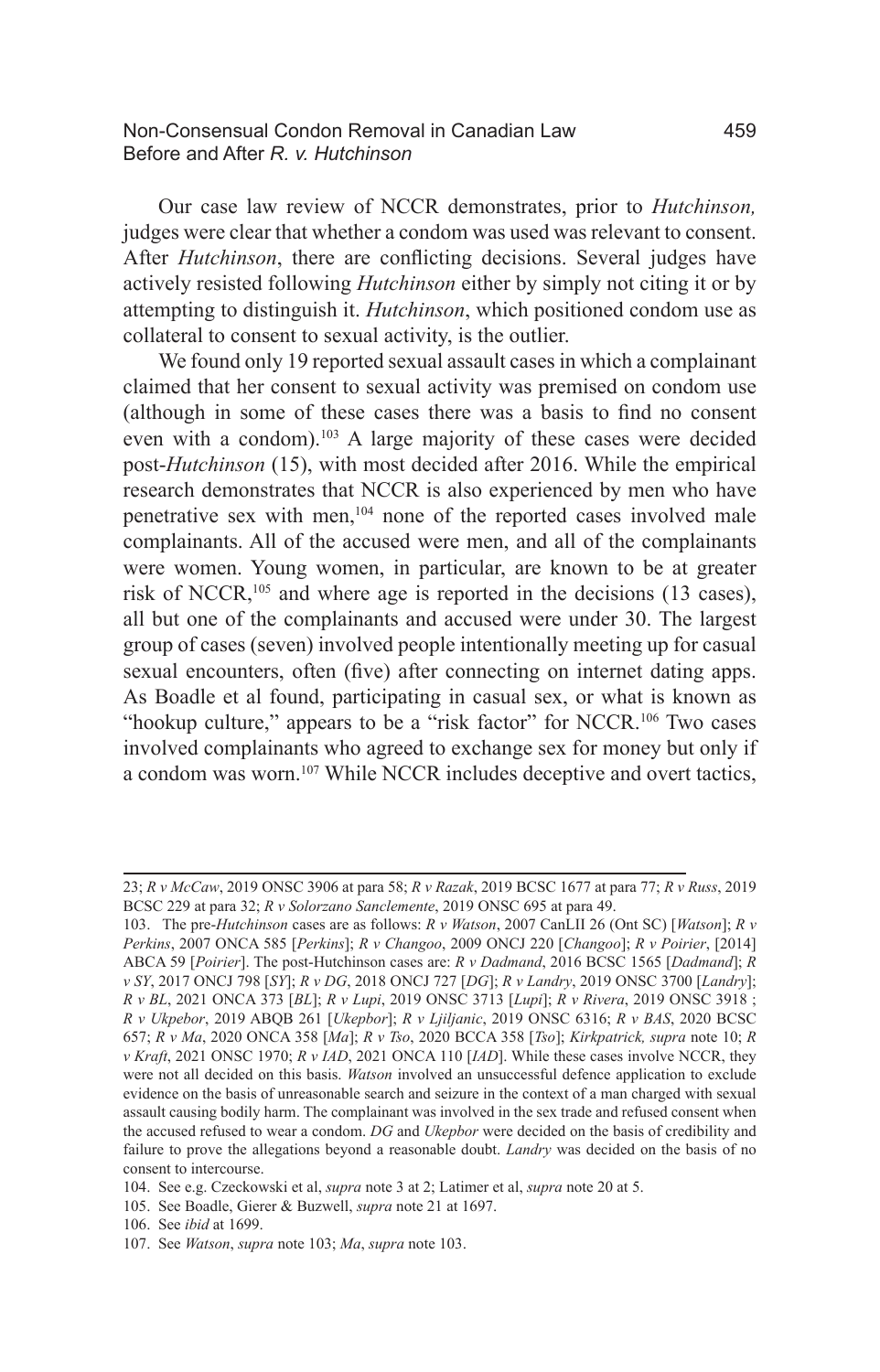a large majority of these cases (15) did not involve "stealthing," but instead the overt refusal to wear a condom.<sup>108</sup>

That there are so few cases, despite empirical research showing the prevalence of NCCR, is not surprising. As we have emphasized, the lack of clarity around the legal status of NCCR is likely to result in low police reporting rates. The uncertainty about whether condom removal, refusal, or sabotage constitutes an absence of consent under section 273 may mean that even when survivors report to police, charges are unlikely to be laid. A recent British Columbia case demonstrates this confusion. A woman who reported an incident of stealthing to the RCMP was told by the investigating officer, "'Well, you know, you consented to sex, so there's no rape or crime.'"109 The complainant had to show extraordinary fortitude and speak to seven different officers before the accused was finally arrested and charged several weeks later.

#### IV. *Pre-*Hutchinson *decisions involving NCCR*

In the four decisions rendered before *Hutchinson*, judges assessed allegations of NCCR within the scope of the subjective consent inquiry, recognizing that consent to protected sex is a different sexual activity than consent to unprotected sex.

In R v Perkins,<sup>110</sup> the accused testified that he had worn a condom during consensual sex, but it fell off when he lost his erection. The complainant testified that the accused raped her without a condom. The Court of Appeal for Ontario made it clear that consent to sex with a condom is different than consent to sex without:

It was common ground between [the complainant] and the appellant that he was not wearing a condom when he ejaculated. Even on the appellant's evidence, [the complainant] would not have consented to unprotected sex. It therefore became important to determine whether the appellant was wearing a condom that came off during the sexual activity, or whether the appellant was never wearing one as alleged by the Crown.111

<sup>108.</sup> Cases can be difficult to characterize where the complainant alleges that the accused refused to wear a condom, but the accused testifies at trial that the condom accidentally fell off. See e.g. *Perkin*s, *supra* note 103; *SY supra* note 103.

<sup>109.</sup> Catharine Tunney, "BC Woman Says Mounties Need Better Training on Investigating Condom-Free 'Stealthing' Assaults," *CBC News* (21 June 2021), online: <cbc.ca/news/politics/rcmp-stealthingsexual-assault-1.6062324>.

<sup>110.</sup> *Supra* note 103.

<sup>111.</sup> *Ibid* at para 30.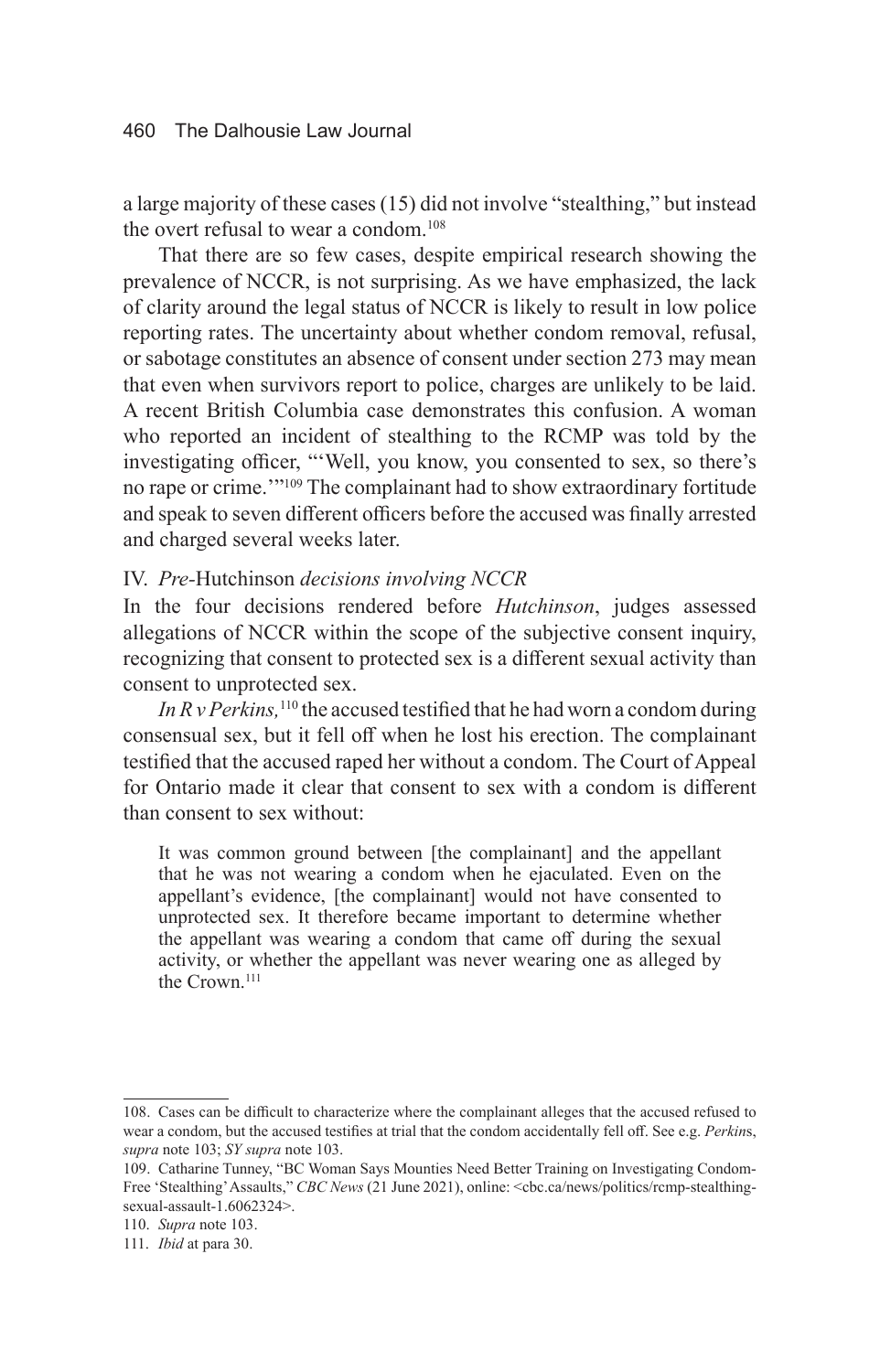#### Non-Consensual Condon Removal in Canadian Law 461 Before and After *R. v. Hutchinson*

The Court of Appeal ultimately ordered a new trial partly on the basis that the trial judge erred in concluding that "a virile young man" would not lose his erection in the circumstances.<sup>112</sup>

In  $R \, v$  *Poirier*,<sup>113</sup> the Alberta Court of Appeal upheld the accused's conviction for the sexual assault of a 14-year-old. Because the trial judge had a reasonable doubt that the accused believed the complainant was above the age of consent, the analysis of the sexual assault charge turned on whether the complainant had consented. The allegations at issue involved deception about wearing a condom, and the trial judge treated this deception as a lack of voluntary agreement to the sexual activity in question. The Court of Appeal agreed:

The Appellant also admitted to lying to the complainant about wearing a condom. Even if the complainant consented to protected sex, there is no doubt on this record that she did not consent to unprotected sex. Further, the evidence about anal intercourse does not suggest that the Appellant honestly but mistakenly thought the complainant affirmatively communicated her consent to anal intercourse at all, much less unprotected anal intercourse.<sup>114</sup>

Here, acts of unprotected vaginal and anal intercourse were treated by the trial judge as specific forms of sexual activity, distinct from penetration with a condom. This analytic framing was simply accepted on appeal.

Judges in these early cases appreciated the complex individual and collective harms caused by NCCR. In *R v Changoo,*<sup>115</sup> the accused was convicted of sexual assault after ignoring the complainant's insistence on a condom. In sentencing, Lane J took pains to describe how the sexual assault culminated in an "abusive and threatening verbal barrage,"116 thus situating this act of NCCR within the context of the accused's aggressive and controlling conduct towards the complainant. That this abuse happened just after the complainant objected to the condom removal reveals the role of power, control, and objectification often found in NCCR:

[T]the assault culminated in an abusive and threatening verbal barrage in which Mr. Changoo told the complainant that she was "really selfish and unfair" to him; that people "don't say no" to him, that "because you are new, he would let it go this time but you are never to say no to him again," that she was insulting to him, that "what was the difference" between a condom and not a condom," that she was talking back to him,

<sup>112.</sup> *Ibid* at para 35.

<sup>113.</sup> *Supra* note 103.

<sup>114.</sup> *Ibid* at para 8.

<sup>115.</sup> *Supra* note 103.

<sup>116.</sup> *Ibid* at para 3.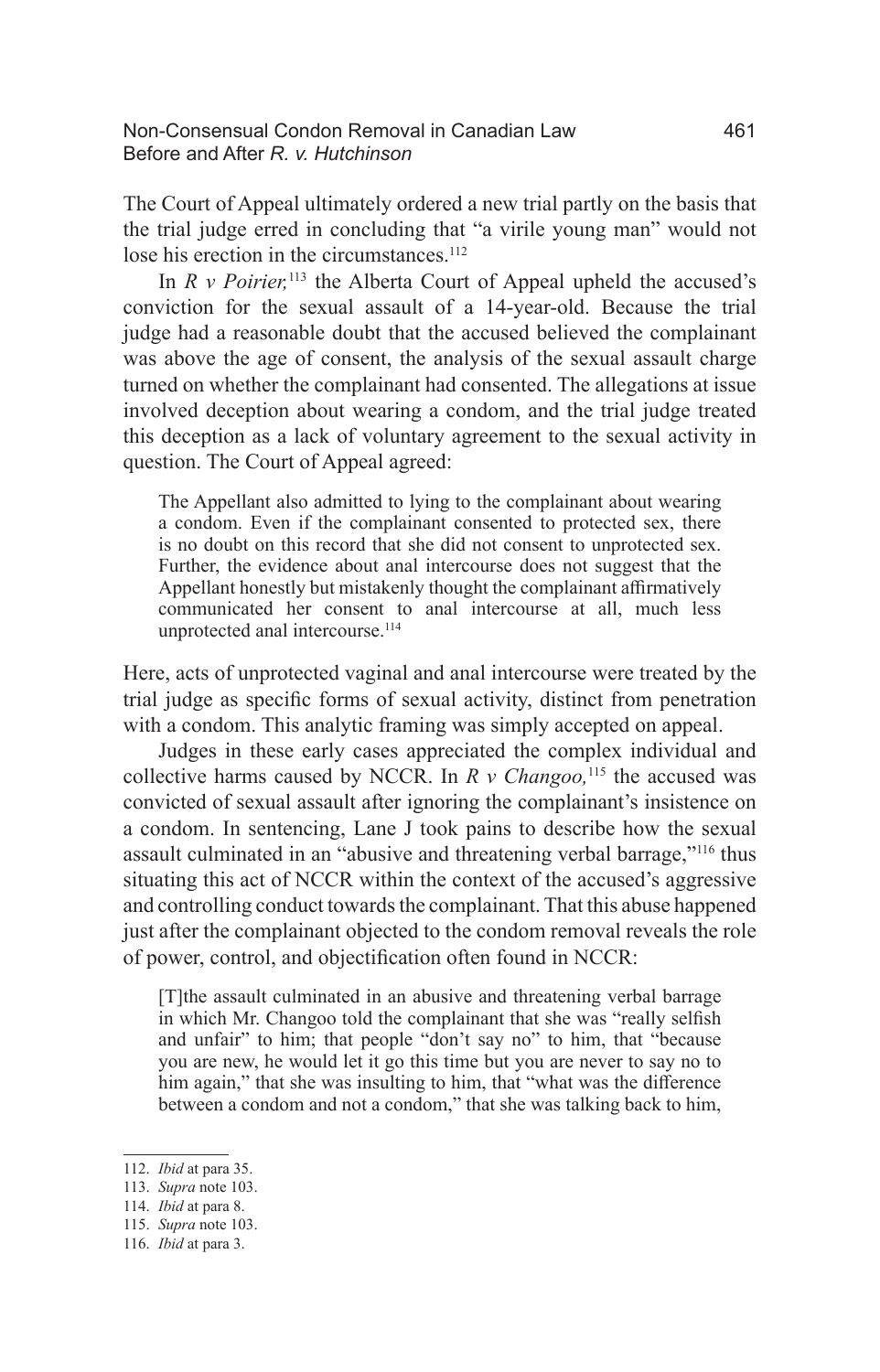"If a man talks back to him, he punches him out; I was a girl, think about that. Women talk back to me too much now, and that was wrong," and that she was not "submissive enough."<sup>117</sup>

We were unable to find a single pre-*Hutchinson* decision that treated condom use as collateral to consent.

### V. *Post-*Hutchinson *decisions involving NCCR*

The decisions following *Hutchinson* demonstrate the lack of clarity left in the wake of that decision. Some courts have distinguished deceptions about condoms from cases where the accused simply ignored the complainant's insistence on a condom, with the former going to fraud and the latter to consent.118 Other cases have flatly ignored *Hutchinson*—perhaps because of the direction it would lead them. Overall, these decisions demonstrate the profound confusion left in the wake of the *Hutchinson* majority's finding that condom use is "collateral" to subjective consent.

The first decision on this issue after *Hutchinson* was *R v Dadmand.*<sup>119</sup> *Dadmand* was one of the few cases directly involving stealthing. The accused pretended to be a modelling agent and tricked women into believing he would sign them to lucrative contracts if they engaged in sexual activity with him on video.<sup>120</sup> In one of the counts, the video evidence clearly showed the accused engaging in stealthing:

He directs [the complainant] to assume various physical positions and perform various sex acts. At one point S.T. says "I hope we are almost done." When the accused prepares to have intercourse from behind her the second time, she says "We already did this." She requests the accused to put on a condom. After he does so, he removes it when he is behind her. S.T. later observes the accused is not wearing the condom, and comments "The condom is not even on." S.T. puts the condom on again, and then the accused removes it when S.T. turns her back to him.<sup>121</sup>

The accused's NCCR was simply ignored in the reasons for judgment. The sexual interaction within which this occurred was found to have been

<sup>117.</sup> *Ibid.* In the final pre-*Hutchinson* case, *Watson, supra* note 103, the case was about the validity of a search and did not address the issue of condom refusal that arose on the facts.

<sup>118.</sup> See e.g. *Kirkpatrick, supra* note 10.

<sup>119.</sup> *Supra* note 103.

<sup>120.</sup> The trial judge rejected the argument that there was no consent because the complainants did not know the accused's identity, holding that after *Hutchinson*, identity should be narrowly defined and only include the impersonation of a sexual partner. See *ibid* at paras 19, 36, 39, 79. In making this argument, the Crown relied on *R v GC*, 2010 ONCA 451, a case involving a twin brother who had impersonated the complainant's boyfriend.

<sup>121.</sup> *Dadmand, supra* note 103 at para 99.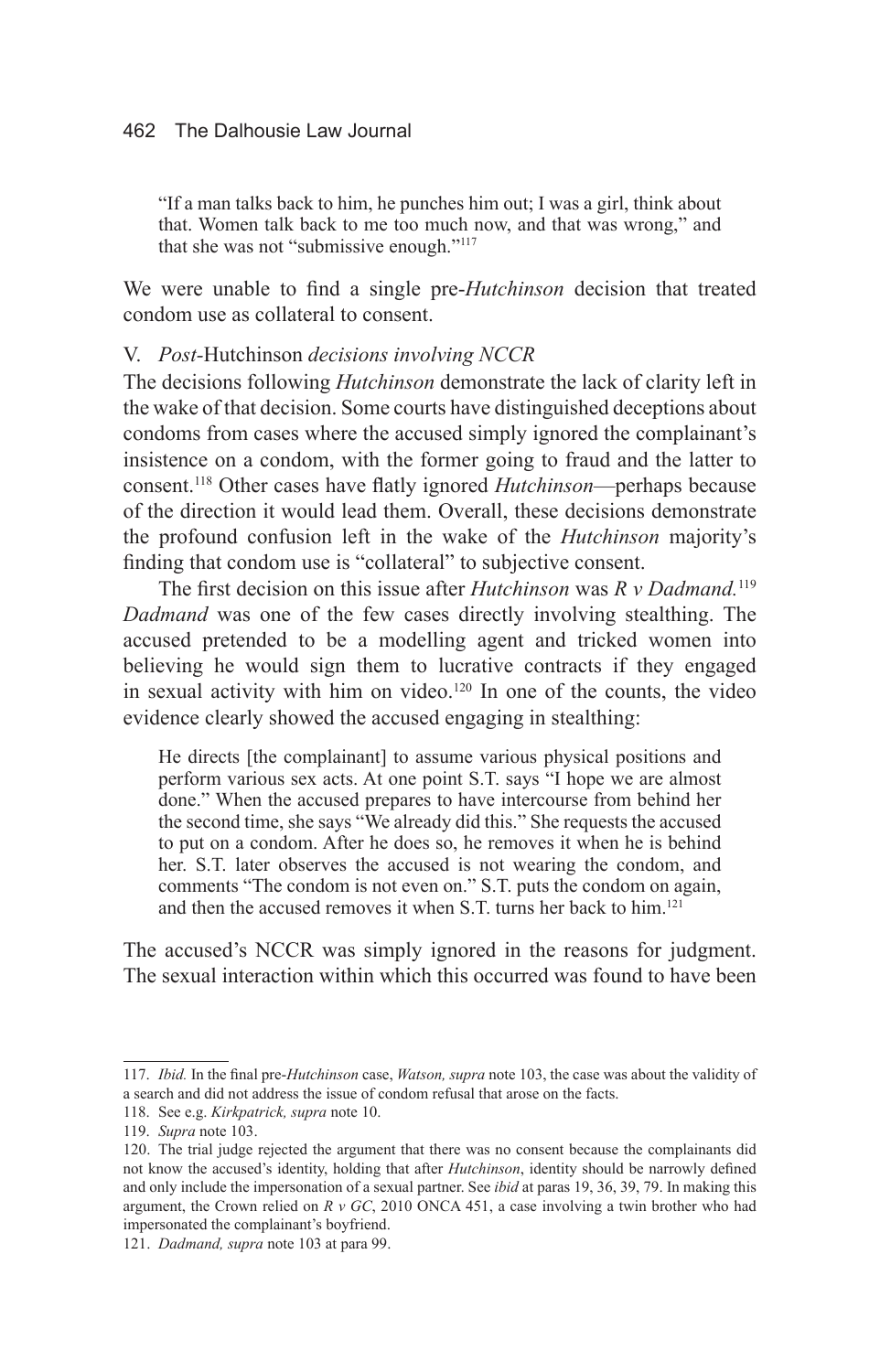#### Non-Consensual Condon Removal in Canadian Law 463 Before and After *R. v. Hutchinson*

consensual and the accused was acquitted.122 Pearlman J's discussion of *Hutchinson* earlier in the decision clearly set the stage for this finding. He indicated that "the need for restraint and certainty has influenced the law's approach to consent, particularly where consent has been obtained by deception."123 Following *Hutchinson*, deception negating consent must "carry with it the risk of serious harm."<sup>124</sup> Pearlman J found that the Crown had not led any evidence to support the existence of a "significant risk" sufficient to ground the negation of consent by fraud.<sup>125</sup> The defendant's NCCR was placed beyond the scope of criminal law.

*Dadmand*'s restricted interpretation of the scope of consent, along with the insistence that fraud vitiating consent requires an evidentiary foundation (to substantiate a risk of pregnancy, STIs, or other serious bodily harms), point towards a hesitant legal approach to NCCR. What kind of evidence would the Crown have to lead to prove that the complainant was capable of becoming pregnant? The profound violation of privacy involved in such a requirement, opening the door to invasive questioning by police, Crown, and defence regarding the complainant's risk of physical harm, will only deter complainants from proceeding. Responsibility for managing the risk of NCCR becomes an individual responsibility, placed beyond criminal legal regulation. The message is clear. Women are expected to carefully conform to the norms of sexual safekeeping in order to avoid being subjected to unprotected penetration against their will. Decisions such as *Hutchinson* and *Dadmand* construct women, as Ben McJunkin puts it, as "discriminating purchasers, both empowered and obligated to see through a 'seller's puffery,'" ignoring the profound inequality often present in sexual relationships.<sup>126</sup>

*R v SY*127 followed soon after *Dadmand.* This decision demonstrates how the line between deceptive condom removal and condom refusal is often blurred. The complainant in *SY* was the ex-girlfriend of the accused. She testified that the accused went to her home to talk to her, refused to leave, and blocked her exit. After several hours, she agreed to have sexual intercourse with him to get him to leave but only if he wore a condom.128 She testified that in the middle of the intercourse he began to laugh and asked her if she thought he was wearing a condom. When she said yes,

<sup>122.</sup> See *ibid* at paras 99-101.

<sup>123.</sup> *Ibid* at para 33.

<sup>124.</sup> *Hutchinson* SCC, *supra* note 4 at para 34, citing *Cuerrier, supra* note 65 at para 135 (emphasis in original).

<sup>125.</sup> See *Dadmand, supra* note 103 at para 168.

<sup>126.</sup> McJunkin*, supra* note 31 at 32-33.

<sup>127.</sup> *Supra* note 103.

<sup>128.</sup> See *ibid* at para 4.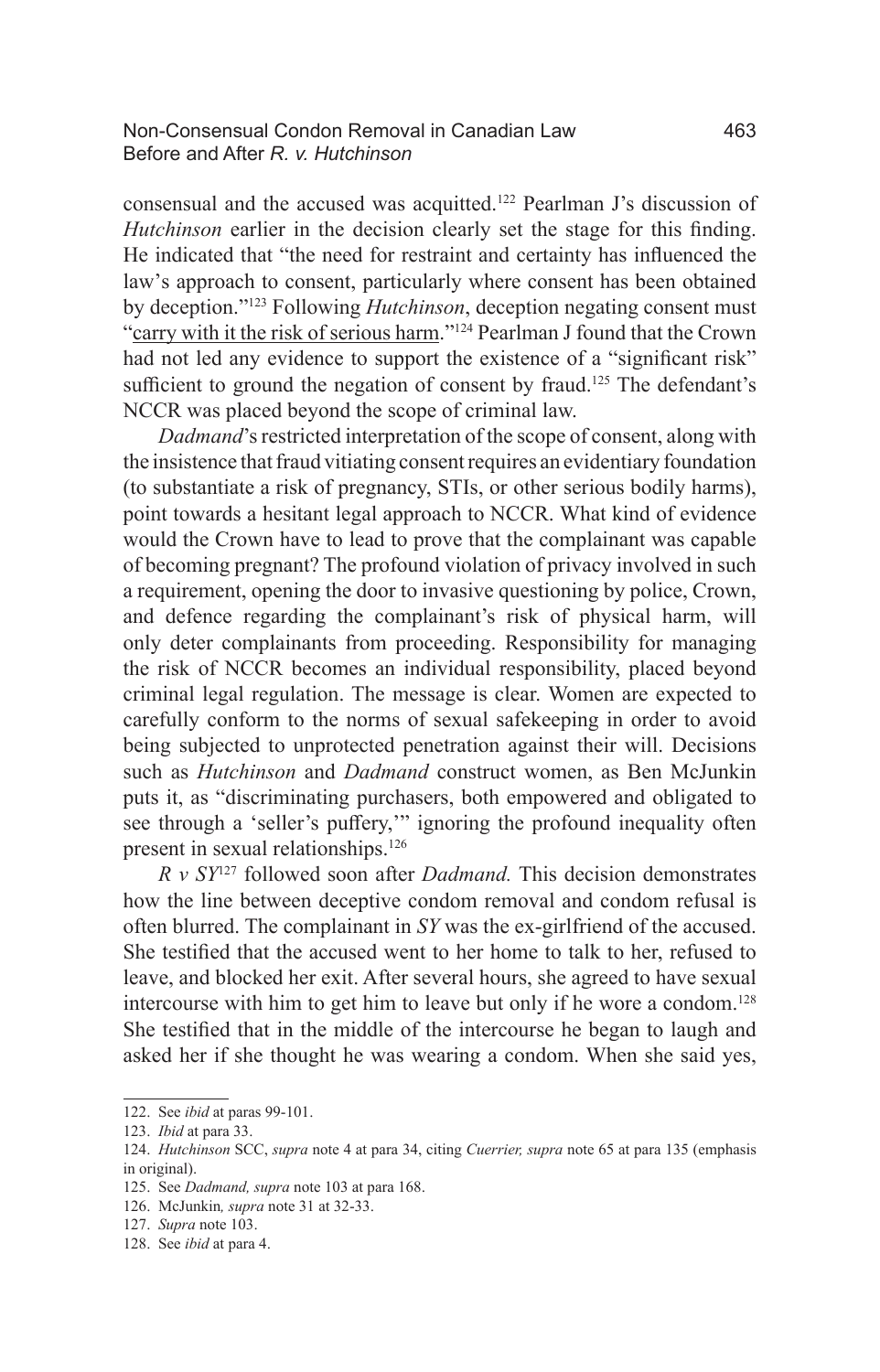he pointed to the condom lying on the bed. She was immediately upset, stopped the sexual activity, and left the room. She testified that he later forcibly raped her. The accused, by contrast, testified that the two of them had consensual intercourse. He agreed that she had insisted on a condom but indicated that it must have fallen off during intercourse, possibly when he lost his erection.129 While the trial judge believed the accused that the condom fell off accidentally, he did state that "[i]f S.Y. intentionally removed the condom and then continued to have sexual intercourse with A.C., I am satisfied that the offence of sexual assault would have been made out."130 The judge did not cite *Hutchinson* nor mention fraud.

*R v Lupi*131 reveals how *Hutchinson* requires judges to force condom refusal into the fraud framework in order to reach a just result. The accused and the complainant had met on an internet dating site. The accused admitted to being aware that the complainant limited her consent to sexual activity with a condom, testifying that the she had made it "absolutely clear" that refusing to wear a condom would be a "deal breaker."132 The trial judge accepted the complainant's evidence that she heard a snapping sound during penetrative sex with the accused after he moved behind her.<sup>133</sup> The accused continued to have intercourse with her for a few seconds after he removed the condom.134

The trial judge convicted the accused, distinguishing the facts from *Hutchinson* because in this case there was clearly no consent to penetration without a condom at the time of the sexual intercourse.<sup>135</sup> The trial judge acknowledged how NCCR undermines women's sexual integrity and agency, and how this in turn reinforces gender inequality: "'Mr. Lupi's actions fundamentally affected Ms. V's consent….[They] deprived her of control over her sexual activity' and 'flew in the face of the *Charter* values of equality and autonomy.'"136 He went on to hold that if this approach was mistaken, then the complainant's consent would have been vitiated by fraud.<sup>137</sup>

On a summary conviction appeal, Justice Roberts found that the trial judge had erred in his approach to consent, and that the circumstances described by the complainant fell squarely within the framework set by

- 135. See *ibid* at para 3.
- 136. *Ibid* at para 35, quoting the trial judge.

<sup>129.</sup> See *ibid* at para 8.

<sup>130.</sup> *Ibid* at para 92.

<sup>131.</sup> *Supra* note 103.

<sup>132.</sup> *Ibid* at para 25.

<sup>133.</sup> See *ibid* at para 1.

<sup>134.</sup> See *ibid.*

<sup>137.</sup> See *ibid* at para 3.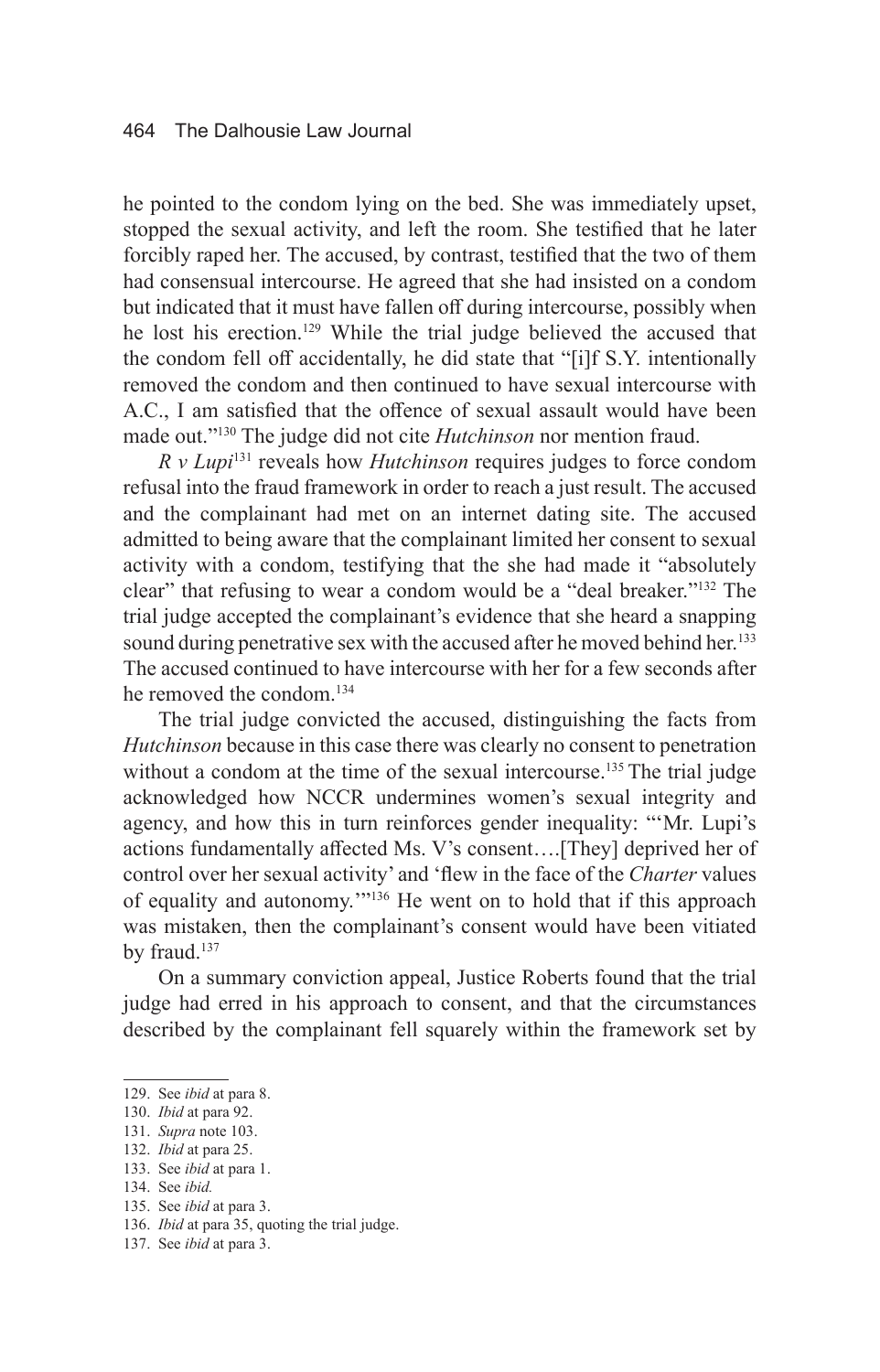#### Non-Consensual Condon Removal in Canadian Law 465 Before and After *R. v. Hutchinson*

the *Hutchinson* majority.138 He concluded that the appropriate approach was instead to consider whether her consent was vitiated by fraud, finding that "[t]he surreptitious removal of the condom was directly contrary to Ms. V's express wishes. Mr. Lupi literally did this behind her back. It was dishonest."<sup>139</sup>

Roberts J stressed the importance of evidence of physical harm, describing how the complainant had engaged in lengthy courses of prophylactic treatment that established that she experienced a clear risk of unwanted pregnancy and STIs.140 In concluding that the accused's stealthing vitiated the complainant's consent, Roberts J held:

In sum, it was readily apparent from the record that the harm here went well-beyond "financial deprivations or mere sadness or stress from being lied to" and extended to serious bodily harm, or the risk of serious bodily harm, both by substantially interfering with Ms. V's well-being, and exposing her to the risk of an unwanted pregnancy.<sup>141</sup>

Despite Robert J's acknowledgement of the psychological harms the complainant suffered, he minimized the serious emotional and dignitary harms of NCCR, constructing those feelings as "mere sadness."<sup>142</sup>

In  $R \, v \, R \, \text{i} \, \text{v}$  riangleright real judge recognized that the use of a condom was central to consent. The complainant and the accused met on an online dating website. They exchanged messages where the complainant indicated that "she had two rules: condoms were a must and 'no means no.'"144 Mr. Rivera texted back that he was "'totally Ok with that.'"145 The complainant testified that when she insisted on a condom after they met in person, the accused replied that "it will be OK, I'm clean," after which he simply proceeded with intercourse without a condom, overriding her clear verbal instructions.146 In shock, she testified that she froze and "[laid] there limp."147 The trial judge accepted the complainant's story of what then occurred, finding that the fact that she went to the hospital the next

<sup>138.</sup> See *ibid* at para 31.

<sup>139.</sup> *Ibid* at para 34.

<sup>140.</sup> See *ibid* at para 37.

<sup>141.</sup> *Ibid* at para 40. While Roberts J does not attribute the passage in quotations, it is taken from the majority judgment in *Hutchinson* SCC, *supra* note 4 at para 72.

<sup>142.</sup> *See ibid* at para 40.

<sup>143.</sup> *Supra* note 103.

<sup>144.</sup> *Ibid* at para 5.

<sup>145.</sup> *Ibid.*

<sup>146.</sup> *Ibid* at para 7.

<sup>147.</sup> *Ibid.*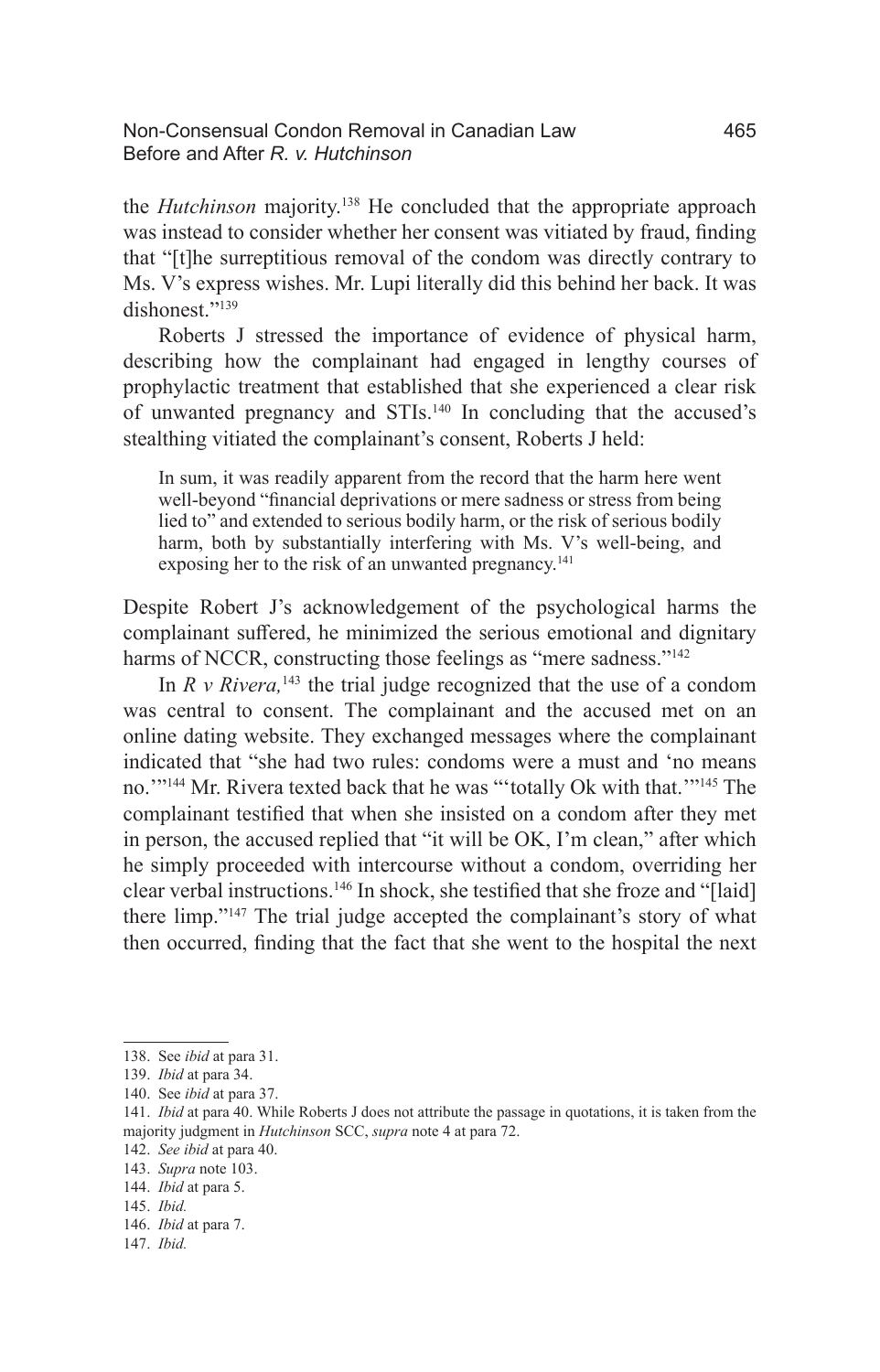day for a pregnancy test, STI tests, and a sexual assault kit supported her credibility.148

Justice Champagne made clear that there was no voluntary agreement to the sexual activity in question:

In my view, sex without a condom is a qualitatively different act than sex with a condom and the complainant's consent was withdrawn when Mr. Rivera penetrated her without a condom without her overt agreement. When a condom is used as a form of birth control or to prevent sexually transmitted infections, its use provides participants with a sense of security. The non-use of a condom against a participant's wishes not only usurps that [individual's] sexual autonomy and right to make decisions about how she/he/they engage in sexual activity, it is an activity against that person's will, fraught with the [gamut] of emotions resulting from an assault<sup>149</sup>

Perhaps recognizing that her decision was vulnerable on appeal because of *Hutchinson*, Justice Champagne offered an alternate path to conviction through fraud: "If there is any doubt that sex without a condom amounts to sexual assault in these circumstances, I find that the complainant's consent was vitiated by fraud (s. 265(3) *Criminal Code*)."150 In this case, there was a significant risk of bodily harm because of the increased risk of unwanted pregnancy and STIs.151 Justice Champagne found that the accused engaged in deception when he "[led] the complainant to believe he would wear a condom as he had previously agreed to do so and at the last minute he penetrated her without a condom telling her it would be ok."152 This analysis expands the understanding of what constitutes a deception. Here, the failure to follow through on a prior commitment to use condoms is squeezed into the category of fraud.<sup>153</sup>

*R v Kirkpatrick*<sup>154</sup> was the first case in which a Canadian provincial appellate court considered the implications of *Hutchinson* for consent and condom use as the main issue on appeal. The majority of the Court of Appeal for British Columbia held that condom refusal is conceptually different from condom deception and that *Hutchinson* only excludes

<sup>148.</sup> See *ibid* at para 21.

<sup>149.</sup> *Ibid* at para 24.

<sup>150.</sup> *Ibid* at para 25.

<sup>151.</sup> See *ibid* at para 27.

<sup>152.</sup> *Ibid.*

<sup>153.</sup> *Cf Landry, supra* note 103 at para 6; *BL, supra* note 103 at para 5. In this case, the complainant did not consent to sexual intercourse and said no, "especially not without a condom." The accused forced intercourse on the complainant without a condom and thus this case involved a more direct finding of non-consent.

<sup>154.</sup> *Supra* note 10.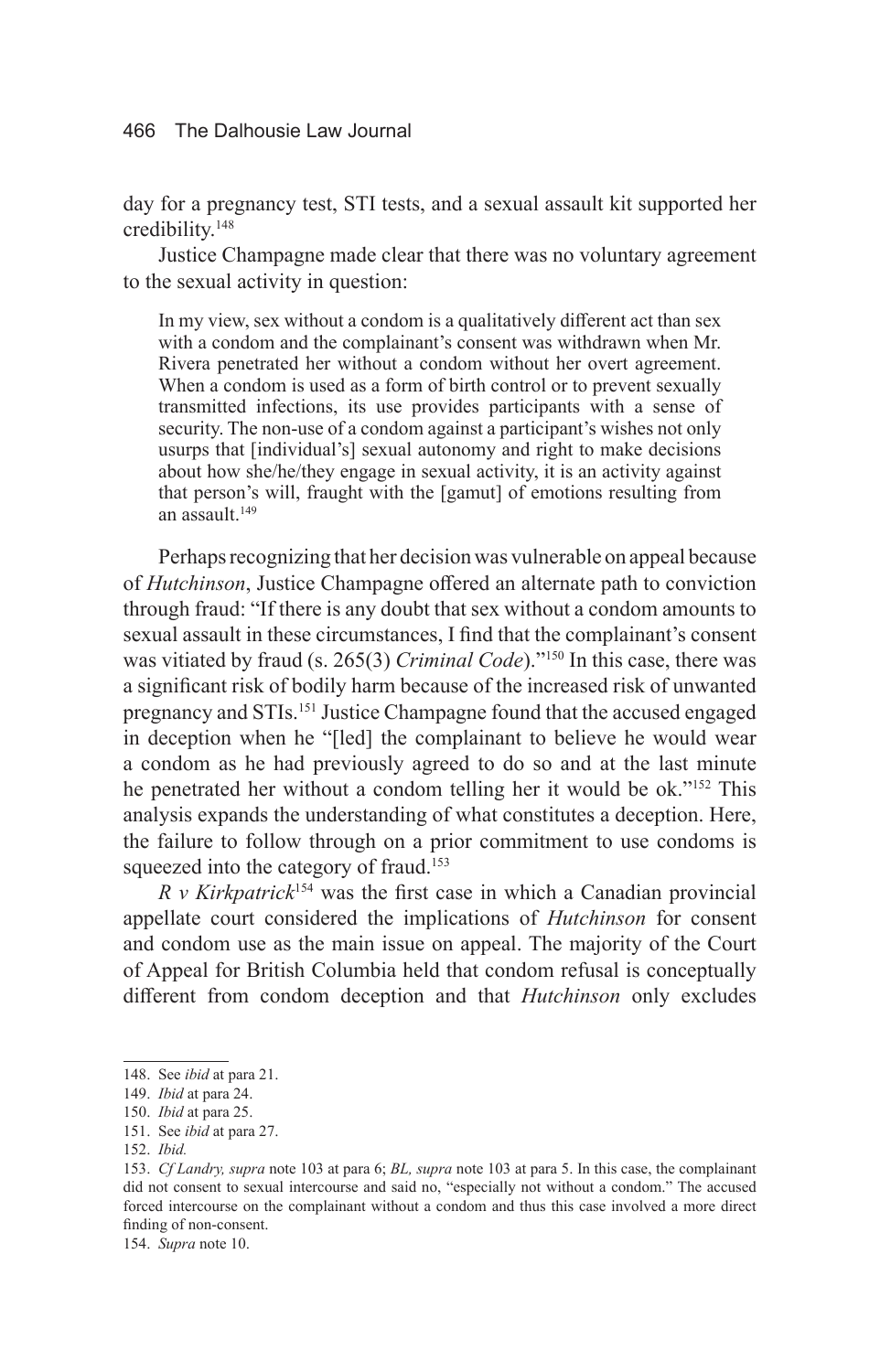deceptive condom removal from subjective consent. The case is currently on appeal to the Supreme Court of Canada, offering an opportunity for the Court to reconsider *Hutchinson* as it applies to NCCR.

In *Kirkpatrick*, once again the complainant and the accused met on a dating website. The complainant testified that she told the accused that she always insists on condom use, although the accused denied this conversation took place.155 She visited the accused at his house and the two engaged in some consensual sexual activity. The accused then asked her to "hop on' top of him."<sup>156</sup> She inquired about whether he had a condom, and he reached into the bedside table to get one.<sup>157</sup> After they were finished, the complainant asked to see the condom because she wanted to be sure he had worn one.<sup>158</sup> In the middle of the night, she awoke and noticed that the accused was aroused. She testified that she assumed that, when Kirkpatrick leaned towards the bedside table, he was getting another condom, and they again had vaginal intercourse, with the accused asking her if it "felt better this way."159 The complainant assumed that the question was related to the sexual position, and only realized that the accused was not wearing a condom when he ejaculated.160 Later she confronted him by text and he responded with "abusive" messages, one of which included a link to a porn video entitled "'OMG Daddy came inside me.'"<sup>161</sup> In the aftermath, the complainant attended the hospital and suffered serious side effects from the prophylactic HIV treatment she underwent for 28 days.<sup>162</sup>

At his sexual assault trial, the trial judge granted a no-evidence motion on the basis that there was no reasonable basis upon which a trier of fact could convict.163 The complainant had agreed to the sexual activity in question (which he defined as vaginal intercourse) and there had been no deception, and therefore no basis for finding a fraud vitiating consent. In concluding that the accused did not deceive the complainant, the trial judge relied on evidence that he had asked the complainant to guide his penis into her vagina and that he therefore did not hide the fact that he was not wearing a condom.<sup>164</sup> On a Crown appeal, Justice Groberman for the majority found that protected sex is a specific form of sexual activity

158. See *ibid* at para 7.

- 160. See *ibid* at para 9.
- 161. *Ibid* at para 63.
- 162. See *ibid* at para 64.
- 163. See *ibid* at paras 68-69.

<sup>155.</sup> See *ibid* at para 5, 11.

<sup>156.</sup> *Ibid* at para 6.

<sup>157.</sup> See *ibid.*

<sup>159.</sup> *Ibid* at para 13.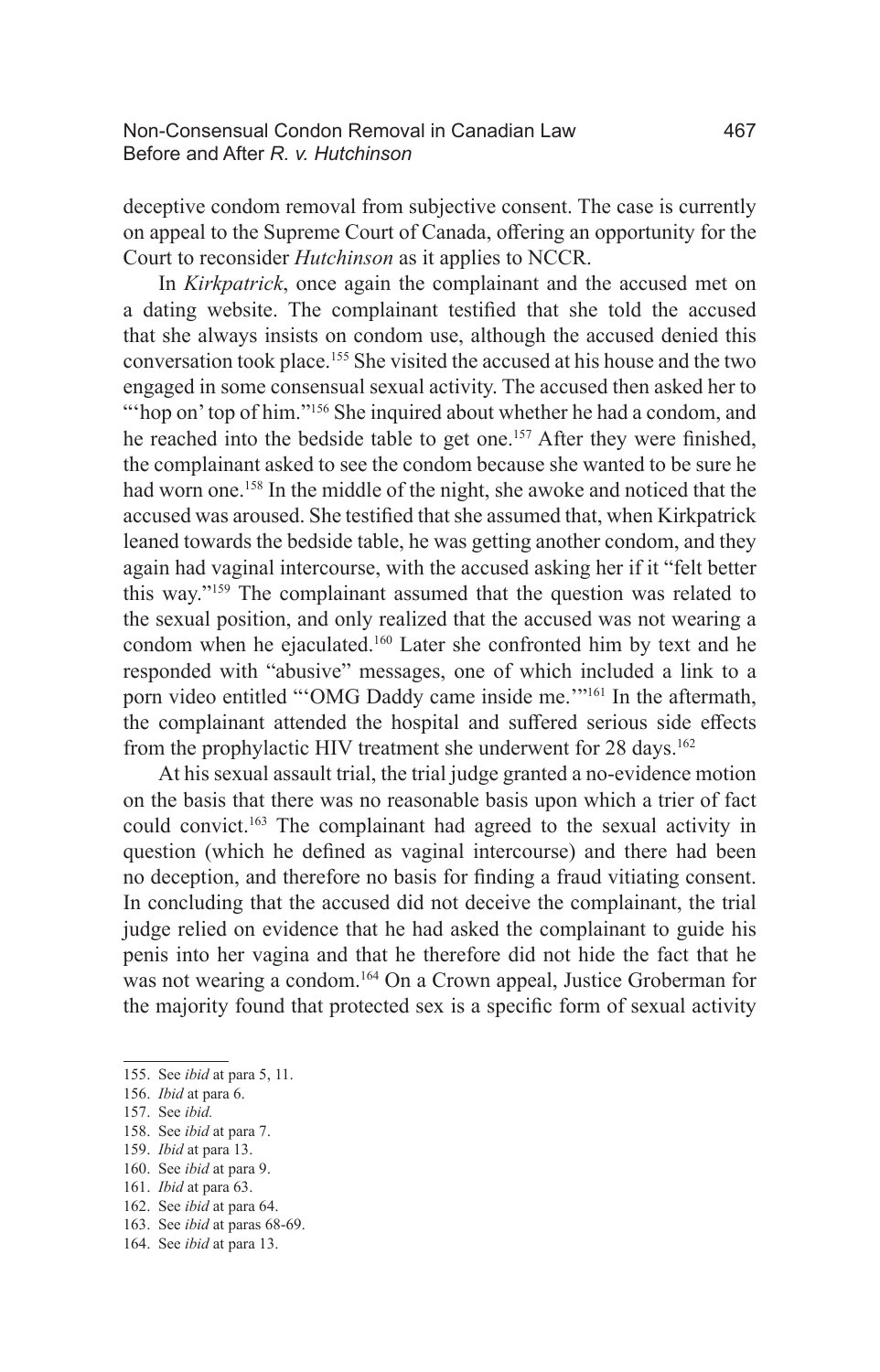that is included within the scope of the sexual activity consented to and therefore overturned the directed verdict of acquittal and ordered a new trial.

While all three appellate judges in *Kirkpatrick* would have overturned the directed verdict of acquittal, the Court was deeply divided on the scope of *Hutchinson.* For the majority, Groberman J took the position that there was no consent to the sexual activity in question, i.e. sex without a condom, while Justice Bennett's concurring minority found that the only path to conviction was through the doctrine of fraud.

The majority decision recognized that failing to see condom use as going to consent would be "seriously out of touch with reality, and dysfunctional in terms of its protection of sexual autonomy."165 Groberman J held that the *Hutchinson* majority was primarily concerned with how including the "intact state of the condom" within the scope of the "sexual activity in question" would extend the scope of voluntary agreement to "potentially infinite collateral conditions."<sup>166</sup> He went on to contend that "[n]othing in the judgment suggests that there was an intention on the part of the majority to specifically exclude from the definition of 'the sexual activity in question' physical aspects of sexual activity adopted for birth control or disease prevention purposes."167 In other words, the *Kirkpatrick*  majority decision draws a distinction between condom refusal (intercourse without a condom) and condom deception (intercourse with a condom full of holes) and asserts that while the latter is collateral to the consent inquiry, the *Hutchinson* majority never intended to exclude the former from the definition of "the sexual activity in question."168 Justice Groberman also rejected fraud as a possible path to conviction. There was nothing in the facts to suggest that the accused intentionally deceived the complainant; he simply refused to comply with her insistence on condom use.<sup>169</sup> If the majority analysis is correct, there is one pathway to conviction for condom refusal, which negates subjective consent, and another, more onerous test if the NCCR involves deception, which requires proof of a significant risk of serious bodily harm.

The concurring minority opinion honed in on the *Hutchinson* majority's clear conclusion that "[e]ffective condom use is a method of contraception and protection against sexually transmitted disease; it is not a sex act," indicating that it was not open to the majority to find that condom use is

<sup>165.</sup> *Ibid* at para 3.

<sup>166.</sup> *Ibid* at para 23.

<sup>167.</sup> *Ibid* at para 27.

<sup>168.</sup> *Ibid.* 

<sup>169.</sup> See *ibid* at paras 40-41.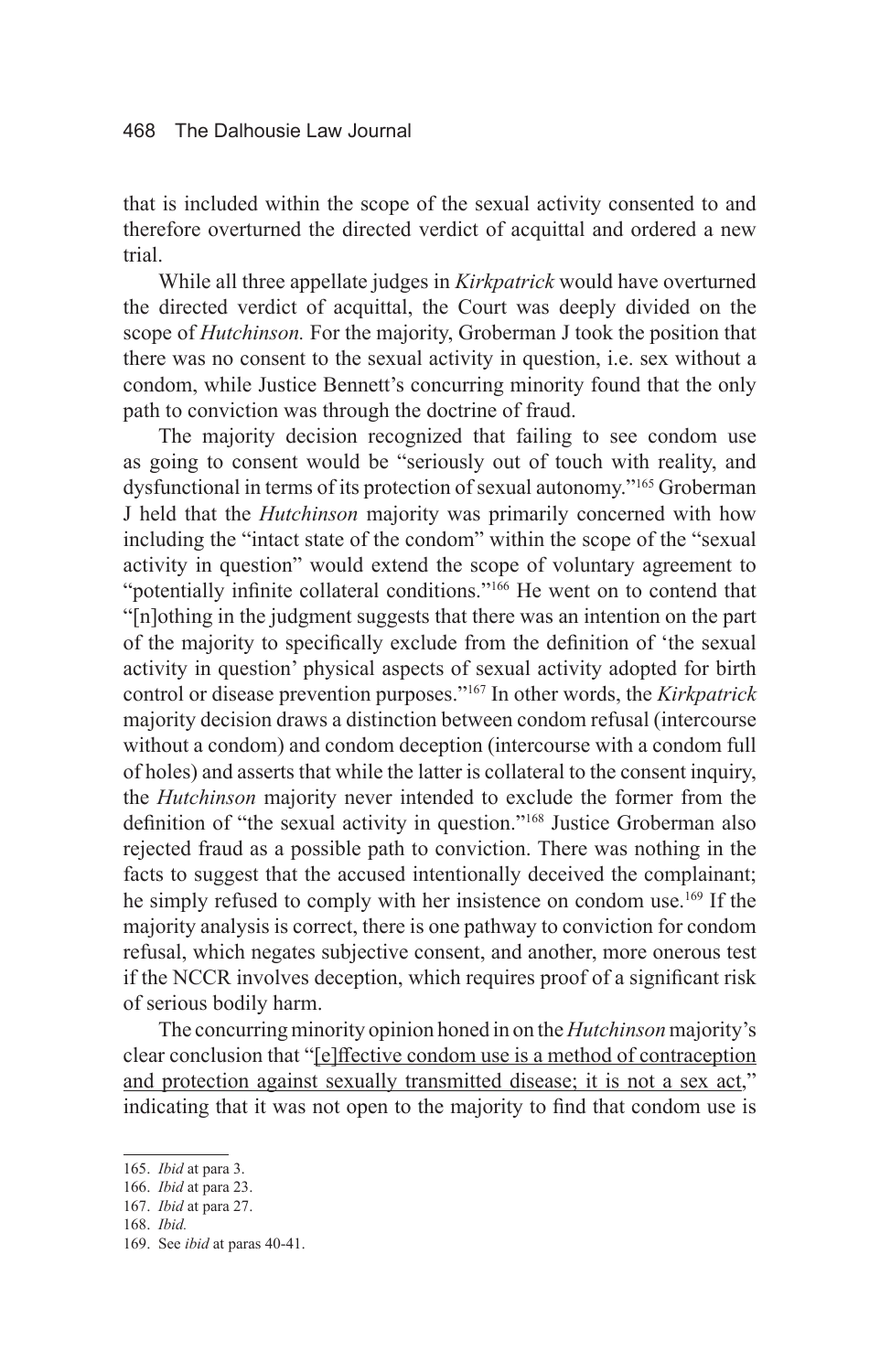#### Non-Consensual Condon Removal in Canadian Law 469 Before and After *R. v. Hutchinson*

part of the definition of a sexual activity.<sup>170</sup> To criminalize a sabotaged condom differently than the refusal to wear a condom does not offer "a 'principled and clear line'…between what is and is not part of the nature of a sexual act."171

Justice Bennett, following *Hutchinson*, treated condom use as collateral to the "sexual activity in question" and as only relevant to the second stage of the consent analysis, which looks at whether any factors vitiated an otherwise valid consent.172 She held that there was sufficient evidence to proceed to trial on the fraud issue, holding that "[t]here was ample evidence that [the complainant] would not consent to sexual intercourse without a condom and, on her evidence, Mr. Kirkpatrick was well aware of this, yet he failed to disclose that he was not wearing one."173 Justice Saunders agreed with Justice Groberman on the consent issue but, alternatively, agreed with Justice Bennett on fraud, thus leaving the Supreme Court of Canada with an "out" should it want to uphold the order for a new trial without departing from *Hutchinson.*<sup>174</sup>

The Court of Appeal for Ontario has disregarded *Kirkpatrick* and *Hutchinson* in two recent decisions involving condom refusal. In *R v Ma,*175 the Court dealt with this issue in the context of a complainant involved in the sex trade who always insisted on a condom. When she refused to participate in unprotected sex with the accused, he penetrated her regardless. The trial judge convicted the accused of sexual assault, and the Court of Appeal agreed, citing neither *Hutchinson* nor *Kirkpatrick:*

In our view, the appellant's refusal to use a condom and his subsequent use of a boxcutter to stroke the neck of the second complainant as he kissed her entitled the trial judge to conclude that sexual activity that started as consensual evolved later into a non-consensual sexual assault.176

Similarly, in *R v IAD*,<sup>177</sup> a case involving mistaken belief in consent, the Court treated the complainant's insistence on condom use as being an integral part of the sexual activity in question and therefore essential to the analysis of the mistaken belief in consent defence:

<sup>170.</sup> *Ibid* at para 47 (emphasis in original), citing *Hutchinson* SCC, *supra* note 4 at para 64.

<sup>171.</sup> *Kirkpatrick, supra* note 10 at para 104, citing *Hutchinson* SCC, *supra* note 4 at para 49.

<sup>172.</sup> See *Kirkpatrick, supra* note 10 at para 91.

<sup>173.</sup> *Ibid* at para 115.

<sup>174.</sup> A few months after *Kirkpatrick*, the same Court dealt with a case where an accused ignored the complainant's insistence on a condom in *Tso*, *supra* note 103. Neither *Kirkpatrick* nor *Hutchinson* was cited, and the conviction appeal was dismissed without discussing this issue.

<sup>175.</sup> *Supra* note 103.

<sup>176.</sup> *Ibid* at para 10.

<sup>177.</sup> *Supra* note 103.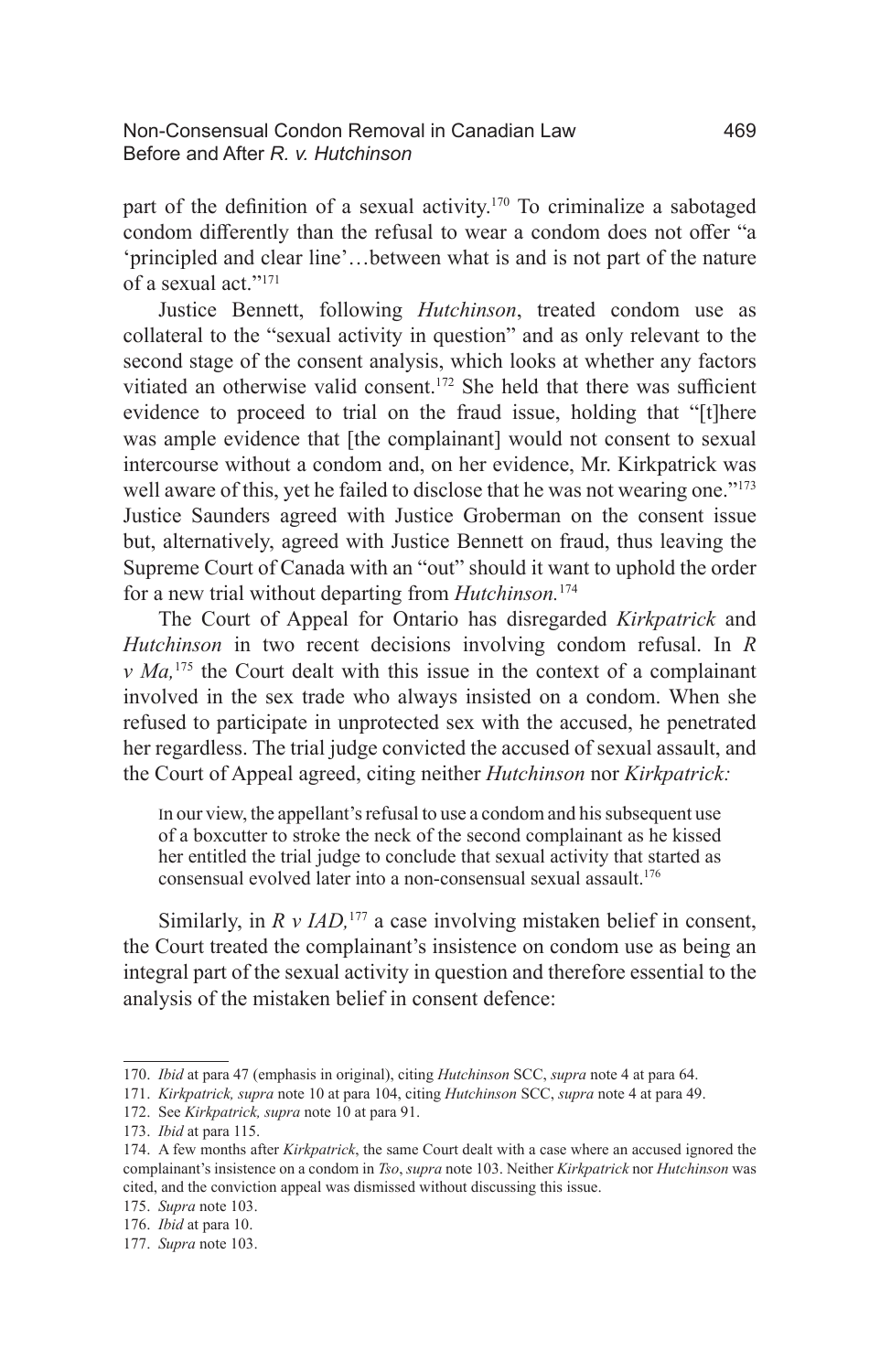We agree with the appellant that this case required a clear inquiry into the reasonable steps potentially taken by the respondent. This is particularly true given both the complainant and respondent's clear evidence that she asked for a condom, yet the sexual intercourse ensued without one. Even taking the respondent's evidence at its highest, this is a circumstance that was known to him at the time that the intercourse commenced, yet he did not inquire of the complainant whether she wished to proceed without a condom.178

At least one court has relied on *Kirkpatrick* as a persuasive authority that protects a complainant's right to limit her voluntary agreement to intercourse with a condom.  $R \, v$  *Kraft*<sup>179</sup> involved a summary conviction appeal of an acquittal in a case involving condom refusal. The complainant and the accused engaged in consensual foreplay but, in the absence of any discussion, the accused penetrated the complainant without telling her he was going to do so. The complainant immediately informed the accused that he had to put a condom on.<sup>180</sup> At issue on appeal was the trial judge's treatment of this single act of unprotected intercourse, both with respect to consent and mistaken belief in consent.

The trial judge had imposed the *Hutchinson* fraud formula, holding that condoms are not sex acts, that the complainant had consented to the intercourse, and that, because there was no deception, there was nothing to negate her voluntary agreement. In rejecting this approach, Justice Williams cited *Kirkpatrick* for the proposition that "condom use is highly relevant to the consent analysis: no condom, no consent."181 Williams J agreed that sex without a condom is a specific form of sexual activity. Because the accused had taken no steps to clarify the complainant's consent, he was not entitled to claim that he mistakenly believed that the complainant was consenting to sex without a condom.

It is abundantly evident from these recent decisions that *Hutchinson* has created a lack of clarity about whether condom use is part of what is

<sup>178.</sup> *Ibid* at para 15. The complainant was a vulnerable 15-year-old who had recently left home and was couch-surfing. The accused was an 18-year-old from whom the complainant sometimes bought cannabis. One night, they ended up sleeping in the basement of an acquaintance's home. The complainant testified that she moved to sleep on the couch with the accused because she was cold. When they started to cuddle, the accused began to pull down her pants and digitally penetrate her. She attempted to get off the couch, but the accused pulled her back. She testified that he started to penetrate her and that she said "no." When she realized he wasn't going to stop, she said, "we should put a condom on," and the accused replied that she was being "childish," and continued to have unprotected intercourse until he withdrew and ejaculated on and around her vagina. The trial judge found no consent but acquitted on the basis of a reasonable doubt about the defence of mistaken belief in consent. See *ibid* at paras 5-8, 17.

<sup>179.</sup> *Supra* note 103.

<sup>180.</sup> See *ibid* at para 12.

<sup>181.</sup> *Ibid* at para 49.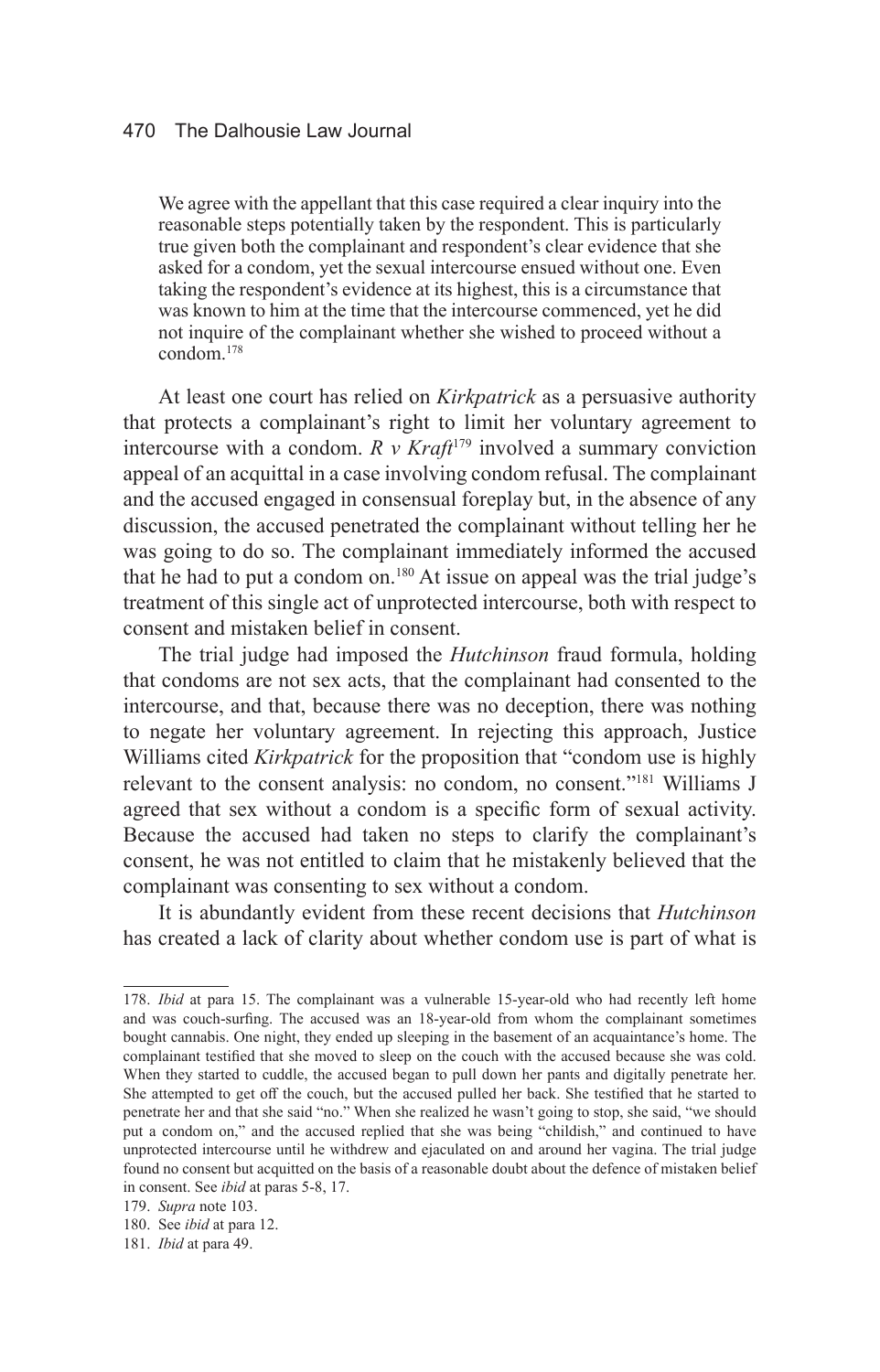#### Non-Consensual Condon Removal in Canadian Law 471 Before and After *R. v. Hutchinson*

consented to. We have seen judges try to expand the notion of deception in order to fit into the narrow constraints of *Hutchinson*, and we have seen judges disregard *Hutchinson* altogether. The Supreme Court has a unique opportunity in *Kirkpatrick* to retreat from the confusing and unprincipled logic of *Hutchinson*, and we hope it rises to the occasion.

#### VI. *Legislative options*

Relying on doctrinal developments to provide clarity can be risky for feminists. Supreme Court decisions may turn on complicated points of law and, as we saw in *Hutchinson* and *GF*, on concerns about how those developments impact other areas of law not before the Court. As was demonstrated in the oral hearing of *Kirkpatrick*, some justices appear to be reluctant to reconsider a decision as recent as *Hutchinson*, notwithstanding the legal confusion left in its wake. If the Court declines to retreat from *Hutchinson*, law reform will be necessary to address the widespread and pervasive phenomenon of NCCR.

Cross-nationally, there have been several efforts to secure legal remedies for NCCR both through civil and criminal law reforms.182 As we have argued here, NCCR constitutes sexual assault because the survivor has not voluntarily agreed to penetrative sex without a condom. While civil actions for NCCR could be empowering for survivors, offering them control over the process and the possibility of compensation for the harms suffered, civil remedies are slow and costly, and they are therefore inaccessible to many complainants. Nor does an individualized civil remedy have the same expressive function as criminal law. As Chesser and Zahra have argued, "[i]f the sexual wrong of stealthing was rectified by a civil remedy, society may perceive stealthing as a wrong less severe than other sexual offences shielded by the criminal law."183 For this reason, many jurisdictions are contemplating criminal law reform to designate NCCR as a form of sexual assault.

Criminal law reforms in other jurisdictions have paralleled the divergent approaches taken by the majority and concurring opinions in *Hutchinson*. In 2019, Singapore became the first country to pass a criminal law amendment to respond to stealthing.<sup>184</sup> Using a fraud formulation

<sup>182.</sup> The California legislature recently passed a bill that would allow survivors of NCCR to seek civil damages from perpetrators: US, AB 453, *An act to amend Section 1708.5 of the Civil Code, relating to civil law*, 2021–2022, Reg Sess, Cal, 2021. This bill followed an earlier and ultimately unsuccessful effort to criminalize stealthing as a form of sexual assault. See also McKenney Cornett, "Taking the Lead: A Strategic Analysis of Stealthing and the Best Route for Potential Civil Plaintiffs to Recover" (2021) 27:3 Wm & Mary J Race, Gender, & Soc Justice 931.

<sup>183.</sup> Chesser & Zahra, *supra* note 40 at 229.

<sup>184.</sup> See *Criminal Law Reform Act 2019* (No 15 of 2019, Sing), s 376H.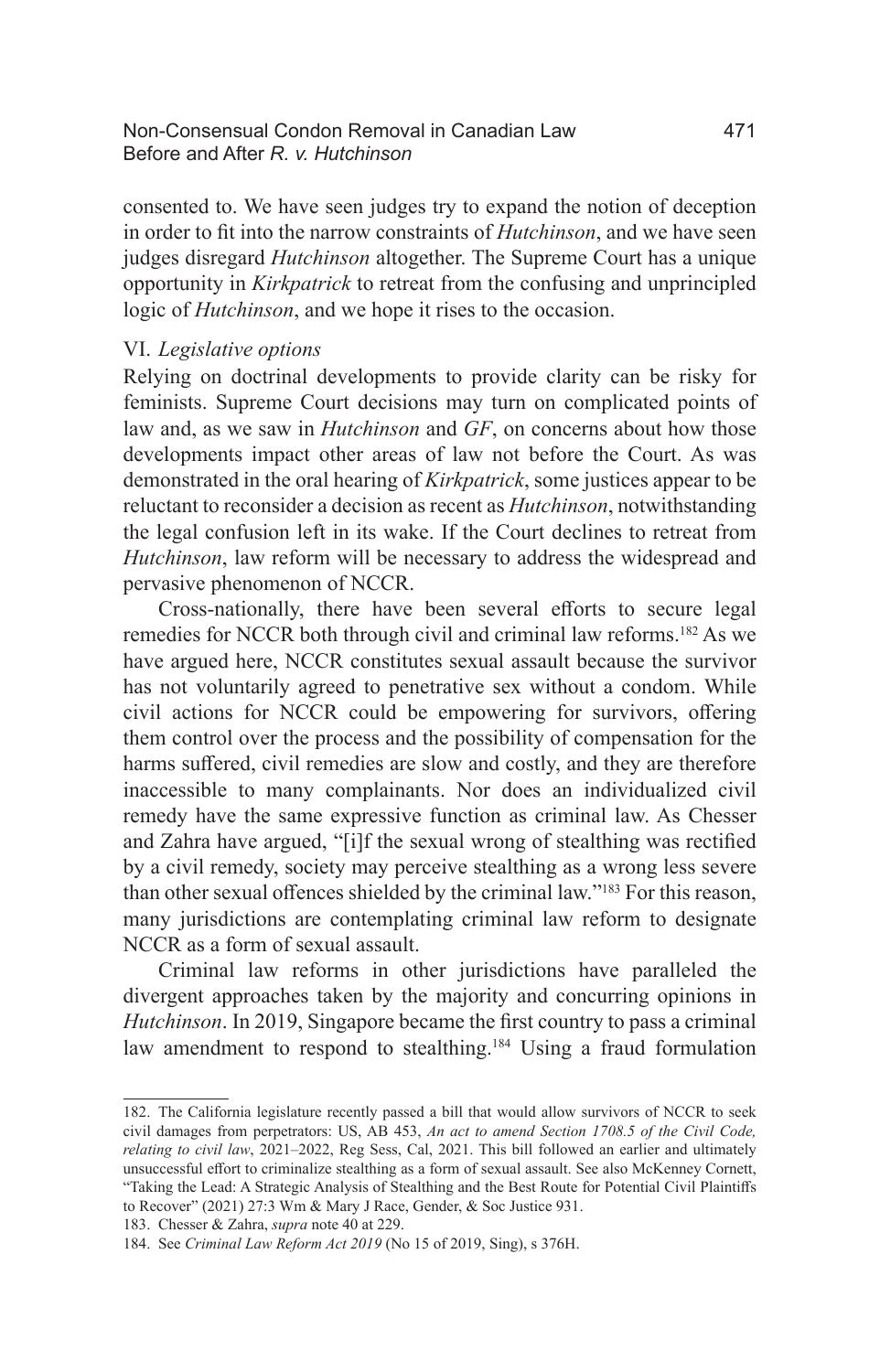that shares most of the weaknesses of the *Hutchinson* majority position, the Singapore *Penal Code* now criminalizes misrepresentation about "sexually protective measures" as its own offence: "procurement of sexual activity by deception." Similarly, the Legislature of Australian Capital Territory recently amended the *Crimes Act* to include the "intentional misrepresentation by the other person about the use of a condom" as fraud negating consent.185

In contrast to law reforms that restrict criminalization to deceptive forms of condom removal, a New York bill passed but still pending in committee would criminalize the "unconsented to removal or tampering with a sexually protective device" as a form of sexual battery.<sup>186</sup> While encompassing both deceptive and overt forms of non-consensual condom removal, the broad definition of "sexually protective devices" creates the potential for women to be criminalized when they interfere with contraceptive devices such as oral or injectable contraceptives and intrauterine devices. This approach fails to recognize that these types of deceptions do not relate to "the how" of the sexual activity and ignores how the experience of NCCR and the risk of unwanted pregnancy represent specific forms of gendered harm.187 This is one reason the *Hutchinson* minority limited its judgment to the *how* of sexual activity, explicitly not extending its reach to the consequences of sexual activity.

Perhaps the clearest proposal for law reform, and one that best captures how NCCR violates sexual integrity and gender equality, has recently been proposed by the New South Wales Law Reform Commission. Within a set of recommendations aimed at simplifying and strengthening the law of sexual consent, the Commission proposes an amendment to the *Crimes Act* that would provide that "a person who consents to a particular sexual activity is not, by reason only of that fact, to be taken to consent to another sexual activity," stating that "a person who consents to sexual activity using a condom is not to be taken, by reason only of that fact, to consent to sexual activity without using a condom."<sup>188</sup> This amendment thus clearly defines sex with a condom as a specific form of sexual activity within the

<sup>185.</sup> *Crimes Act 1900 (ACT)*, 2021 134, s 67(1)(h).

<sup>186.</sup> US, SB S4401, *Relates to Unconsented Removal or Tampering with a Sexually Protective Device*, 2019–2020, Reg Sess, NY, 2019 ("sexually protective device" includes "a male or female condom, spermicide, diaphragm, cervical, contraceptive sponge, dental dam or another physical device").

<sup>187.</sup> We recognize that in the rare event that a woman tampered with a condom, she would be impacting how the sexual activity is carried out and could potentially be subject to criminalization under this approach.

<sup>188.</sup> New South Wales Law Reform Commission, *Consent in Relation to Sexual Offences*, Report 148 (September 2020) at 66, online (pdf): <lawreform.justice.nsw.gov.au/Documents/Publications/ Reports/Report%20148.pdf>.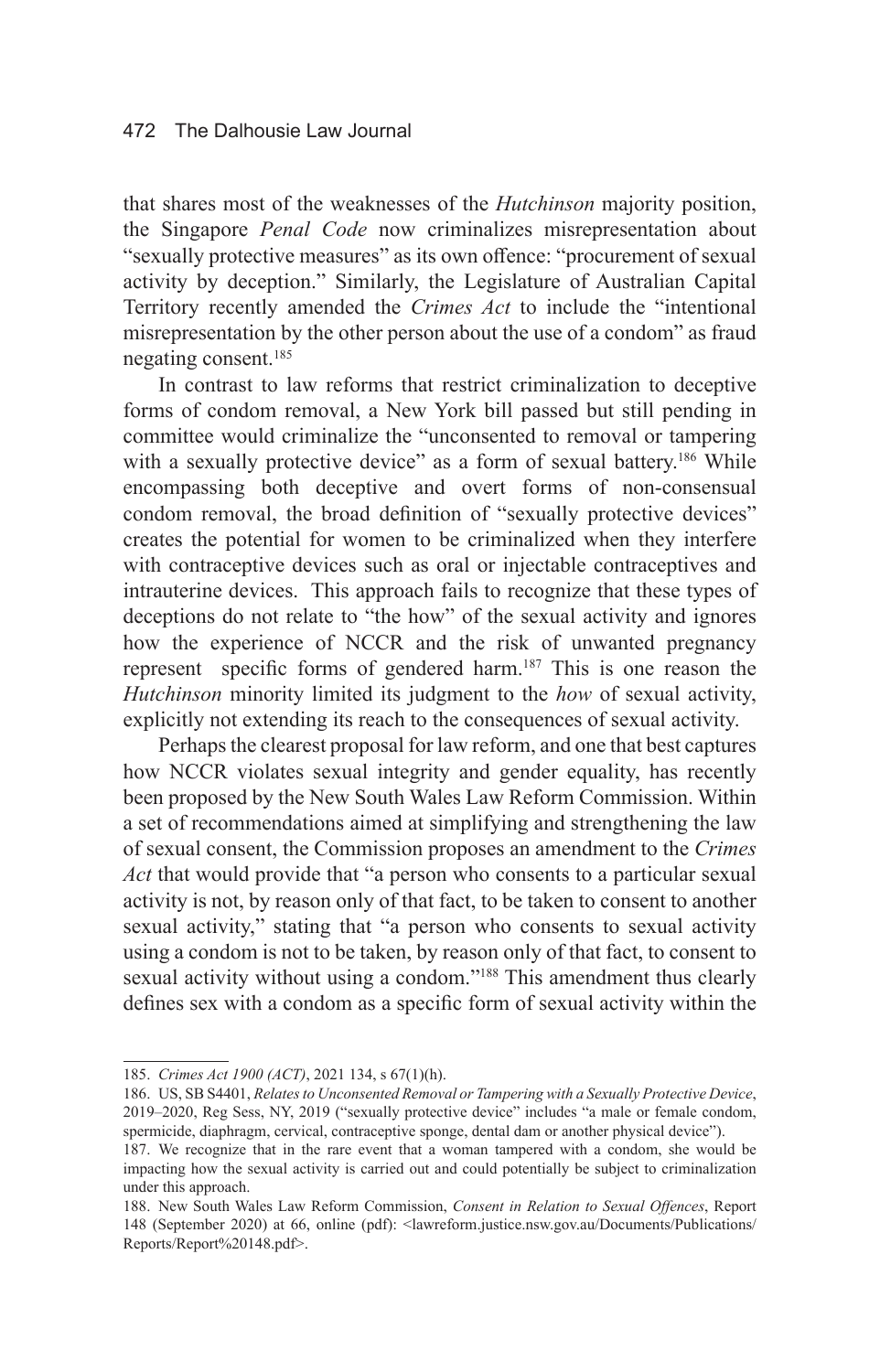#### Non-Consensual Condon Removal in Canadian Law 473 Before and After *R. v. Hutchinson*

scope of the consent inquiry. The government has committed to legislating these proposed changes, making NSW the first jurisdiction to explicitly recognize the right to limit consent to protected sex.189

The Canadian Parliament could accomplish the same result by amending section 273.1 of the *Criminal Code* to clarify that whether a condom is used is part of "the sexual activity in question" to which one must voluntarily agree. A simple definition of "sexual activity in question" could make clear that the complainant must consent to each sexual activity, as well as to how it is performed, including whether a condom is used.

#### *Conclusion*

Concern about NCCR has been constructed as a hysterical moral panic that is complicit in the regressive politics of the carceral state. To the contrary, NCCR needs to be understood as a widespread form of genderbased violence. As long as we criminalize sexual assault as a violation of sexual autonomy, NCCR must be understood as negating subjective consent. It is a form of sexual touching that the complainant does not want to take place. While violative condom practices can subject survivors to the risks of unwanted pregnancies and STIs, these acts also produce complex forms of harm, undermine survivors' sexual agency and dignity, and reinforce a form of masculinity defined by sexual conquest, premised on the objectification of women, and antithetical to any concept of sexual equality. Whether the criminal law recognizes a person's autonomy to choose whether or not to engage in unprotected sexual intercourse should not depend on whether they are capable of becoming pregnant or whether the partner has an STI. How the sexual activity is undertaken must be part of the consent inquiry.

The Canadian cases discussed in this paper illustrate how NCCR interacts with patterns of abuse and degradation, whether enacted as a form of reproductive coercion within a relationship characterized by coercive control, performed within a more elaborate scheme of sexual deception, or perpetrated by men in the context of casual sexual encounters. The case law reveals that NCCR is sometimes followed up by abusive tirades, texts, and unsolicited stealthing porn. It is precisely the manipulation, deception, and transgression of boundaries that are eroticized by NCCR.

The analytical framework established by *Hutchinson* draws a number of untenable distinctions that work to insulate some forms of NCCR from

<sup>189.</sup> NSW Government, "Proposed Reform of Sexual Consent Laws: Information About Proposed Changes to Consent Laws Announced by the NSW Government" (2021), online: <www.dcj.nsw.gov. au/justice/proposed-reform-of-sexual-consent-laws>.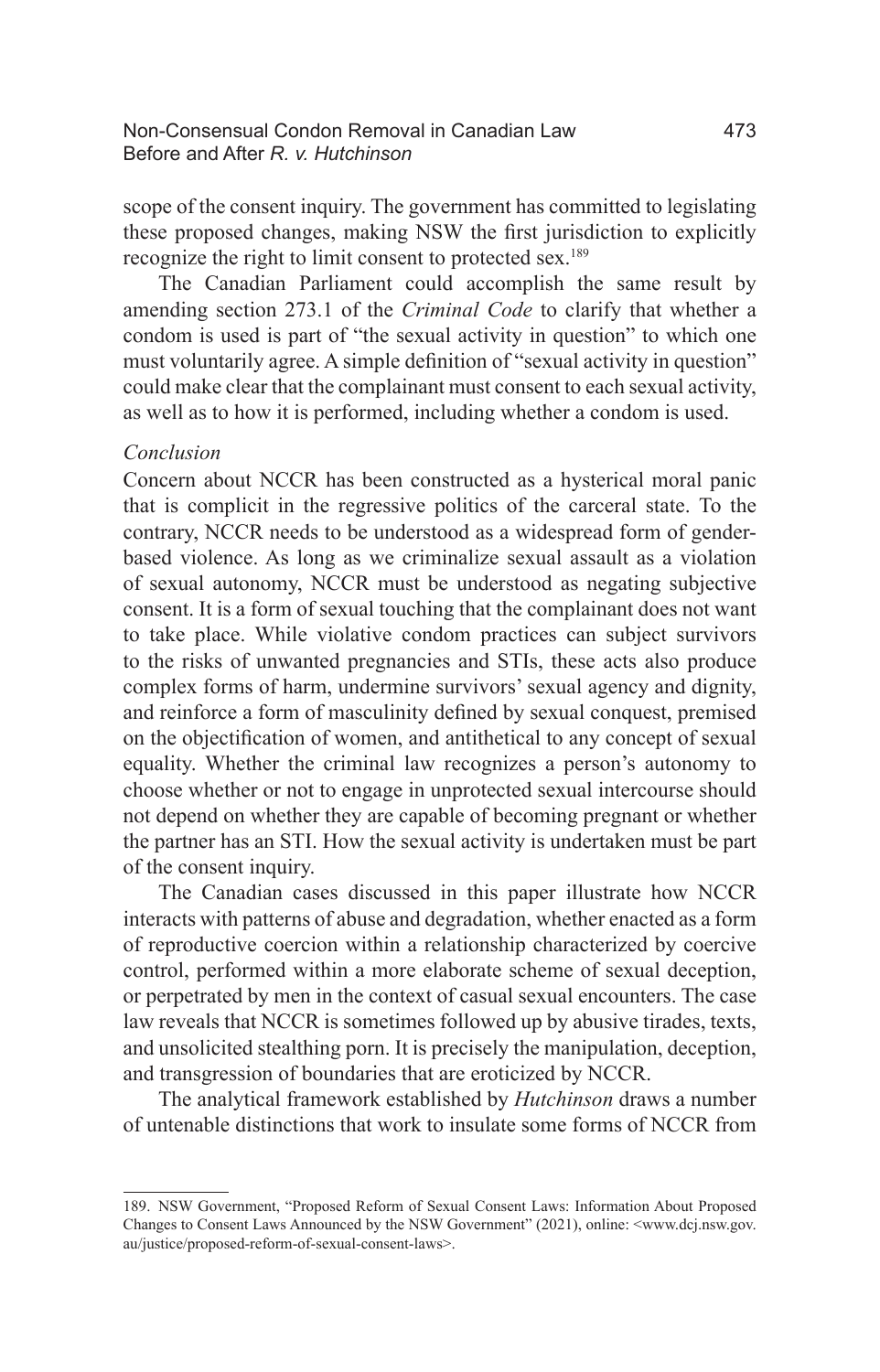#### 474 The Dalhousie Law Journal

criminal sanction. Even though the definition of consent in Canadian law is supposed to be subjective, by defining condom use as collateral to the consent inquiry, *Hutchinson* paternalistically informs survivors that they subjectively consented to acts that they did not agree to and may have experienced as deeply violating. The test for sexual fraud directs attention only to practices that are deceptive and that risk serious bodily harm, thus minimizing violations of women's sexual agency and dignity, which can be dismissed as "mere sadness."<sup>190</sup> It is noteworthy that in several of these prosecutions, judges referred to the fact that complainants behaved as responsible risk managers, who carefully surveilled their sexual partners' condom use and immediately sought testing and prophylaxis when their vigilance failed. Conversely, however, as the treatment of NCCR in *Dadmand* suggests, a complainant who fails to approximate the normative standard of the risk-managing good victim may be denied legal protection. Establishing a complainant's status as a good victim according to this overemphasis on physical harm requires that the complainant be willing to have confidential medical information disclosed in court. Postmenopausal, pregnant, infertile, or trans women, as well as men who insist on condom use when having sex with men, are simply out of luck unless their sexual partner had an STI.

Ultimately, the *Hutchinson* formula creates a number of unprincipled distinctions between those situations of NCCR subject to legal regulation and those relegated to the realm of ethical and moral harms. Why should there be legal distinctions drawn between deceptive forms of NCCR and those that are carried out blatantly, when the difference between the two circumstances can turn on factors that should be insignificant to the definition of sexual assault? This may amount to drawing a legal distinction based on the mere seconds before the complainant discovers that her insistence on protected sex has been violated, or on whether the accused was in front or behind her when he penetrated her without a condom.

Judges appear to be resisting the *Hutchinson* framework precisely because the result conflicts with their common sense understanding of what consent means. The Court of Appeal majority opinion in *Kirkpatrick* could be characterized as a deliberate misreading of *Hutchinson* and an invitation for the Supreme Court to revisit the conclusion that condom use is collateral to the sexual activity in question. Whether or not the Court takes up this invitation, feminist legal scholars committed to substantive

<sup>190.</sup> *Lupi, supra* note 103 at para 40, citing the majority judgment in *Hutchinson* SCC, *supra* note 4 at para 72.